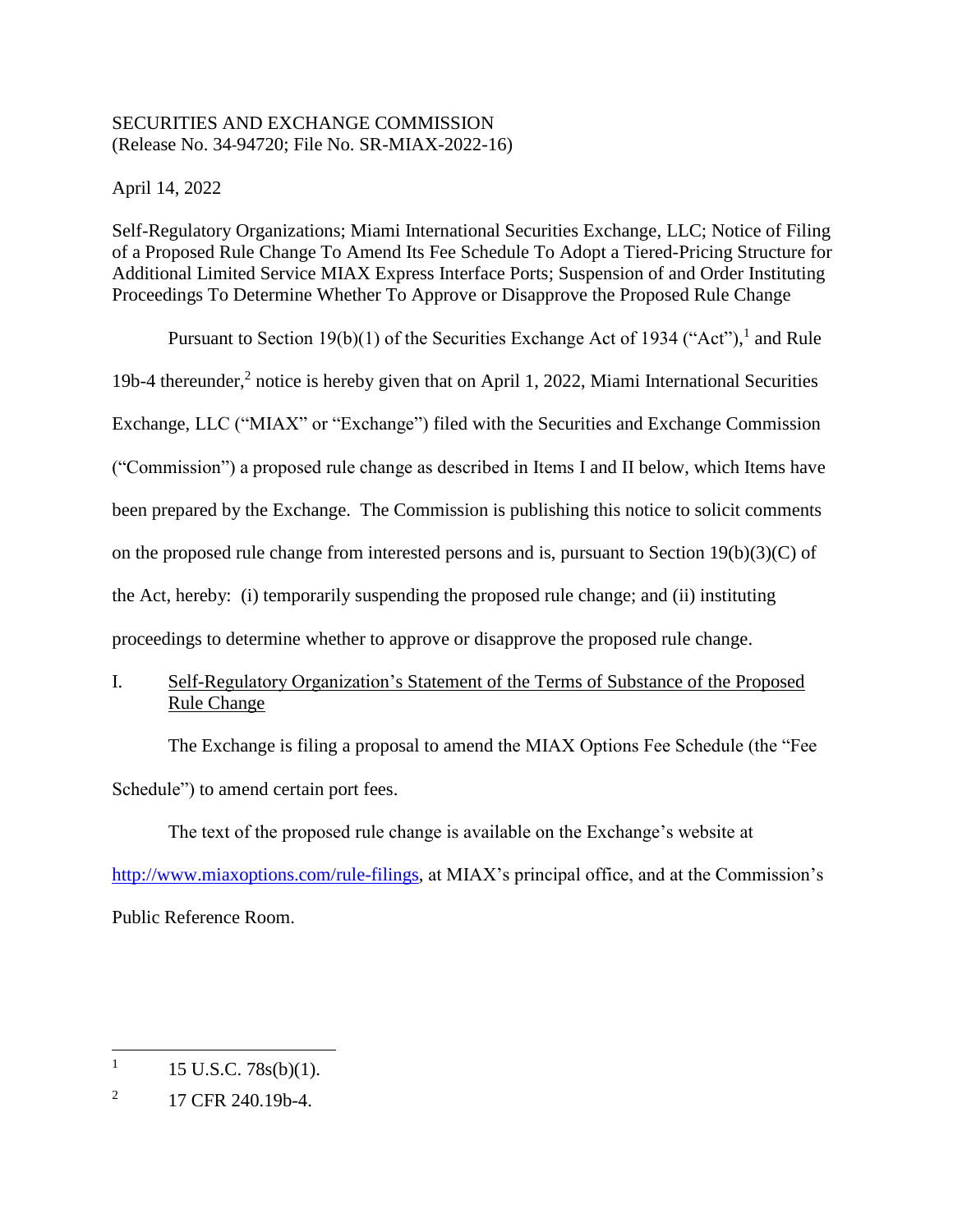# II. Self-Regulatory Organization's Statement of the Purpose of, and Statutory Basis for, the Proposed Rule Change

In its filing with the Commission, the Exchange included statements concerning the purpose of and basis for the proposed rule change and discussed any comments it received on the proposed rule change. The text of these statements may be examined at the places specified in Item IV [sic] below. The Exchange has prepared summaries, set forth in sections A, B, and C below, of the most significant aspects of such statements.

# A. Self-Regulatory Organization's Statement of the Purpose of, and Statutory Basis for, the Proposed Rule Change

1. Purpose

l

The Exchange proposes to amend the Fee Schedule to adopt a tiered-pricing structure for additional Limited Service MIAX Express Interface ("MEI") Ports<sup>3</sup> available to Market Makers.<sup>4</sup> The Exchange believes a tiered-pricing structure will encourage Market Makers to be more efficient and economical when determining how to connect to the Exchange. This should also enable the Exchange to better monitor and provide access to the Exchange's network to ensure sufficient capacity and headroom in the System.<sup>5</sup>

The Exchange initially filed the proposed fee changes on August 2, 2021, with the changes being immediately effective ("First Proposed Rule Change").<sup>6</sup> The First Proposed Rule

<sup>&</sup>lt;sup>3</sup> MIAX Express Interface is a connection to MIAX systems that enables Market Makers to submit simple and complex electronic quotes to MIAX. See Fee Schedule, note 26.

<sup>&</sup>lt;sup>4</sup> The term "Market Makers" refers to Lead Market Makers ("LMMs"), Primary Lead Market Makers ("PLMMs"), and Registered Market Makers ("RMMs") collectively. See Exchange Rule 100.

<sup>&</sup>lt;sup>5</sup> The term "System" means the automated trading system used by the Exchange for the trading of securities. See Exchange Rule 100.

<sup>6</sup> See Securities Exchange Act Release No. 92661 (August 13, 2021), 86 FR 46737 (August 19, 2021) (SR-MIAX-2021-37).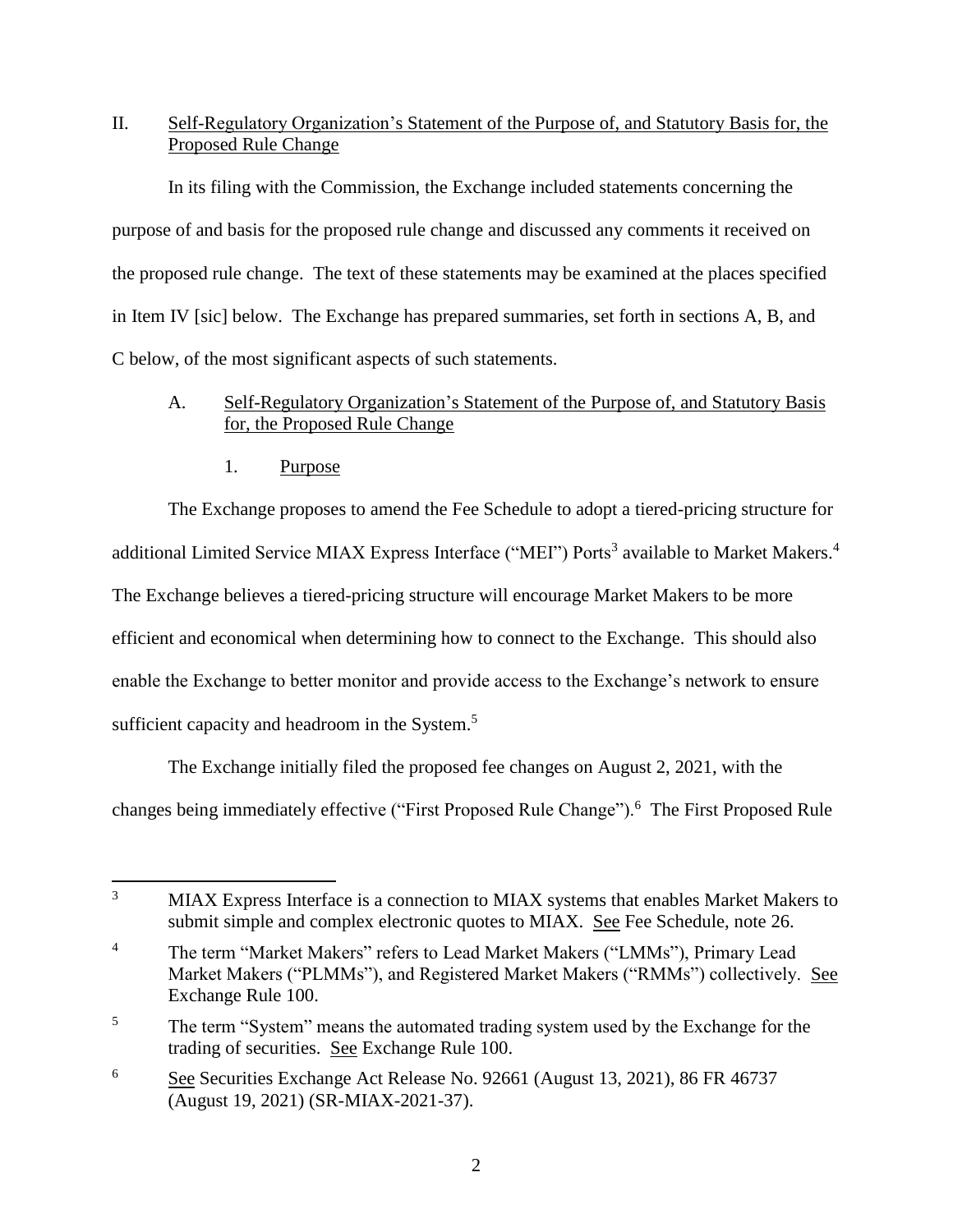Change was published for comment in the Federal Register on August 19, 2021.<sup>7</sup> The Commission received one comment letter on the First Proposed Rule Change.<sup>8</sup> The Exchange withdrew the First Proposed Rule Change on September 28, 2021 and resubmitted its proposal ("Second Proposed Rule Change").<sup>9</sup> The Second Proposed Rule Change was published for comment in the Federal Register on October 5, 2021.<sup>10</sup> The Second Proposed Rule Change provided additional justification for the proposed fee changes and addressed certain points raised in the single comment letter that was submitted on the First Proposed Rule Change. The Commission received four comment letters from three separate commenters on the Second Proposed Rule Change.<sup>11</sup> The Commission suspended the Second Proposed Rule Change on

<sup>11</sup> See letters from Richard J. McDonald, SIG, to Vanessa Countryman, Secretary, Commission, dated October 1, 2021 ("SIG Letter 2") and October 26, 2021 ("SIG Letter 3"); and Ellen Green, Managing Director, Equity and Options Market Structure, Securities Industry and Financial Markets Association ("SIFMA"), to Vanessa Countryman, Secretary, Commission, dated November 26, 2021 ("SIFMA Letter").

The Exchange notes that the Healthy Markets Association ("HMA") submitted a comment letter on a related filing to amend fees for 10Gb ULL connections, on which SIG Letters 1, 2, and 3 as well as the SIFMA Letter also commented. See letter from Tyler Gellasch, Executive Director, HMA ("HMA"), to Hon. Gary Gensler, Chair, Commission, dated October 29, 2021 (commenting on SR-CboeEDGA-2021-017, SR-CboeBYX-2021-020, SR-Cboe-BZX-2021-047, SR-CboeEDGX-2021-030, SR-MIAX-2021-41, SR-PEARL-2021-45, and SR-EMERALD-2021-29 and stating that "MIAX has repeatedly filed to change its connectivity fees in a way that will materially lower costs for many users, while increasing the costs for some of its heaviest of users. These filings have been withdrawn and repeatedly refiled. *Each time, however, the filings contain significantly greater information about who is impacted and how than other filings that have been permitted to take effect without suspension*") (*emphasis added*) ("HMA Letter").

 $\overline{\phantom{a}}$ 7 Id.

<sup>8</sup> See Letter from Richard J. McDonald, Susquehanna International Group, LLC ("SIG"), to Vanessa Countryman, Secretary, Commission, dated September 7, 2021 ("SIG Letter 1").

<sup>&</sup>lt;sup>9</sup> See Securities Exchange Act Release No. 93185 (September 29, 2021), 86 FR 55093 (October 5, 2021) (SR-MIAX-2021-43).

<sup>10</sup> Id.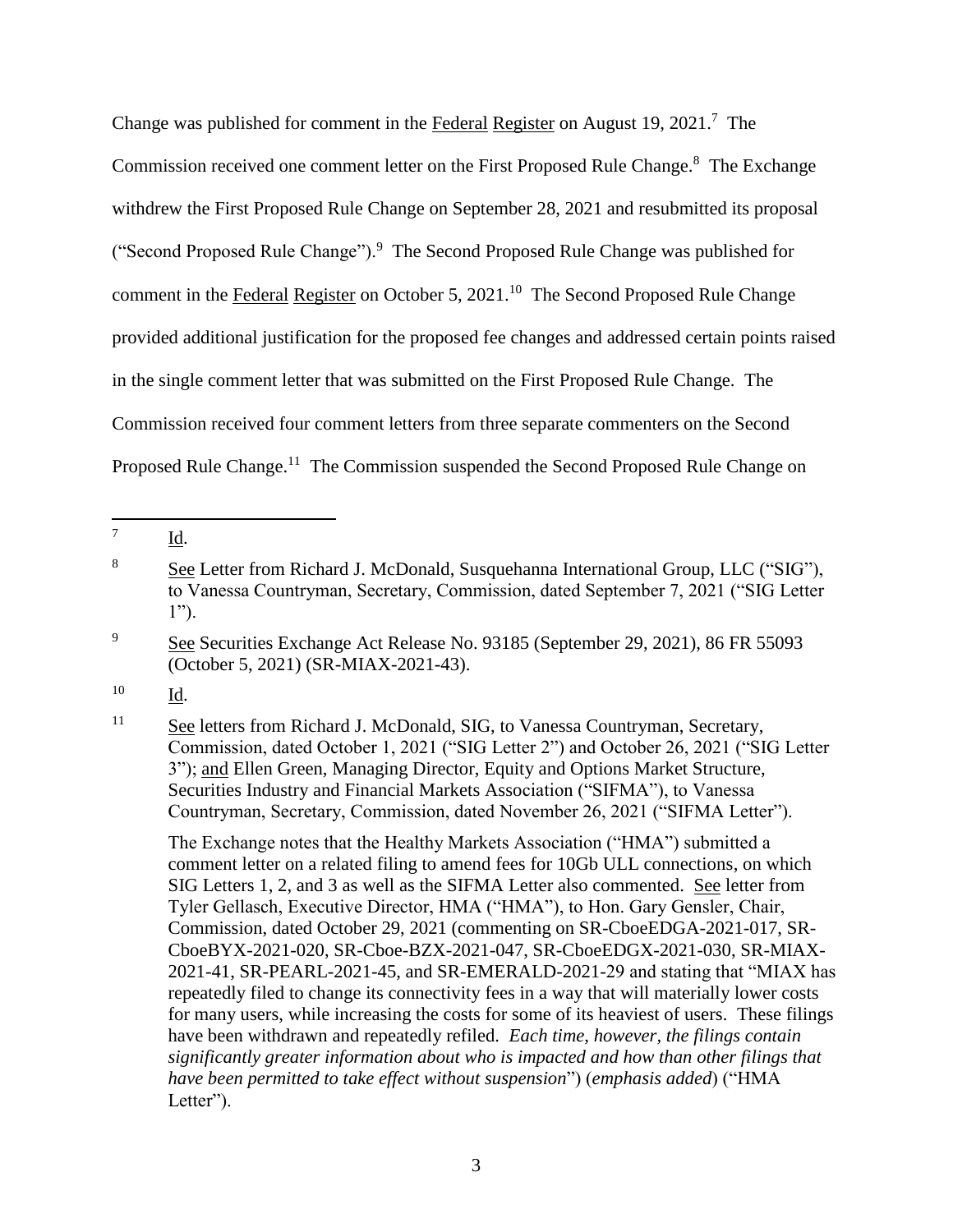November 22, 2021.<sup>12</sup> The Exchange withdrew the Second Proposed Rule Change on December 1, 2021 and submitted a revised proposal for immediate effectiveness ("Third Proposed Rule Change").<sup>13</sup> The Third Proposed Rule Change meaningfully attempted to address issues or questions that have been raised by providing additional justification and explanation for the proposed fee changes and directly respond to the points raised in SIG Letters 1, 2, and 3, as well as the SIFMA Letter submitted on the First and Second Proposed Rule Changes,<sup>14</sup> and feedback provided by Commission Staff during a telephone conversation on November 18, 2021 relating to the Second Proposed Rule Change. The Third Proposed Rule Change was published for comment in the Federal Register on December 20, 2021.<sup>15</sup> Although the Commission did not receive any comment letters on the Third Proposed Rule Change, the Commission suspended the Third Proposed Rule Change on January 27, 2022.<sup>16</sup> The Exchange withdrew the Third Proposed Rule Change on February 1, 2022 and submitted a revised proposal for immediate effectiveness, which was noticed and immediately suspended by the Commission on February

 $\overline{\phantom{a}}$ <sup>12</sup> See Securities Exchange Act Release No. 93640 (November 22, 2021), 86 FR 67745 (November 29, 2021).

<sup>13</sup> See Securities Exchange Act Release No. 93771 (December 14, 2021), 86 FR 71940 (December 20, 2021) (SR-MIAX-2021-60).

<sup>&</sup>lt;sup>14</sup> The Exchange notes that while the HMA Letter applauds the level of disclosure the Exchange included in the First and Second Proposed Rule Changes, the HMA Letter does not raise specific issues with the First or Second Proposed Rule Changes. Rather, it references the Exchange's proposals by way of comparison to show the varying levels of transparency in exchange fees filings and recommends changes to the Commission's review process of exchange fee filings generally. Therefore, the Exchange does not feel it is necessary to address the issues raised in the HMA Letter.

<sup>15</sup> See supra note 13.

<sup>&</sup>lt;sup>16</sup> See Securities Exchange Act Release No. 94087 (January 27, 2022), 87 FR 5918 (February 2, 2022) (SR-MIAX-2021-60, SR-EMERALD-2021-43) (Suspension of and Order Instituting Proceedings to Determine Whether to Approve or Disapprove Proposed Rule Changes to Amend Fee Schedules to Adopt Tiered-Pricing Structures for Additional Limited Service MIAX and MIAX Emerald Express Interface Ports).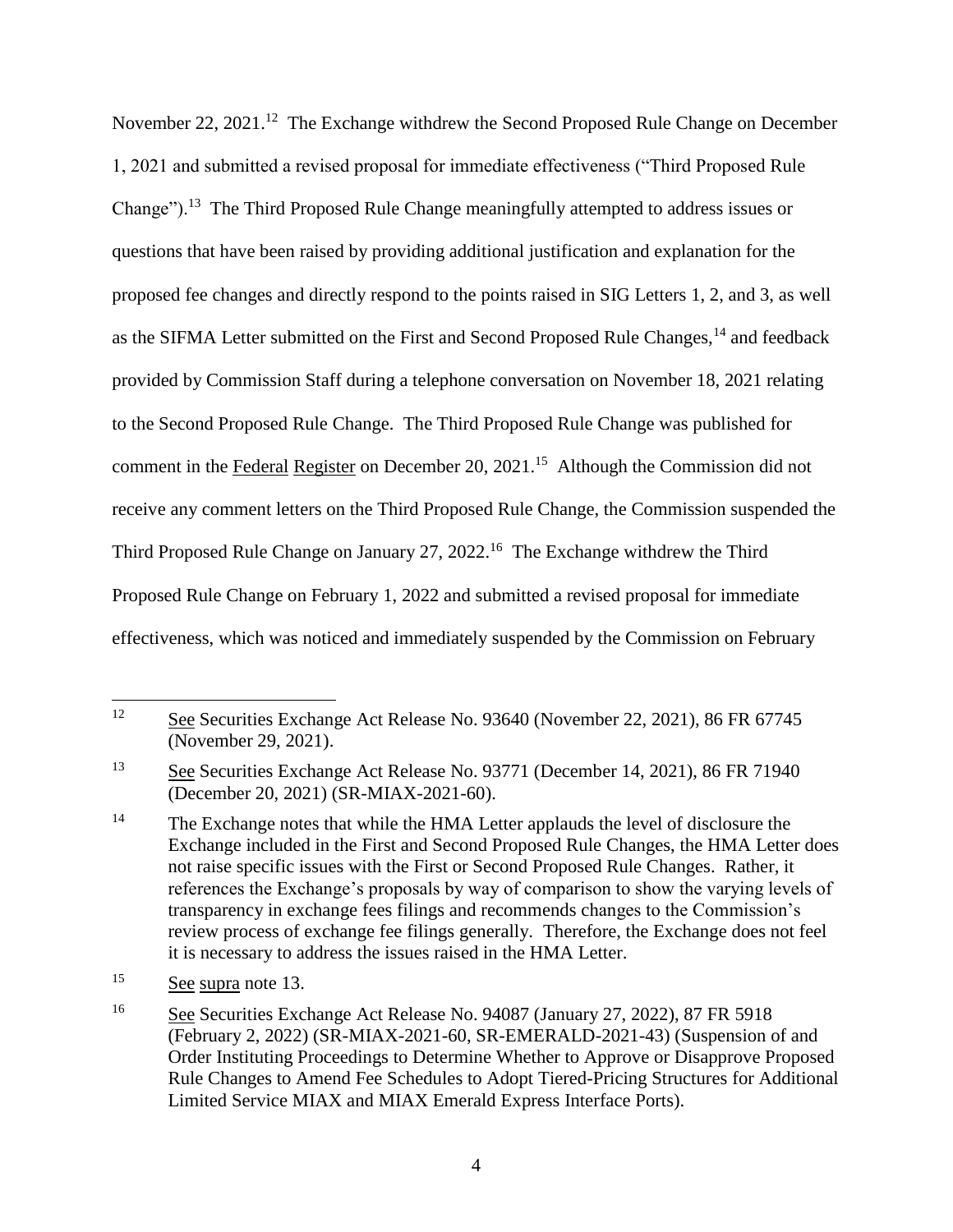15, 2022 ("Fourth Proposed Rule Change").<sup>17</sup> The Commission received one comment letter on the Fourth Proposed Rule Change.<sup>18</sup> The Exchange withdrew the Fourth Proposed Rule Change on March 30, 2022 and submits this revised proposal to be effective April 1, 2022 ("Fifth Proposed Rule Change").

# Additional Limited Service MEI Port Tiered-Pricing Structure

The Exchange proposes to amend the fees for additional Limited Service MEI Ports.

Currently, the Exchange allocates two (2) Full Service MEI Ports<sup>19</sup> and two (2) Limited Service

MEI Ports<sup>20</sup> per matching engine<sup>21</sup> to which each Market Maker connects. Market Makers may

also request additional Limited Service MEI Ports for each matching engine to which they

<sup>17</sup> See Securities Exchange Act Release No. 94259 (February 15, 2022), 87 FR 9747 (February 22, 2022) (SR-MIAX-2022-08) (Notice of Filing of a Proposed Rule Change to Amend Its Fee Schedule to Adopt a Tiered-Pricing Structure for Additional Limited Service MIAX Express Interface Ports; Suspension of and Order Instituting Proceedings to Determine Whether to Approve or Disapprove the Proposed Rule Change).

<sup>&</sup>lt;sup>18</sup> See Letter from Richard J. McDonald, SIG, to Vanessa Countryman, Secretary, Commission, dated March 15, 2022 ("SIG Letter 4").

<sup>&</sup>lt;sup>19</sup> Full Service MEI Ports provide Market Makers with the ability to send Market Maker quotes, eQuotes, and quote purge messages to the MIAX System. Full Service MEI Ports are also capable of receiving administrative information. Market Makers are limited to two Full Service MEI Ports per matching engine. See Fee Schedule, Section 5)d)ii), note 27.

<sup>&</sup>lt;sup>20</sup> Limited Service MEI Ports provide Market Makers with the ability to send eQuotes and quote purge messages only, but not Market Maker Quotes, to the MIAX System. Limited Service MEI Ports are also capable of receiving administrative information. Market Makers initially receive two Limited Service MEI Ports per matching engine. See Fee Schedule, Section 5)d)ii), note 28.

<sup>&</sup>lt;sup>21</sup> A "matching engine" is a part of the MIAX electronic system that processes options quotes and trades on a symbol-by-symbol basis. Some matching engines will process option classes with multiple root symbols, and other matching engines will be dedicated to one single option root symbol (for example, options on SPY will be processed by one single matching engine that is dedicated only to SPY). A particular root symbol may only be assigned to a single designated matching engine. A particular root symbol may not be assigned to multiple matching engines. See Fee Schedule, Section 5)d)ii), note 29.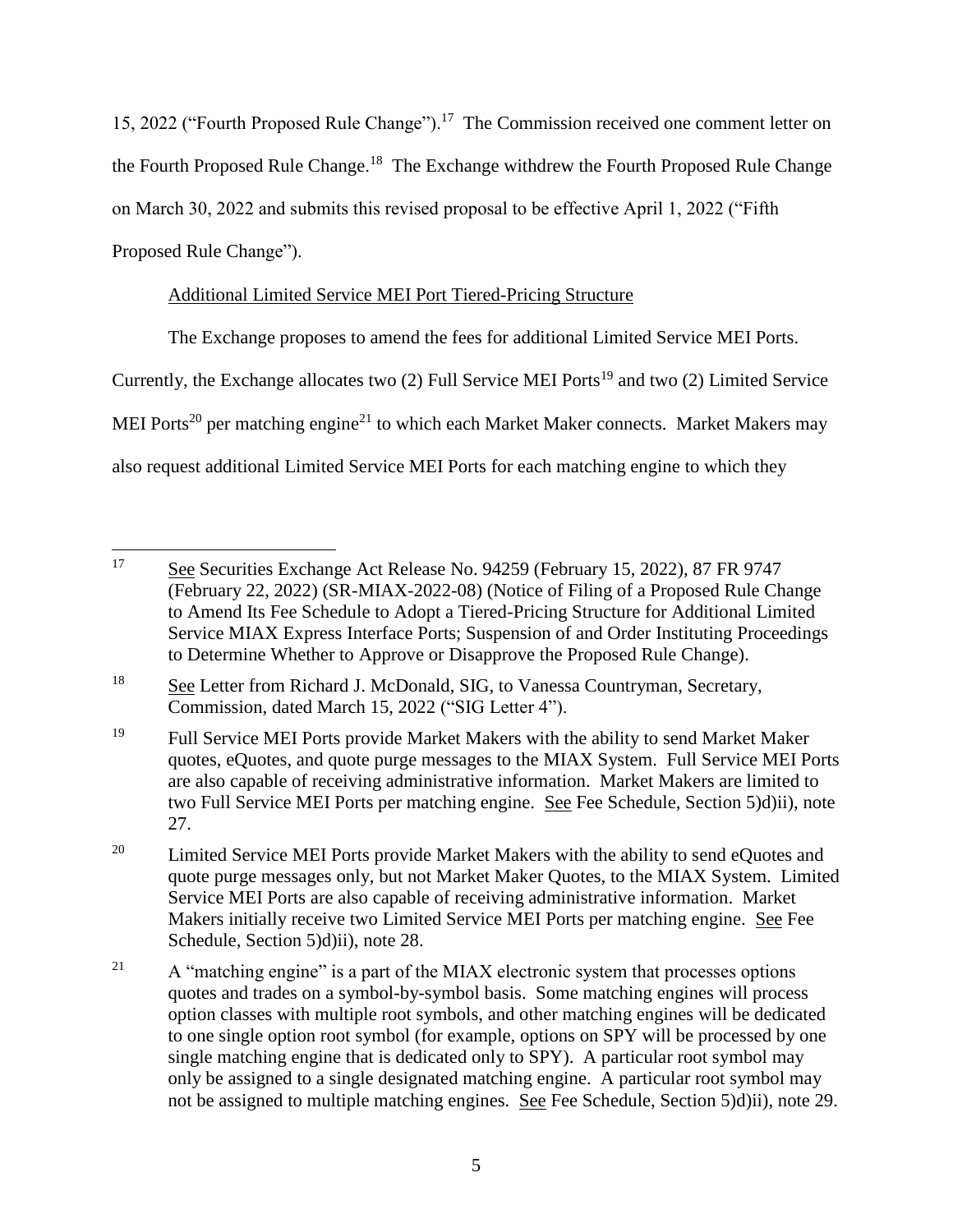connect. The Full Service MEI Ports, Limited Service MEI Ports and the additional Limited Service MEI Ports all include access to the Exchange's primary and secondary data centers and its disaster recovery center. Market Makers may request additional Limited Service MEI Ports. Prior to the First Proposed Rule Change, Market Makers were assessed a \$100 monthly fee for each additional Limited Service MEI Port for each matching engine. This fee was unchanged since  $2016^{22}$ 

The Exchange now proposes to move from a flat monthly fee per additional Limited Service MEI Port for each matching engine to a tiered-pricing structure for additional Limited Service MEI Ports for each matching engine under which the monthly fee would vary depending on the number of additional Limited Service MEI Ports the Market Maker elects to purchase. Specifically, the Exchange will continue to provide the first and second additional [sic] Limited Service MEI Ports for each matching engine free of charge, as described above, per the initial allocation of Limited Service MEI Ports that Market Makers receive. The Exchange proposes the following tiered-pricing structure: (i) the third and fourth additional [sic] Limited Service MEI Ports for each matching engine will increase from the current flat monthly fee of \$100 to \$150 per port; (ii) the fifth and sixth additional [sic] Limited Service MEI Ports for each matching engine will increase from the current flat monthly fee of \$100 to \$200 per port; and (iii) the seventh to the twelfth [sic] additional [sic] Limited Service MEI Ports will increase from the current monthly flat fee of \$100 to \$250 per port.

The Exchange believes the other exchanges' port fees are useful examples of alternative approaches to providing and charging for port access and provides the below table for

<sup>22</sup> <sup>22</sup> See Securities Exchange Act Release No. 79666 (December 22, 2016), 81 FR 96133 (December 29, 2016) (SR-MIAX-2016-47).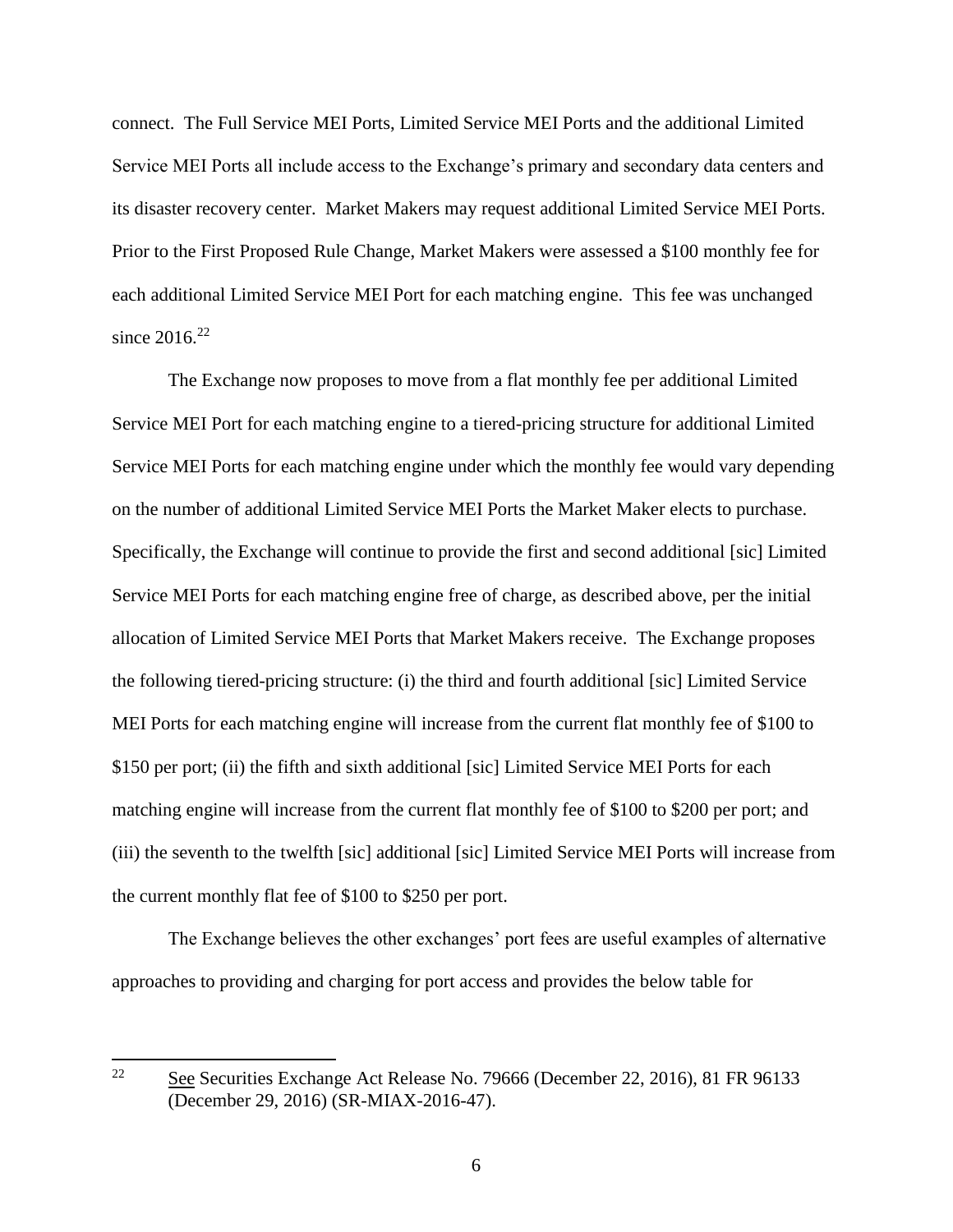comparison purposes only to show how its proposed fees compare to fees currently charged by other options exchanges for similar port access. As shown by the below table, the Exchange's proposed highest tier is still less than fees charged for similar port access provided by other options exchanges.

| <b>Exchange</b>                                                                                                                                             | <b>Type of Port</b>      | <b>Monthly Fee (Per Port)</b>                                                                                       |
|-------------------------------------------------------------------------------------------------------------------------------------------------------------|--------------------------|---------------------------------------------------------------------------------------------------------------------|
| MIAX (as proposed)<br>(equity options market share)<br>of $5.63\%$ as of March 29,<br>2022 for the month of<br>March $)^{23}$                               | Limited Service MEI Port | 1-2 ports. FREE (not<br>changed in this proposal)<br>3-4 ports. \$150<br>5-6 ports. \$200<br>7 or more ports. \$250 |
| NYSE American, LLC<br>("Amex") <sup>24</sup> (equity options)<br>market share of 7.15% as of<br>March 29, 2022 for the month<br>of March $)^{25}$           | Order/Quote Entry Port   | \$450                                                                                                               |
| The NASDAQ Stock Market<br>LLC ("NASDAQ") <sup>26</sup> (equity<br>options market share of 8.62%<br>as of March 29, 2022 for the<br>month of March $)^{27}$ | <b>SQF Port</b>          | 1-5 ports. \$1,500.00<br>6-20 ports. \$1,000.00<br>21 or more ports. \$500                                          |

<sup>23</sup> See "The market at a glance," available at <https://www.miaxoptions.com/> (last visited March 29, 2022).

<sup>&</sup>lt;sup>24</sup> See NYSE American Options Fee Schedule, Section V.A., Port Fees.

 $25$  See supra note 23.

<sup>&</sup>lt;sup>26</sup> See Nasdaq Stock Market, Nasdaq Options 7 Pricing Schedule, Section 3, Nasdaq Options Market – Ports and Other Services.

<sup>27</sup> See supra note 23.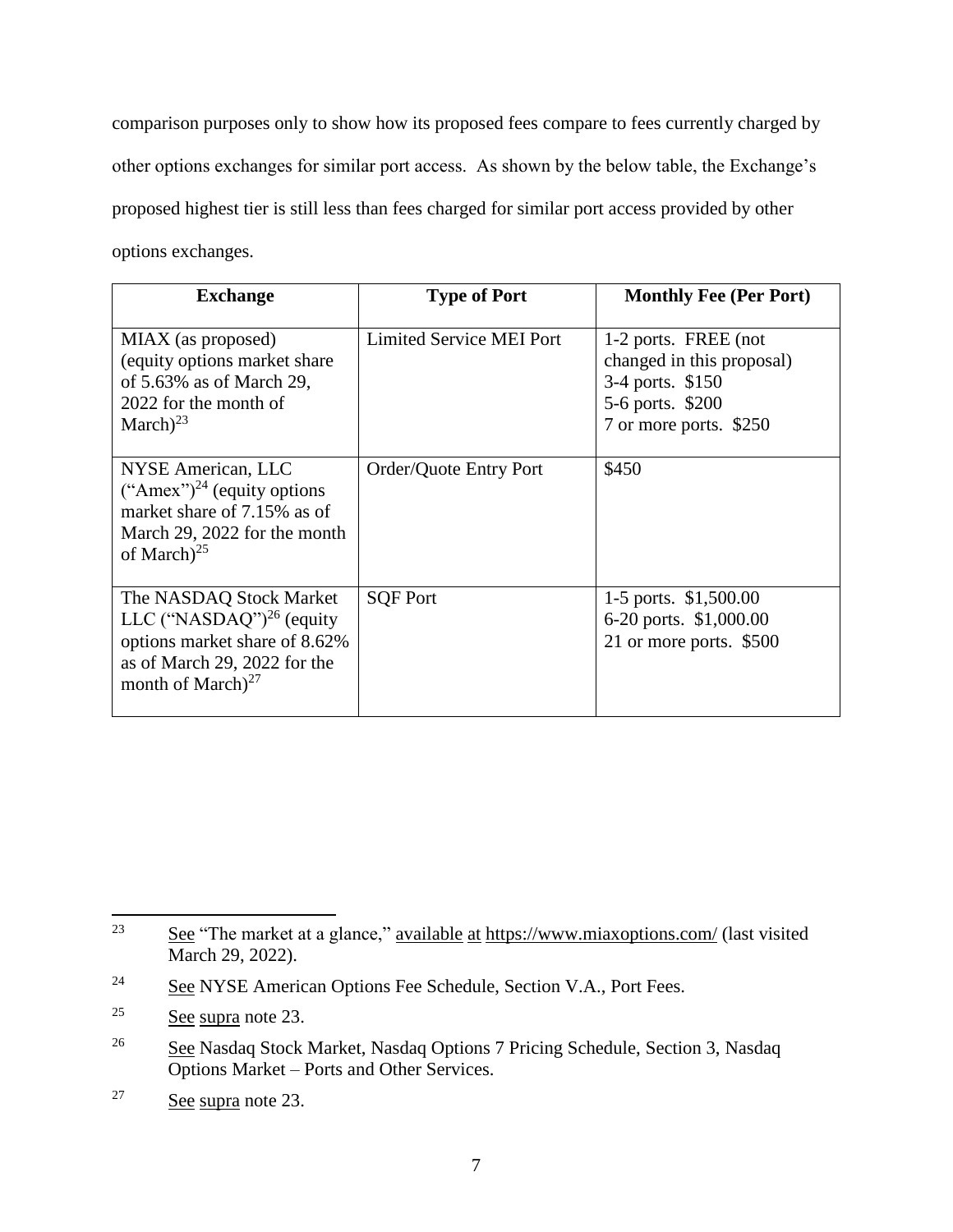## 2. Statutory Basis

The Exchange believes that the proposed fees are consistent with Section 6(b) of the Act<sup>28</sup> in general, and furthers the objectives of Section  $6(b)(4)$  of the Act<sup>29</sup> in particular, in that it provides for the equitable allocation of reasonable dues, fees and other charges among Members and other persons using any facility or system that the Exchange operates or controls. The Exchange also believes the proposal furthers the objectives of Section  $6(b)(5)$  of the Act<sup>30</sup> in that it is designed to promote just and equitable principles of trade, remove impediments to and perfect the mechanism of a free and open market and a national market system, and, in general, protect investors and the public interest and are not designed to permit unfair discrimination between customers, issuers, brokers and dealers.

The Exchange believes that the information provided to justify the proposed fees meets or exceeds the amount of detail required in respect of proposed fee changes as set forth in recent Commission and Commission Staff guidance. On March 29, 2019, the Commission issued an Order disapproving a proposed fee change by the BOX Market LLC Options Facility to establish connectivity fees for its BOX Network (the "BOX Order").<sup>31</sup> On May 21, 2019, the Commission Staff issued guidance "to assist the national securities exchanges and FINRA … in preparing Fee Filings that meet their burden to demonstrate that proposed fees are consistent with the

<sup>28</sup> 15 U.S.C. 78f(b).

<sup>&</sup>lt;sup>29</sup> 15 U.S.C. 78 $f(b)(4)$ .

 $30 \qquad 15 \text{ U.S.C. } 78f(b)(5).$ 

<sup>31</sup> See Securities Exchange Act Release No. 85459 (March 29, 2019), 84 FR 13363 (April 4, 2019) (SR-BOX-2018-24, SR-BOX-2018-37, and SR-BOX-2019-04) (Order Disapproving Proposed Rule Changes to Amend the Fee Schedule on the BOX Market LLC Options Facility to Establish BOX Connectivity Fees for Participants and Non-Participants Who Connect to the BOX Network).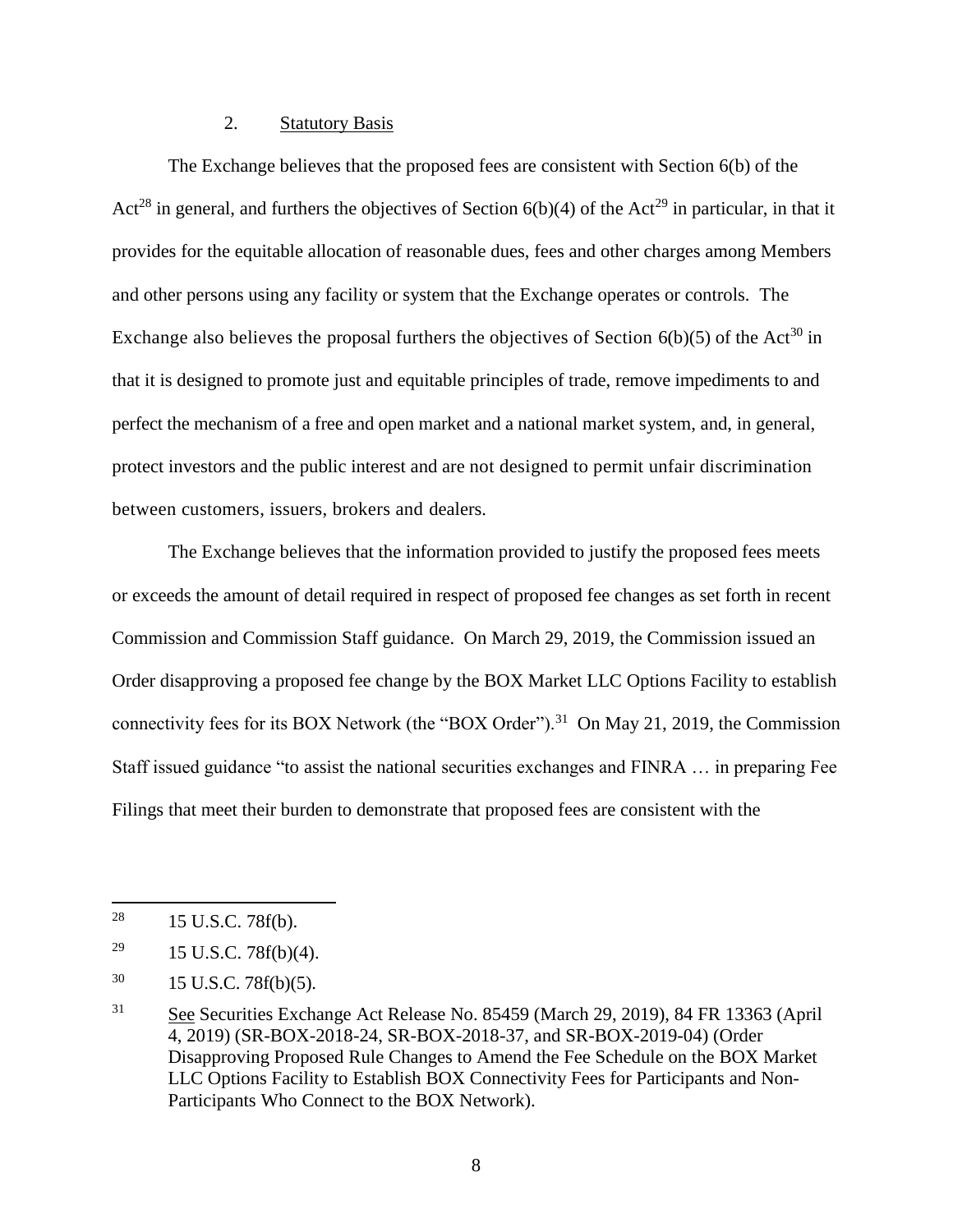requirements of the Securities Exchange Act."<sup>32</sup> Based on both the BOX Order and the Guidance, the Exchange believes that the proposed fees are consistent with the Act because they are (i) reasonable, equitably allocated, not unfairly discriminatory, and not an undue burden on competition; (ii) comply with the BOX Order and the Guidance; and (iii) supported by evidence (including comprehensive revenue and cost data and analysis) that the proposed fees are fair and reasonable and will not result in excessive pricing or supra-competitive profit.

#### **The Proposed Fees will not Result in a Supra-Competitive Profit**

The Exchange believes that exchanges, in setting fees of all types, should meet very high standards of transparency to demonstrate why each new fee or fee amendment meets the requirements of the Act that fees be reasonable, equitably allocated, not unfairly discriminatory, and not create an undue burden on competition among market participants. The Exchange believes this high standard is especially important when an exchange imposes various fees for market participants to access an exchange's marketplace.

In the Guidance, the Commission Staff states that, "[a]s an initial step in assessing the reasonableness of a fee, staff considers whether the fee is constrained by significant competitive forces."<sup>33</sup> The Guidance further states that, "... even where an SRO cannot demonstrate, or does not assert, that significant competitive forces constrain the fee at issue, a cost-based discussion may be an alternative basis upon which to show consistency with the Exchange Act."<sup>34</sup> In the Guidance, the Commission Staff further states that, "[i]f an SRO seeks to support its claims that a proposed fee is fair and reasonable because it will permit recovery of the SRO's costs, or will

l

<sup>34</sup> Id.

<sup>&</sup>lt;sup>32</sup> See Staff Guidance on SRO Rule Filings Relating to Fees (May 21, 2019), at <https://www.sec.gov/tm/staff-guidance-sro-rule-filings-fees> (the "Guidance").

 $\frac{33}{\underline{Id}}$ .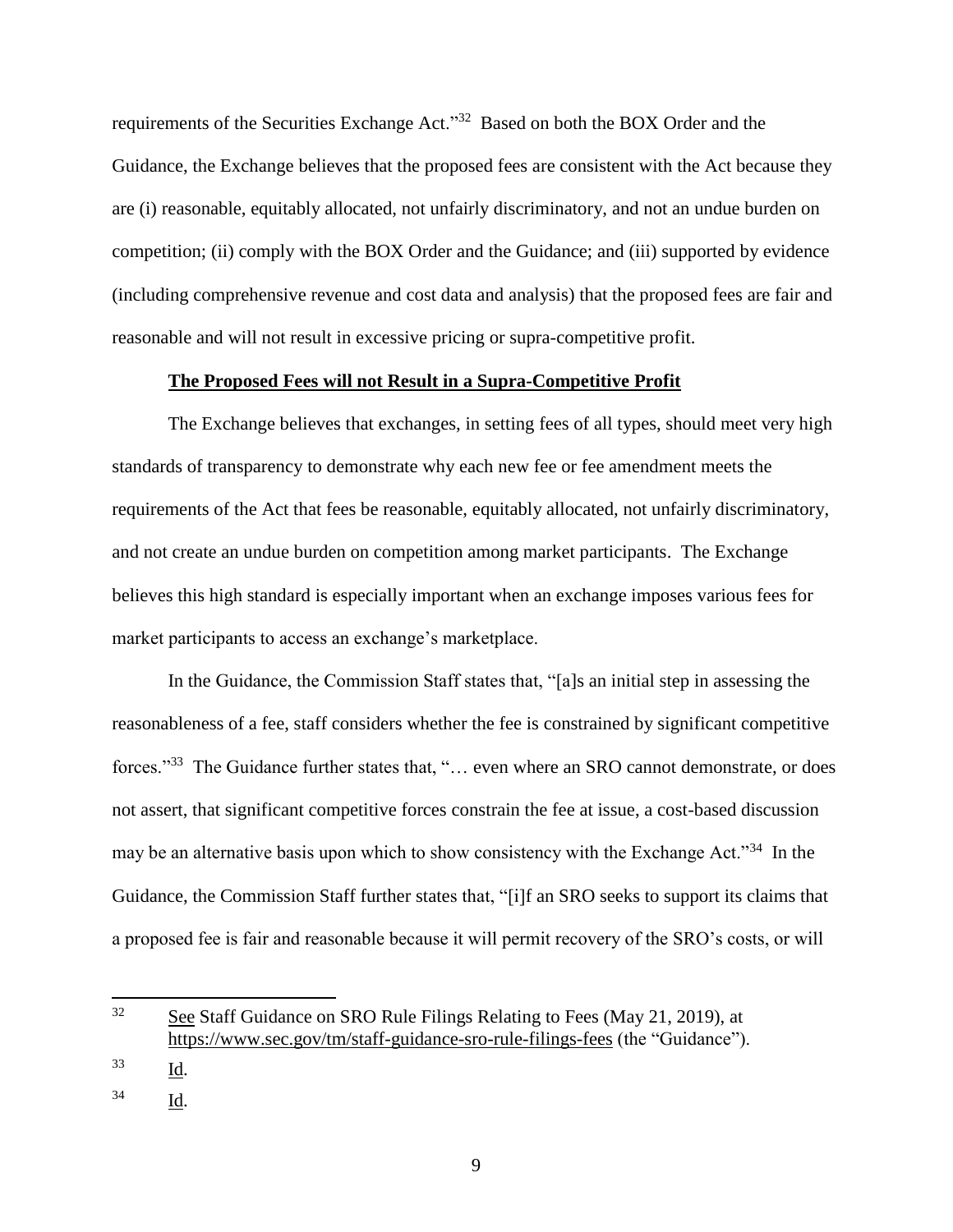not result in excessive pricing or supra-competitive profit, specific information, including quantitative information, should be provided to support that argument."<sup>35</sup> The Exchange does not assert that the proposed fees are constrained by competitive forces. Rather, the Exchange asserts that the proposed fees are reasonable because they will permit recovery of the Exchange's costs in providing access services to supply Limited Service MEI Ports and will not result in the Exchange generating a supra-competitive profit.

The Guidance defines "supra-competitive profit" as "profits that exceed the profits that can be obtained in a competitive market."<sup>36</sup> The Commission Staff further states in the Guidance that "the SRO should provide an analysis of the SRO's baseline revenues, costs, and profitability (before the proposed fee change) and the SRO's expected revenues, costs, and profitability (following the proposed fee change) for the product or service in question."<sup>37</sup> The Exchange provides this analysis below.

The proposed fees are based on a cost-plus model. A Limited Service MEI Port provides access to each of the three Exchange networks, extranet, internal network, and external network, all of which are necessary for Exchange operations. The Exchange's extranet provides the means by which the Exchange communicates with market participants and includes access to the Member portal and the ability to send and receive daily communications and reports. The internal network connects the extranet to the rest of the Exchange's systems and includes trading systems, market data systems, and network monitoring. The external network includes connectivity between the Exchange and other national securities exchanges, market data

35 Id.

- $\frac{36}{\underline{Id}}$ .
- <sup>37</sup> Id.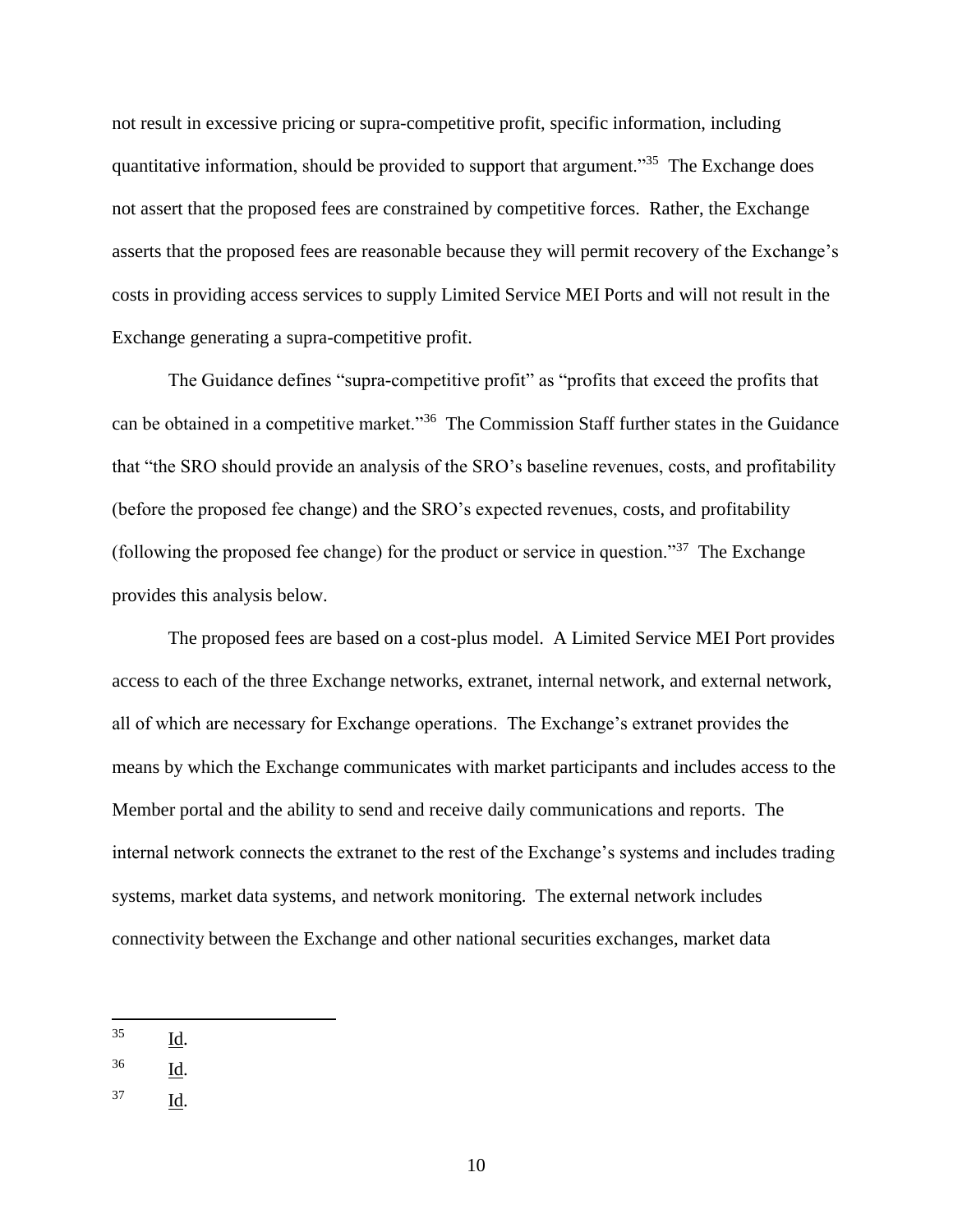providers, and between the Exchange's locations in Princeton, New Jersey, Secaucus, New Jersey (NY4), Miami, Florida, and Chicago, Illinois (CH4). In determining the appropriate fees to charge Members and non-Members to access the Exchange's System Networks via Limited Service MEI Ports, the Exchange considered its costs to provide and maintain its System Networks and connectivity to those System Networks, using costs that are related to providing and maintaining access the Exchange's System Networks via Limited Service MEI Ports to estimate such costs, and set fees that are designed to cover its costs with a limited return in excess of such costs. The Exchange believes that it is important to demonstrate that the proposed fees are based on the Exchange's costs and reasonable business needs and believes the proposed fees will allow the Exchange to continue to offset expenses. However, as discussed more fully below, such fees may also result in the Exchange recouping less than all of its costs of providing and maintaining access to the Exchange's System Networks via Limited Service MEI Ports because of the uncertainty of forecasting subscriber decision making with respect to firms' port and access needs. The Exchange believes that the proposed fees will not result in excessive pricing or supra-competitive profit based on the total expenses the Exchange incurs versus the total revenue the Exchange projects to collect, and therefore meets the standards in the Act as interpreted by the Commission and the Commission Staff in the BOX Order and the Guidance.

The Exchange conducted an extensive cost review in which the Exchange analyzed nearly every expense item in the Exchange's general expense ledger to determine whether each such expense relates to Limited Service MEI Ports, and, if such expense did so relate, what portion (or percentage) of such expense actually supports access to the Exchange's System Networks via Limited Service MEI Ports. In determining what portion (or percentage) to allocate to access services, each Exchange department head, in coordination with other Exchange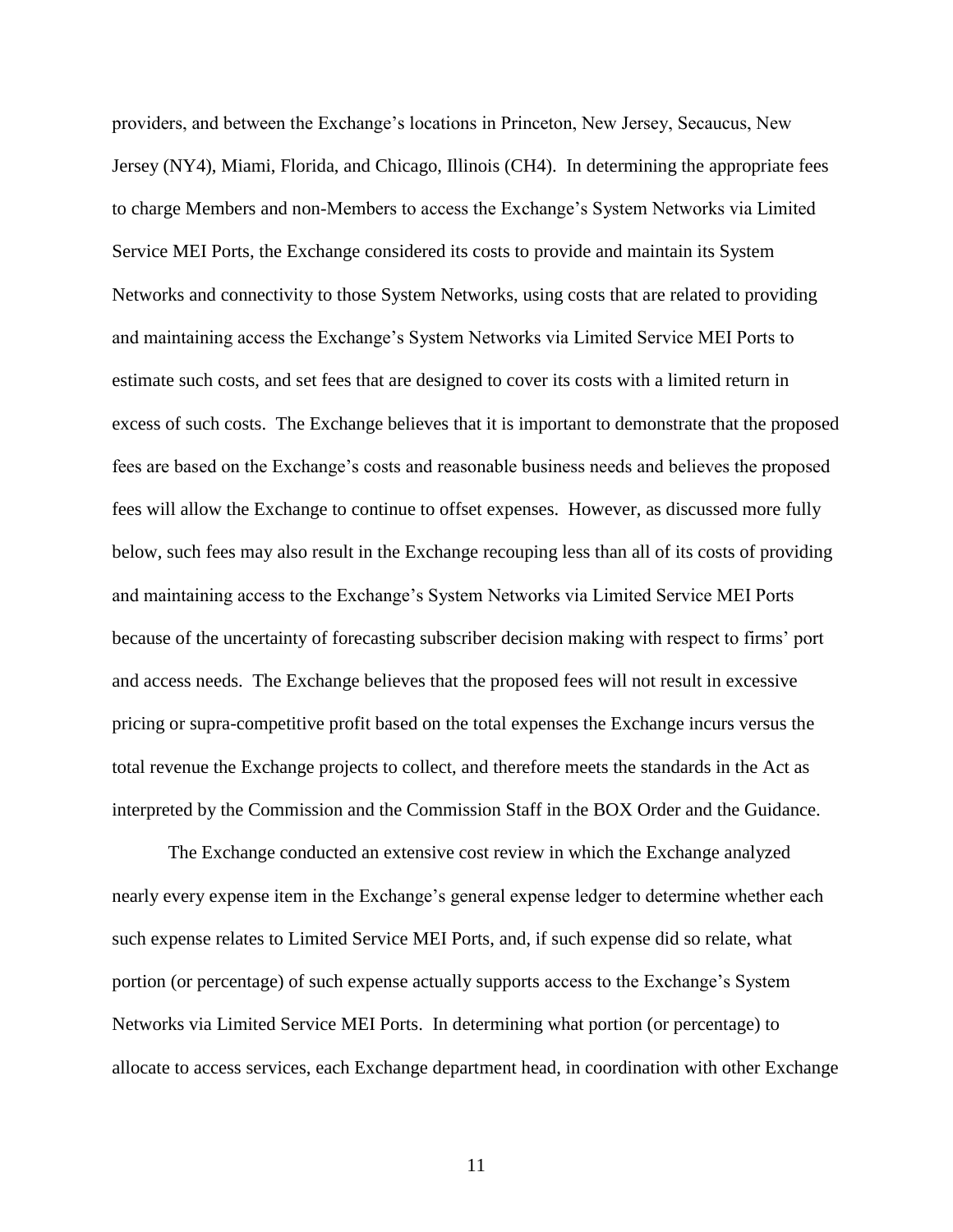personnel, determined the expenses that support access services and System Networks associated with Limited Service MEI Ports. This included numerous meetings between the Exchange's Chief Information Officer, Chief Financial Officer, Head of Strategic Planning and Operations, Chief Technology Officer, various members of the Legal Department, and other group leaders. The analysis also included each department head meeting with the divisions of teams within each department to determine the amount of time and resources allocated by employees within each division towards the access services and System Networks associated with Limited Service MEI Ports. The Exchange reviewed each individual expense to determine if such expense was related to Limited Service MEI Ports. Once the expenses were identified, the Exchange department heads, with the assistance of our internal finance department, reviewed such expenses holistically on an Exchange-wide level to determine what portion of that expense supports providing access services and the System Networks. The sum of all such portions of expenses represents the total cost to the Exchange to provide access services associated with Limited Service MEI Ports. For the avoidance of doubt, no expense amount is allocated twice.

The analysis conducted by the Exchange is a proprietary process that is designed to make a fair and reasonable assessment of costs and resources allocated to support the provision of access services associated with Limited Service MEI Ports. The Exchange acknowledges that this assessment can only capture a moment in time and that costs and resource allocations may change. That is why the Exchange historically, and on an ongoing annual basis, reviews its costs and resource allocations to ensure it appropriately allocates resources to properly provide services to the Exchange's constituents.

The Exchange believes exchanges, like all businesses, should be provided flexibility when developing and applying a methodology to allocate costs and resources they deem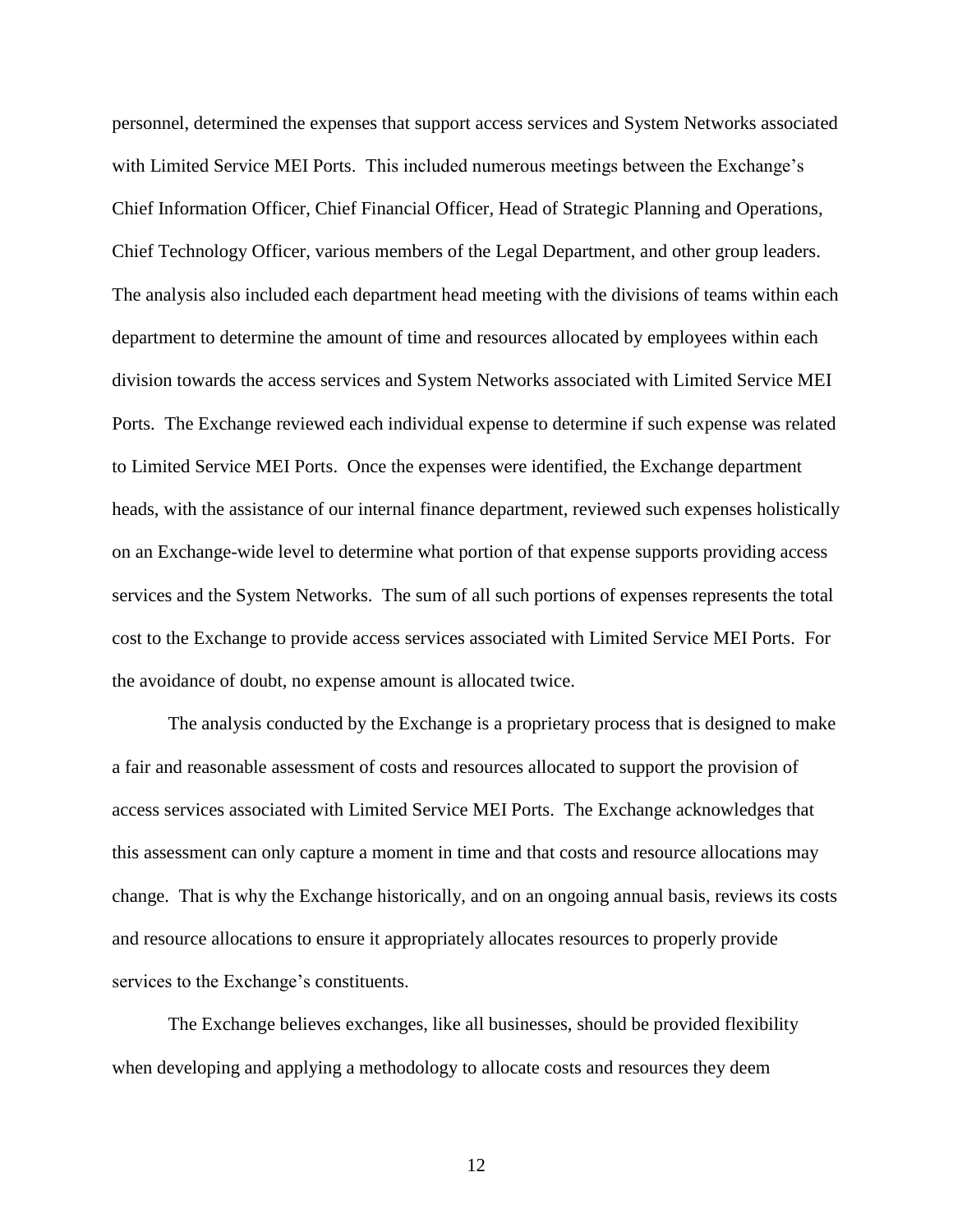necessary to operate their business, including providing market data and access services. The Exchange notes that costs and resource allocations may vary from business to business and, likewise, costs and resource allocations may differ from exchange to exchange when it comes to providing market data and access services. It is a business decision that must be evaluated by each exchange as to how to allocate internal resources and what costs to incur internally or via third parties that it may deem necessary to support its business and its provision of market data and access services to market participants.

The Exchange notes that there are material costs associated with providing the infrastructure and headcount to fully support access to the Exchange and its System Networks via Limited Service MEI Ports. The Exchange incurs technology expense related to establishing and maintaining Information Security services, enhanced network monitoring and customer reporting, as well as Regulation SCI-mandated processes associated with its network technology. Both fixed and variable expenses have significant impact on the Exchange's overall costs to provide and maintain access to the Exchange's System Networks via Limited Service MEI Ports. For example, to accommodate new Members, the Exchange may need to purchase additional hardware to support those Members as well as provide enhanced monitoring and reporting of customer performance that the Exchange and its affiliates currently provide. Further, as the total number of Members increases, the Exchange and its affiliates may need to increase their data center footprint and consume more power, resulting in increased costs charged by their third-party data center provider. Accordingly, the cost to the Exchange and its affiliates to provide access to its Members is not fixed. The Exchange believes the proposed fees are a reasonable attempt to offset a portion of those costs associated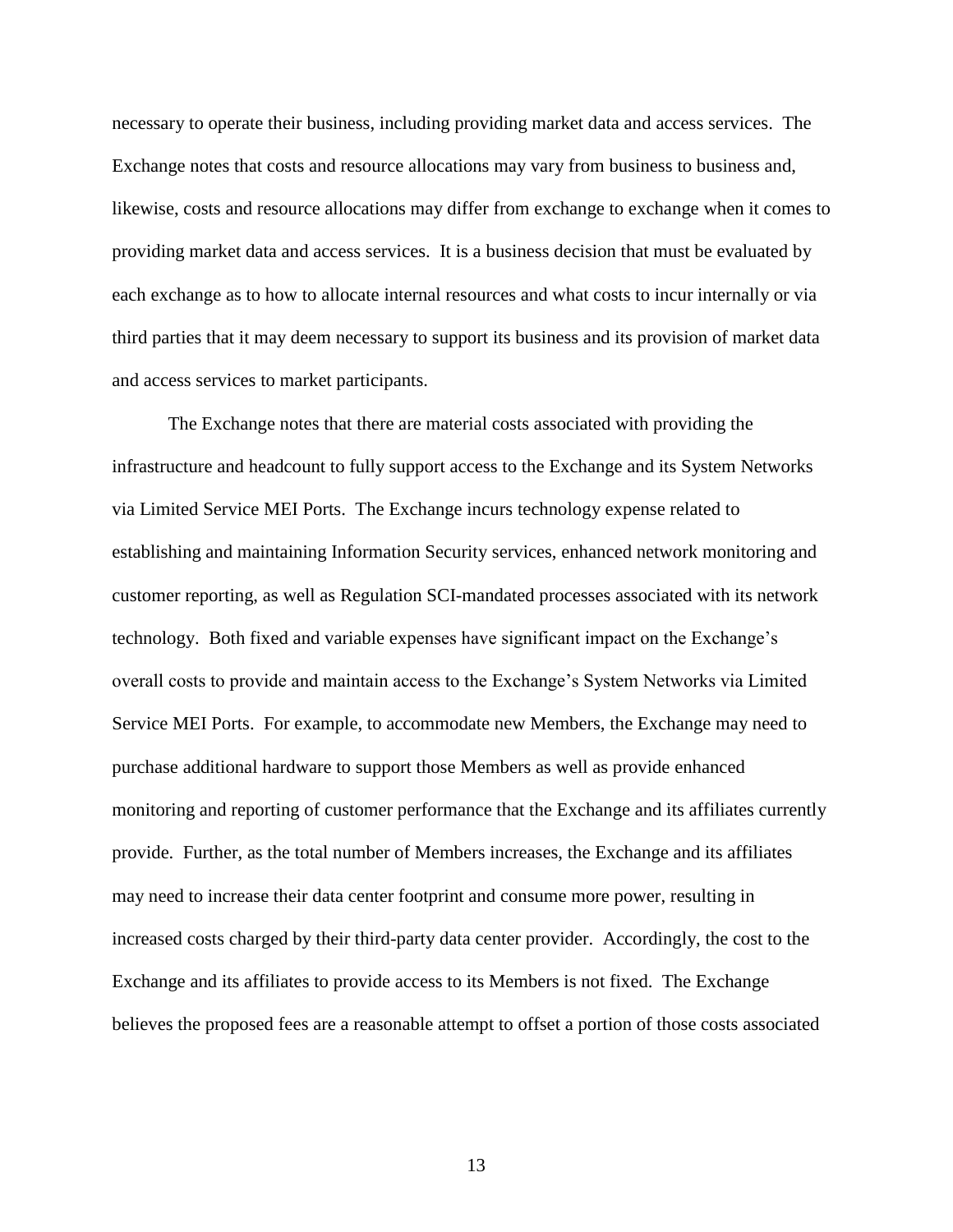with providing access to and maintaining its System Networks' infrastructure and related Limited Service MEI Ports.

The Exchange estimated its total annual expense to provide and maintain access to the Exchange's System Networks via Limited Service MEI Ports based on the following general expense categories: (1) external expenses, which include fees paid to third parties for certain products and services; (2) internal expenses relating to the internal costs to provide the services associated with Limited Service MEI Ports; and (3) general shared expenses.<sup>38</sup> The Guidance does not include any information regarding the methodology that an exchange should use to determine its cost associated with a proposed fee change. The Exchange utilized a methodology in this proposed fee change that it believes is reasonable because the Exchange analyzed its entire cost structure, allocated a percentage of each cost attributable to maintaining its System Networks, then divided those costs according to the cost methodology outlined below.

For 2022, the total annual expense for providing the access services associated with the Limited Service MEI Ports is estimated to be \$1,741,458, or \$145,121 per month. The Exchange believes it is more appropriate to analyze the proposed fees utilizing its estimated 2022 revenue and costs, which utilize the same presentation methodology as set forth in the Exchange's previously-issued Audited Unconsolidated Financial Statements.<sup>39</sup> The \$1,741,458

<sup>38</sup> The percentage allocations used in this proposed rule change may differ from past filings from the Exchange or its affiliates due to, among other things, changes in expenses charged by third parties, adjustments to internal resource allocations, and different system architecture of the Exchange as compared to its affiliates.

<sup>&</sup>lt;sup>39</sup> For example, the Exchange previously noted that all third-party expense described in its prior fee filing was contained in the information technology and communication costs line item under the section titled "Operating Expenses Incurred Directly or Allocated From Parent," in the Exchange's 2019 Form 1 Amendment containing its financial statements for 2018. See Securities Exchange Act Release No. 87875 (December 31,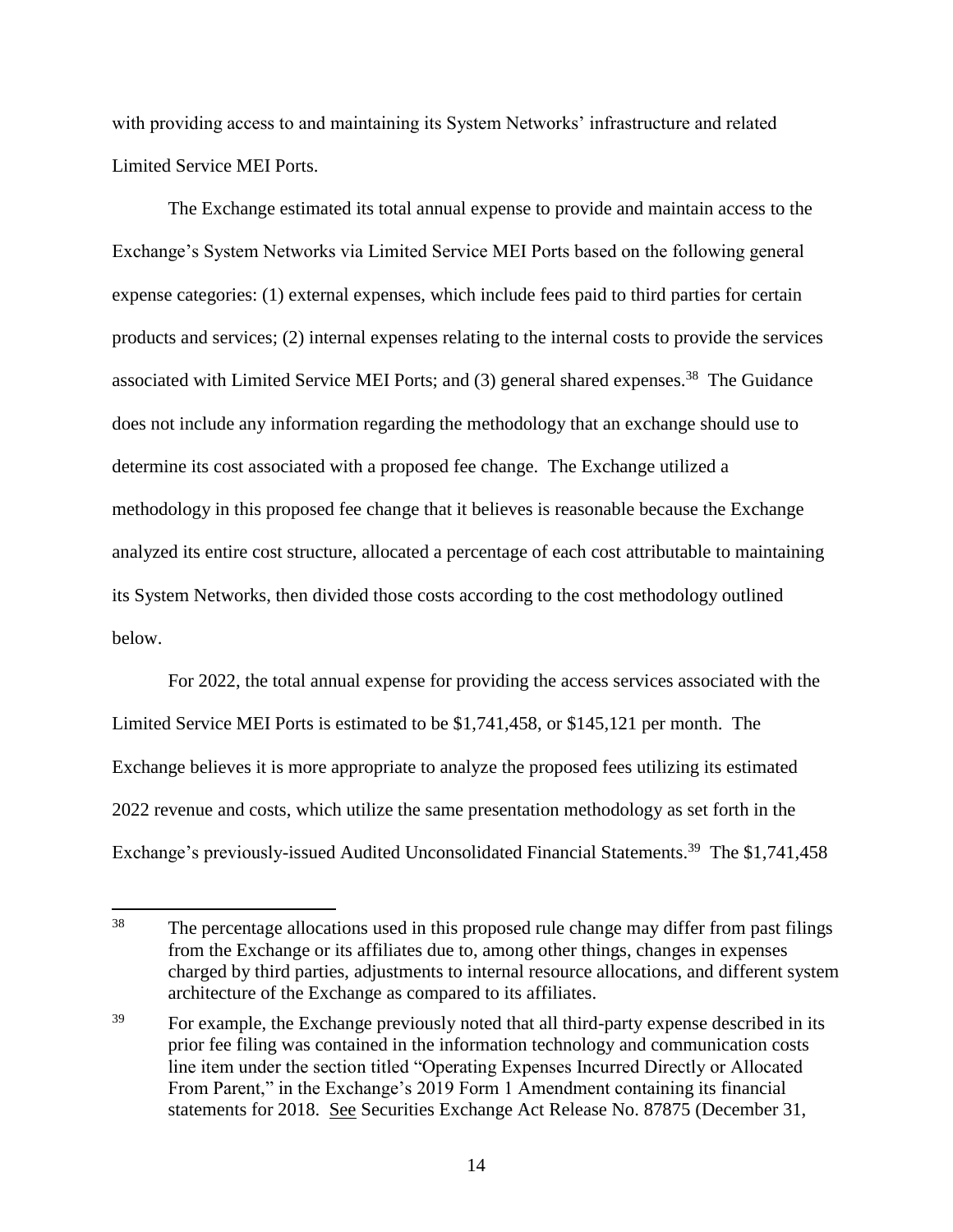estimated total annual expense is directly related to the access to the Exchange's System Networks via Limited Service MEI Ports and not any other product or service offered by the Exchange. For example, it does not include general costs of operating matching engines and other trading technology. No expense amount was allocated twice. Each of the categories of expenses are set forth in the following table and details of the individual line-item costs considered by the Exchange for each category are described further below.

 $\overline{a}$ 

<sup>2019), 85</sup> FR 770 (January 7, 2020) (SR-MIAX-2019-15). Accordingly, the third party expense described in this filing is attributed to the same line item for the Exchange's 2022 Form 1 Amendment, which will be filed in 2023.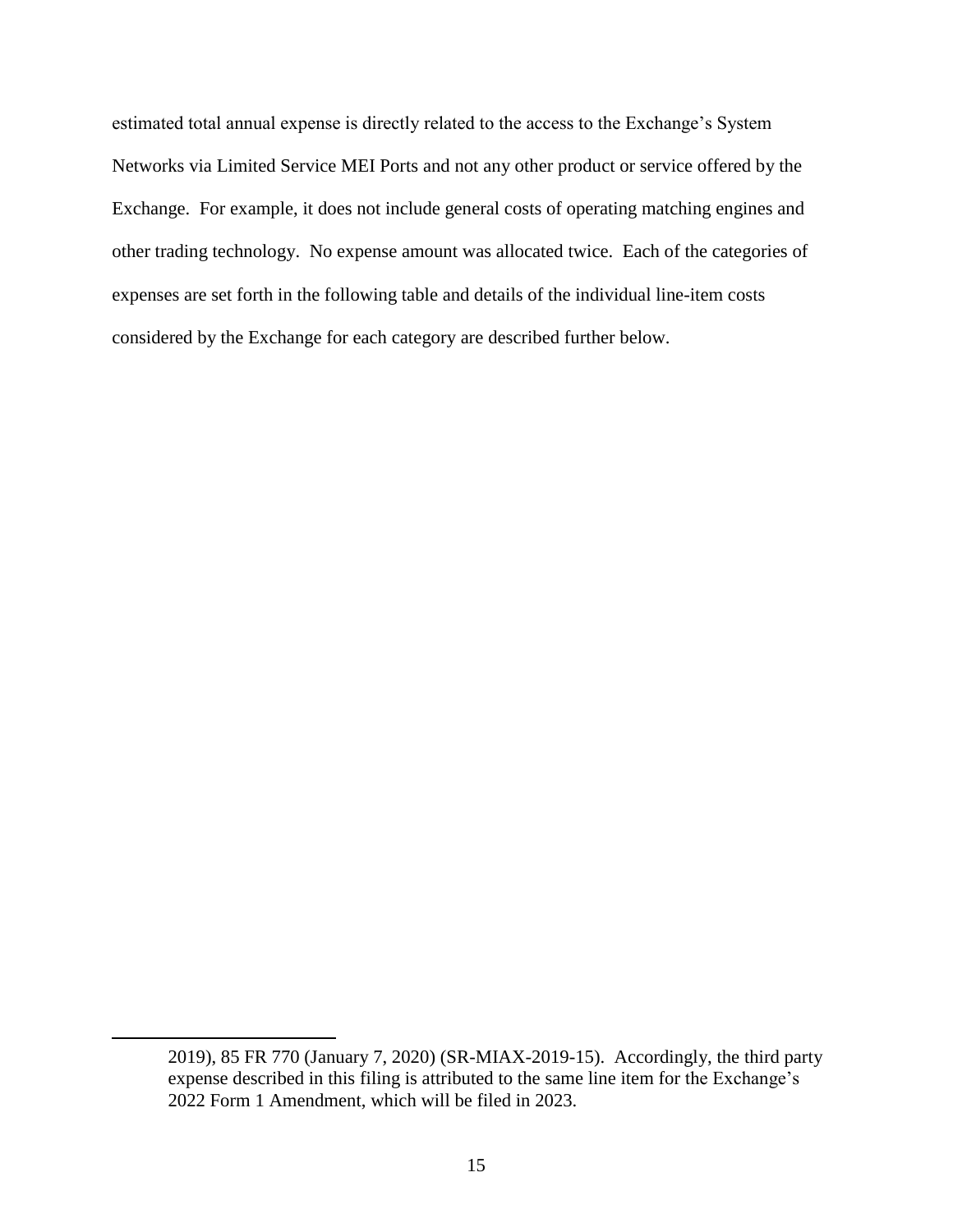| <b>External Expenses</b>                                                                                                            |                                                               |  |  |  |
|-------------------------------------------------------------------------------------------------------------------------------------|---------------------------------------------------------------|--|--|--|
| Category                                                                                                                            | <b>Percentage of Total Expense Amount</b><br><b>Allocated</b> |  |  |  |
| Data Center Provider                                                                                                                | 4.95%                                                         |  |  |  |
| <b>Fiber Connectivity Provider</b>                                                                                                  | 2.64%                                                         |  |  |  |
| <b>Security Financial Transaction</b><br>Infrastructure ("SFTI"), and Other<br><b>Connectivity and Content Service</b><br>Providers | 4.95%                                                         |  |  |  |
| Hardware and Software Providers                                                                                                     | 4.95%                                                         |  |  |  |
| <b>Total of External Expenses</b>                                                                                                   | $$174,427^{40}$                                               |  |  |  |
| <b>Internal Expenses</b>                                                                                                            |                                                               |  |  |  |
| Category                                                                                                                            | <b>Expense Amount Allocated</b>                               |  |  |  |
| <b>Employee Compensation</b>                                                                                                        | \$1,057,907                                                   |  |  |  |
| Depreciation and Amortization                                                                                                       | \$186,118                                                     |  |  |  |
| Occupancy                                                                                                                           | \$37,088                                                      |  |  |  |
| <b>Total of Internal Expenses</b>                                                                                                   | \$1,281,113                                                   |  |  |  |
| <b>Allocated Shared Expenses</b>                                                                                                    | \$285,918                                                     |  |  |  |

The Exchange notes that it only has two primary sources of revenue, connectivity and port fees, to recover those costs associated with providing and maintaining access to the Exchange's System Networks. The Exchange notes that, without the specific third party and internal expense items, the Exchange would not be able to provide and maintain the System Networks and access to the System Networks via Limited Service MEI Ports to Members.

 $40<sup>°</sup>$ The Exchange does not believe it is appropriate to disclose the actual amount it pays to each individual third-party provider as those fee arrangements are competitive or the Exchange is contractually prohibited from disclosing that number.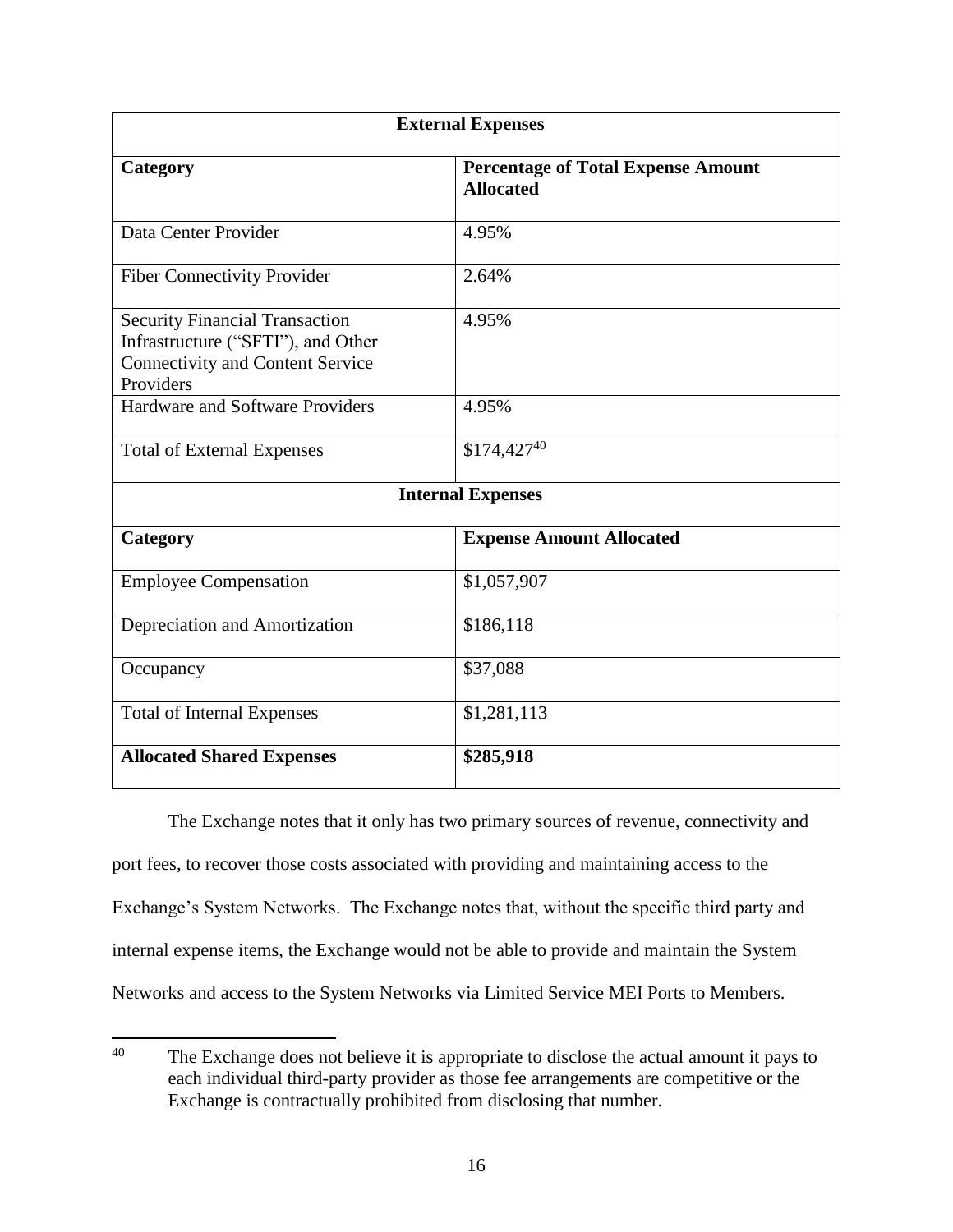Each of these expense items, including physical hardware, software, employee compensation and benefits, occupancy costs, and the depreciation and amortization of equipment, has been identified through a line-by-line item analysis to be integral to providing and maintaining the System Networks and access to System Networks via Limited Service MEI Ports.

For clarity, the Exchange took a conservative approach in determining the expense and the percentage of that expense to be allocated to providing and maintaining the System Networks and access to System Networks in connection with Limited Service MEI Ports. The Exchange describes the analysis conducted for each expense and the resources or determinations that were considered when determining the amount necessary to allocate to each expense. Only a portion of all fees paid to such third-parties is included in the third-party expenses described herein, and no expense amount is allocated twice. Accordingly, the Exchange does not allocate its entire information technology and communication costs to providing and maintaining the System Networks and access to Exchange's System Networks via Limited Service MEI Ports. This may result in the Exchange under allocating an expense to provide and maintain its System Networks and access to the System Networks via Limited Service MEI Ports, and such expenses may actually be higher than what the Exchange allocated as part of this proposal. The Exchange notes that expenses associated with its affiliates, MIAX Pearl and MIAX Emerald, are accounted for separately and are not included within the scope of this filing.

Further, as part its ongoing assessment of costs and expenses, the Exchange recently conducted a periodic, thorough review of its expenses and resource allocations, which resulted in revised percentage allocations in this filing. The revised percentages are, among other things, the result of the shuffling of internal resources in response to business objectives and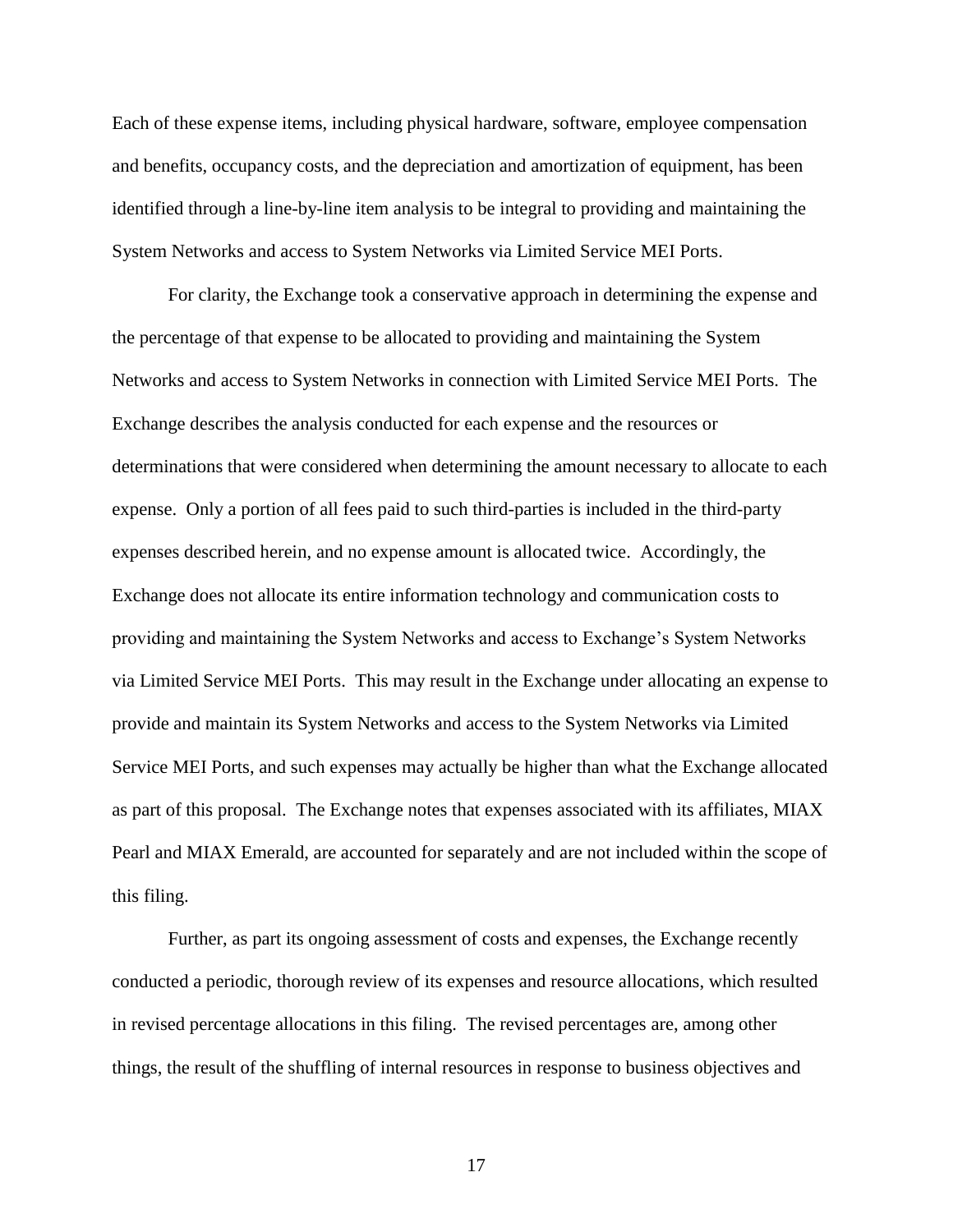changes to fees charged and services provided by third parties. Therefore, the percentage allocations used in this proposed rule change may differ from past filings from the Exchange or its affiliates due to, among other things, changes in expenses charged by third parties, adjustments to internal resource allocations, and different system architecture of the Exchange as compared to its affiliates.

#### *External Expense Allocations*

For 2022, expenses relating to fees paid by the Exchange to third parties for products and services necessary to provide and maintain the System Networks and access to the System Networks via Limited Service MEI Ports are estimated to be \$174,427. This includes, but is not limited to, a portion of the fees paid to: (1) a third party data center provider, including for the primary, secondary, and disaster recovery locations of the Exchange's trading system infrastructure; (2) a fiber connectivity provider for network services (fiber and bandwidth products and services) linking the Exchange's and its affiliates' office locations in Princeton, New Jersey and Miami, Florida, to all data center locations; (3) SFTI, which supports connectivity feeds for the entire U.S. options industry; (4) various other content and connectivity service providers, which provide content, connectivity services, and infrastructure services for critical components of options connectivity and network services; and (5) various other hardware and software providers that support the production environment in which Members and non-Members connect to the network to trade and receive market data.

#### *Data Center Space and Operations Provider*

The Exchange does not own the primary data center or the secondary data center, but instead leases space in data centers operated by third parties where the Exchange houses servers, switches and related equipment. Data center costs include an allocation of the costs the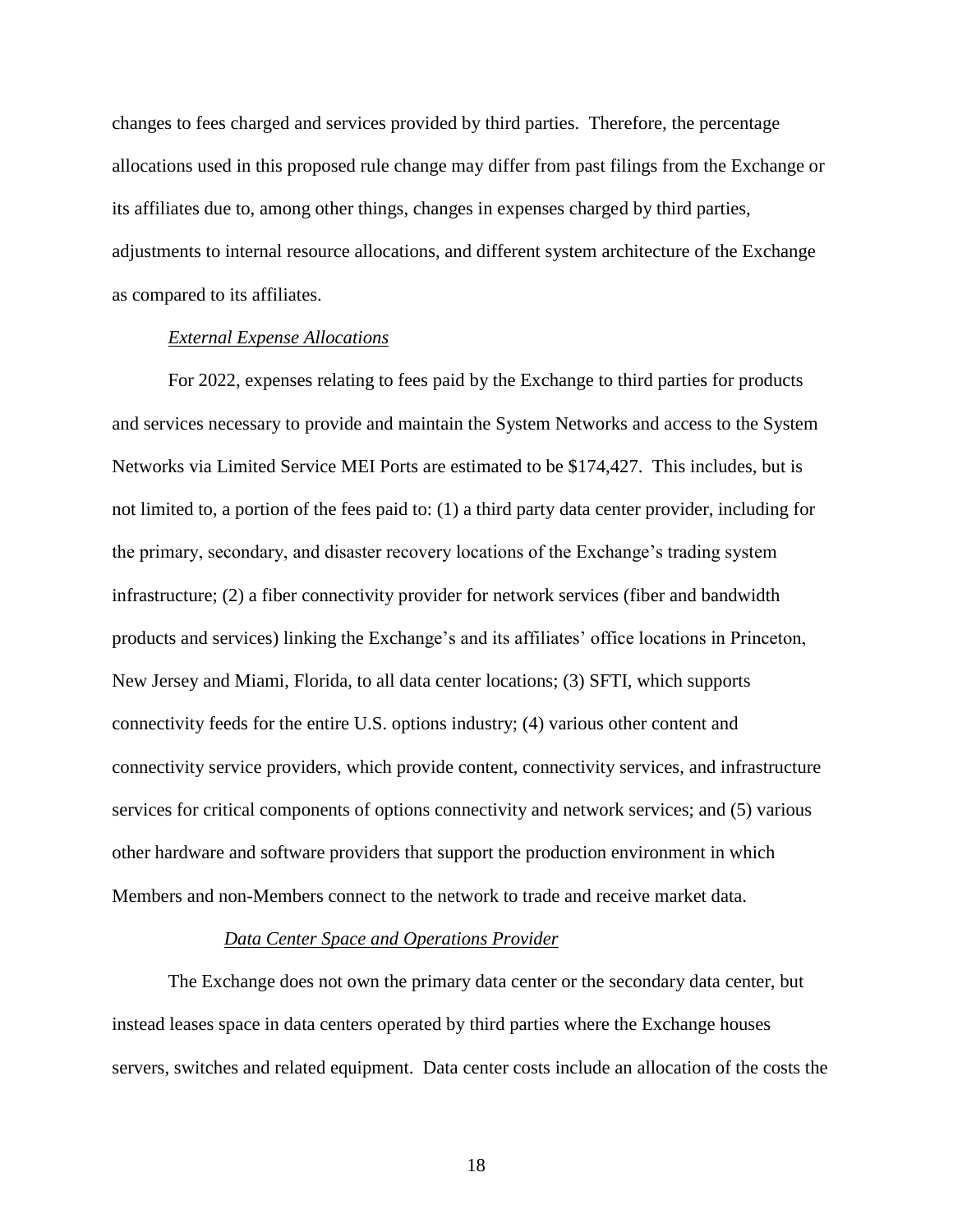Exchange incurs to provide physical connectivity in the third-party data centers where it maintains its equipment as well as related costs. The data center provider operates the data centers (primary, secondary, and disaster recovery) that host the Exchange's network infrastructure. Without the retention of a third-party data center, the Exchange would not be able to operate its systems and provide a trading platform for market participants. The Exchange does not employ a separate fee to cover its data center expense and recoups that expense, in part, by charging for Limited Service MEI Ports.

The Exchange reviewed its data center footprint, including its total rack space, cage usage, number of servers, switches, cabling within the data center, heating and cooling of physical space, storage space, and monitoring and divided its data center expenses among providing transaction services, market data, and connectivity. Based on this review, the Exchange determined that 4.95% of the total applicable data center provider expense is applicable to providing and maintaining access services and System Networks associated with Limited Service MEI Ports. The Exchange believes this allocation is reasonable because Limited Service MEI Ports are a core means of access to the Exchange's network, providing one method for market participants to send and receive order and trade messages, as well as receive market data. A large portion of the Exchange's data center expense is due to providing and maintaining port access and connectivity to the Exchange's System Networks, including providing cabling within the data center between market participants and the Exchange. The Exchange excluded from this allocation servers that are dedicated to market data. The Exchange also did not allocate the remainder of the data center expense because it pertains to other areas of the Exchange's operations, such as other ports, market data, and transaction services.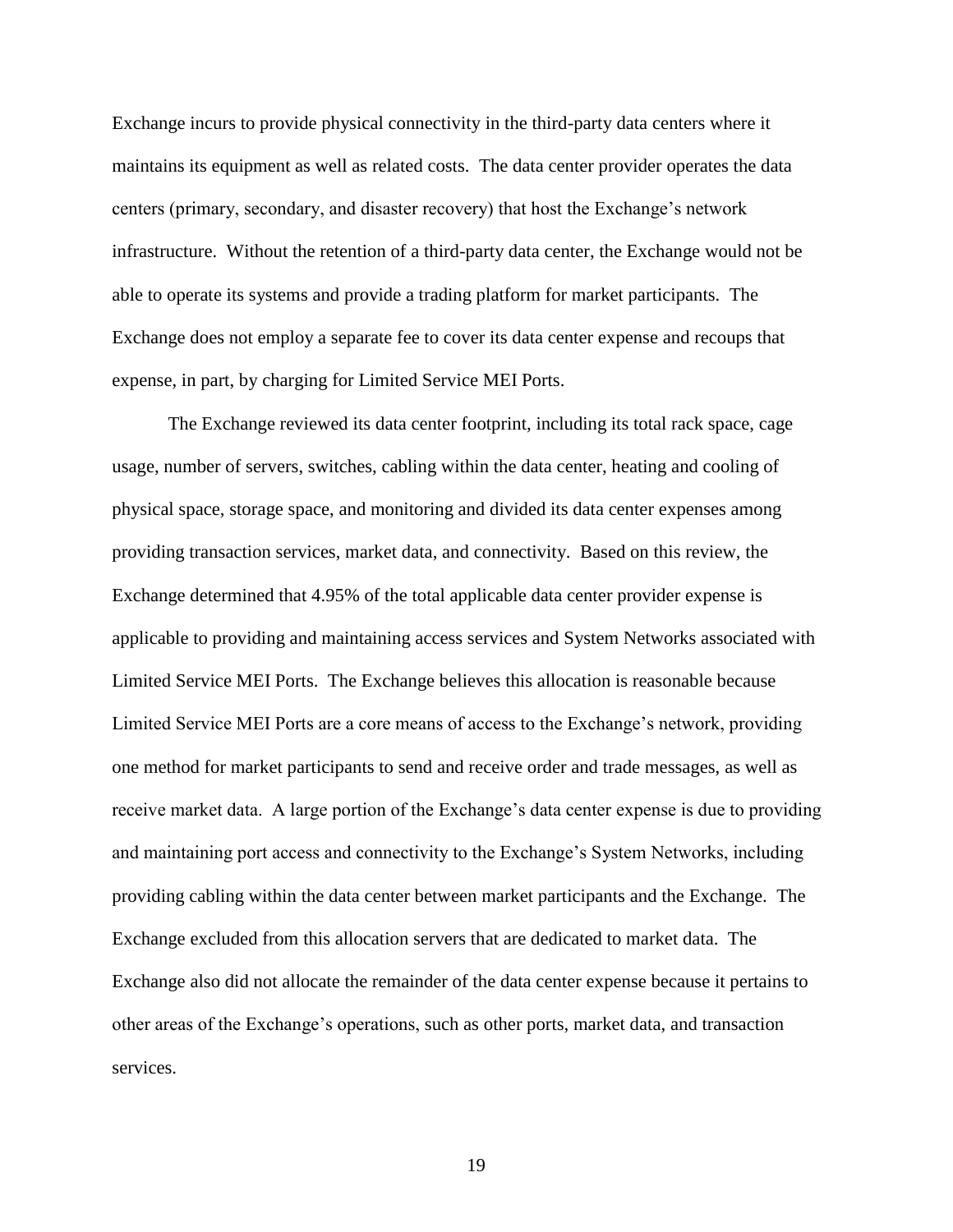#### *Fiber Connectivity Provider*

The Exchange engages a third-party service provider that provides the internet, fiber and bandwidth connections between the Exchange's networks, primary and secondary data center, and office locations in Princeton and Miami. Fiber connectivity is necessary for the Exchange to switch to its secondary data center in the case of an outage in its primary data center. Fiber connectivity also allows the Exchange's National Operations & Control Center ("NOCC") and Security Operations Center ("SOC") in Princeton to communicate with the Exchange's primary and secondary data centers. As such, all trade data, including the billions of messages each day, flow through this third-party provider's infrastructure over the Exchange's network. Without these services, the Exchange would not be able to operate and support the network and provide and maintain access services and System Networks associated with the Limited Service MEI Ports to its Members and their customers. Without the retention of a third-party fiber connectivity provider, the Exchange would not be able to communicate between its data centers and office locations. The Exchange does not employ a separate fee to cover its fiber connectivity expense and recoups that expense, in part, by charging for Limited Service MEI Ports.

The Exchange reviewed it costs to retain fiber connectivity from a third party, including the ongoing costs to support fiber connectivity, ensuring adequate bandwidth and infrastructure maintenance to support exchange operations, and ongoing network monitoring and maintenance and determined that 2.64% of the total fiber connectivity expense was applicable to providing and maintaining access services and System Networks associated with Limited Service MEI Ports. The Exchange believes this allocation is reasonable because Limited Service MEI Ports are a core means of access to the Exchange's network, providing one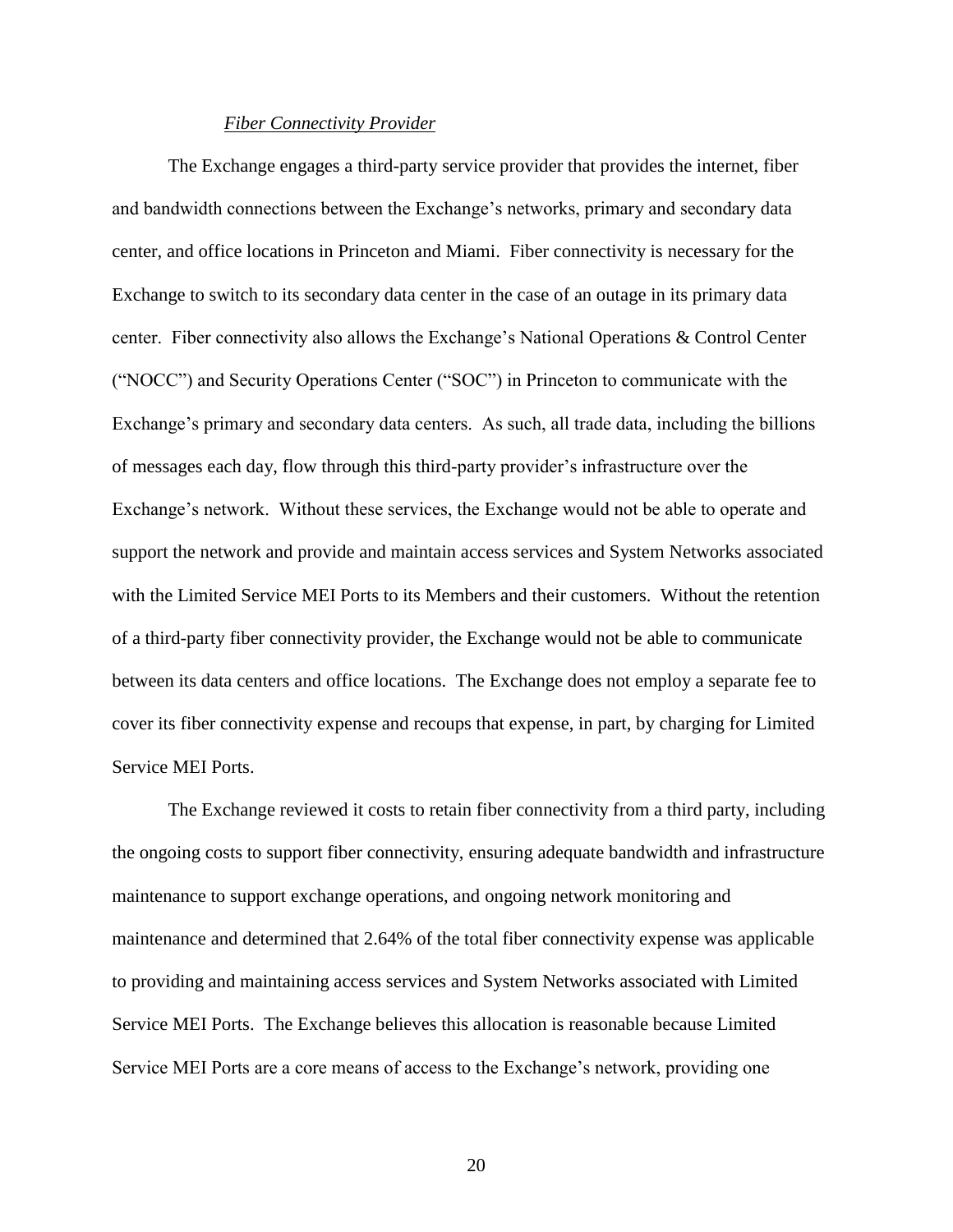method for market participants to send and receive order and trade messages, as well as receive market data. A large portion of the Exchange's fiber connectivity expense is due to providing and maintaining connectivity between the Exchange's System Networks, data centers, and office locations and is core to the daily operation of the Exchange. Fiber connectivity is a necessary integral means to disseminate information from the Exchange's primary data center to other Exchange locations. The Exchange excluded from this allocation fiber connectivity usage related to market data or other business lines. The Exchange also did not allocate the remainder of this expense because it pertains to other areas of the Exchange's operations and does not directly relate to providing and maintaining access services and System Networks associated with Limited Service MEI Ports. The Exchange believes this allocation is reasonable because it represents the Exchange's actual cost to retain fiber connectivity and maintain and provide access to its System Networks via Limited Service MEI Ports.

#### *Connectivity and Content Services Provided by SFTI and Other Providers*

The Exchange relies on SFTI and various other connectivity and content service providers for connectivity and data feeds for the entire U.S. options industry, as well as content, connectivity, and infrastructure services for critical components of the network that are necessary to provide and maintain its System Networks and access to its System Networks via Limited Service MEI Ports. Specifically, the Exchange utilizes SFTI and other content service provider to connect to other national securities exchanges, the Options Price Reporting Authority ("OPRA"), and to receive market data from other exchanges and market data providers. SFTI is operated by the Intercontinental Exchange, the parent company of five registered exchanges, and has become integral to the U.S. markets. The Exchange understands SFTI provides services to most, if not all, of the other U.S. exchanges and other market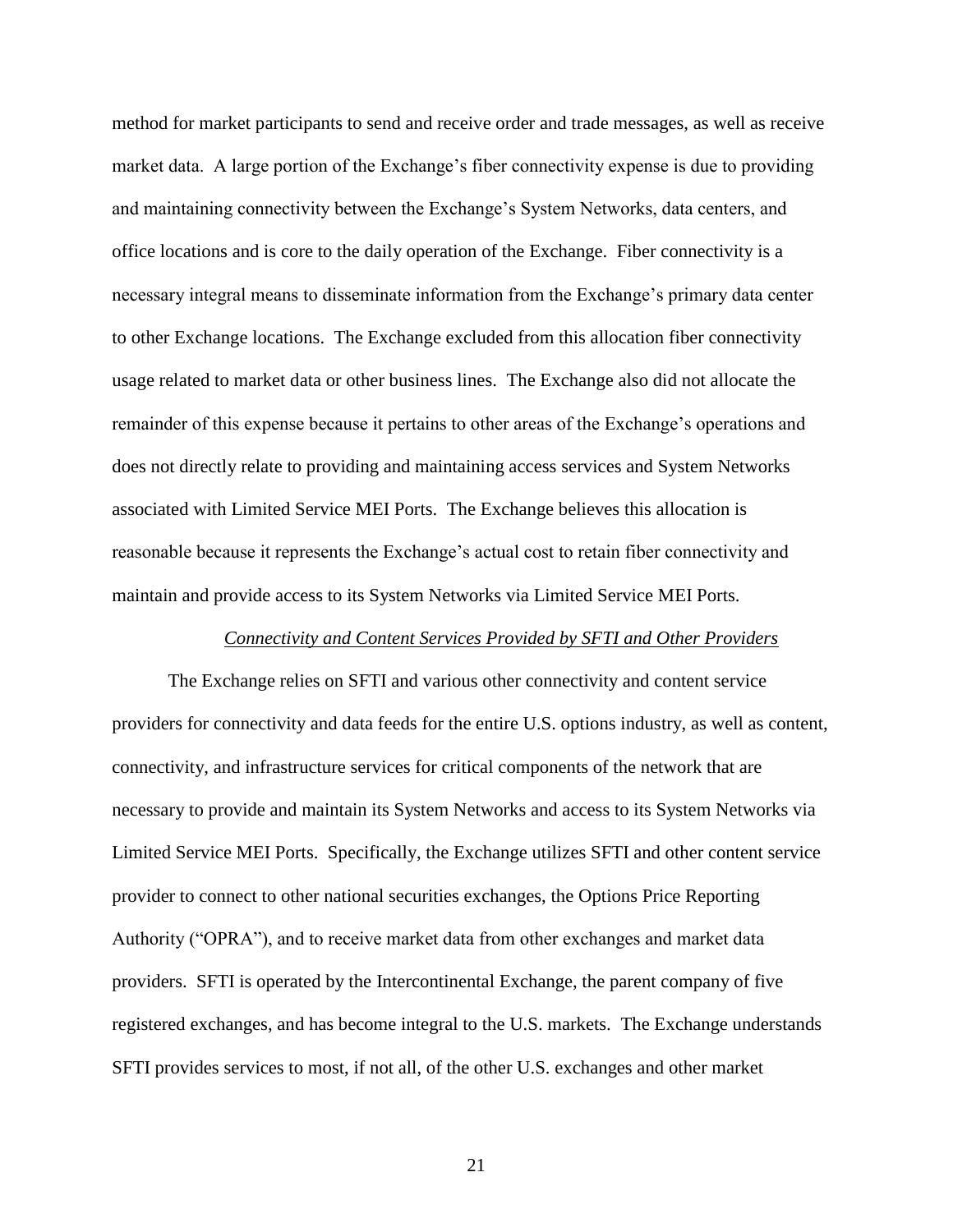participants. Without services from SFTI and various other service providers, the Exchange would not be able to connect to other national securities exchanges, market data providers, or OPRA and, therefore, would not be able to operate and support its System Networks. The Exchange does not employ a separate fee to cover its SFTI and content service provider expense and recoups that expense, in part, by charging for Limited Service MEI Ports.

The Exchange reviewed it costs to retain SFTI and other content service providers, including network monitoring and maintenance, remediation of connectivity related issues, and ongoing administrative activities related to connectivity management and determined that 4.95% of the total applicable SFTI and other service provider expense is allocated to providing the access services associated with Limited Service MEI Ports. SFTI and other content service providers are key vendors and necessary components in providing connectivity to the Exchange. The primary service SFTI provides for the Exchange is connectivity to other national securities exchanges and their disaster recovery facilities and, therefore, a vast portion of this expense is allocated to providing access to the System Networks via Limited Service MEI Ports. Connectivity via SFTI is necessary for purposes of order routing and accessing disaster recovery facilities in the case of a system outage. Engaging SFTI and other like vendors provides purchasers of Limited Service MEI Ports connectivity to other national securities exchanges for purposes of order routing and disaster recovery. The Exchange did not allocate a portion of this expense that relates to the receipt of market data from other national securities exchange and OPRA. The Exchange also did not allocate the remainder of this expense because it pertains to other areas of the Exchange's operations and does not directly relate to providing and maintaining the System Networks or access to its System Networks via Limited Service MEI Ports. The Exchange believes this allocation is reasonable because it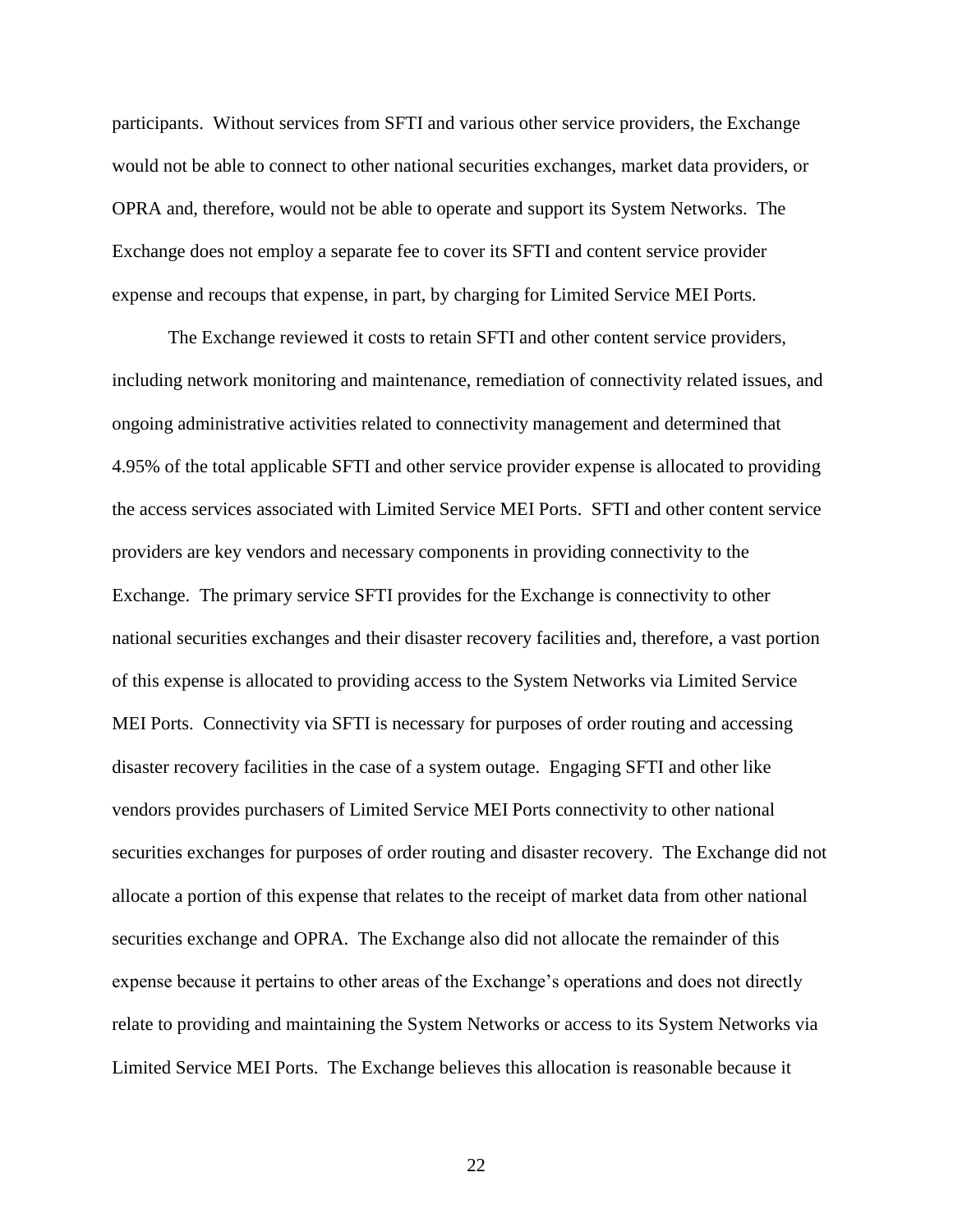represents the Exchange's actual cost to provide and maintain its System Networks and access to its System Networks via Limited Service MEI Ports, and not any other service, as supported by its cost review.

#### *Hardware and Software Providers*

The Exchange relies on dozens of third-party hardware and software providers for equipment necessary to operate its System Networks. This includes either the purchase or licensing of physical equipment, such as servers, switches, cabling, and monitoring devices. It also includes the purchase or license of software necessary for security monitoring, data analysis and Exchange operations. Hardware and software providers are necessary to maintain its System Networks and provide access to its System Networks via Limited Service MEI Ports. Hardware and software equipment and licenses for that equipment are also necessary to operate and monitor physical assets necessary to offer physical connectivity to the Exchange. Hardware and software equipment and licenses are key to the operation of the Exchange and, without them, the Exchange would not be able to operate and support its System Networks and provide access to its Members and their customers. The Exchange does not employ a separate fee to cover its hardware and software expense and recoups that expense, in part, by charging for Limited Service MEI Ports.

The Exchange reviewed it hardware and software related costs, including software patch management, vulnerability management, administrative activities related to equipment and software management, professional services for selection, installation and configuration of equipment and software supporting exchange operations and determined that 4.95% of the total applicable hardware and software expense is allocated to providing and maintaining access services and System Networks associated with Limited Service MEI Ports. Hardware and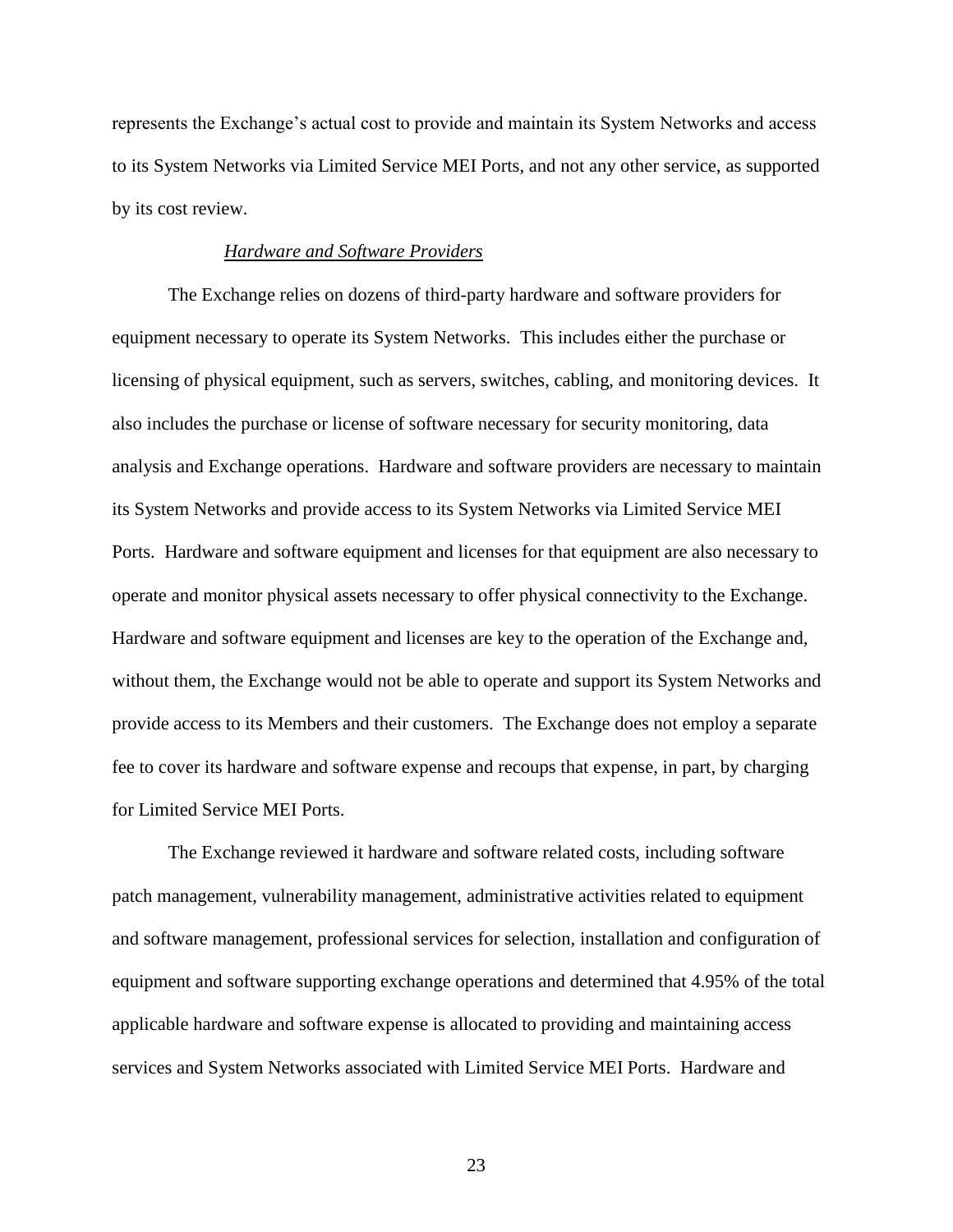software equipment and licenses are key to the operation of the Exchange and its System Networks. Without them, market participants would not be able to access the System Networks via Limited Service MEI Ports. The Exchange only allocated the portion of this expense to the hardware and software that is related to a market participant's use of Limited Service MEI Ports, such as operating its matching engines. The Exchange, therefore, did not allocate portions of its hardware and software expense that related to other areas of the Exchange's business, such as hardware and software used for market data or unrelated administrative services. The Exchange also did not allocate the remainder of this expense because it pertains to other areas of the Exchange's operations, such as ports or transaction services, and does not directly relate to providing and maintaining its System Networks and access to its System Networks via Limited Service MEI Ports. The Exchange believes this allocation is reasonable because it represents the Exchange's cost to provide and maintain its System Networks and access to its System Networks via Limited Service MEI Ports, and not any other service, as supported by its cost review.

#### *Internal Expense Allocations*

For 2022, total internal expenses relating to the Exchange providing and maintaining its System Networks and access to its System Networks via Limited Service MEI Ports is estimated to be \$1,281,113. This includes, but is not limited to, costs associated with: (1) employee compensation and benefits for full-time employees that support the System Networks and access to System Networks via Limited Service MEI Ports, including staff in network operations, trading operations, development, system operations, business, as well as staff in general corporate departments (such as legal, regulatory, and finance) that support those employees and functions as well as important system upgrades; (2) depreciation and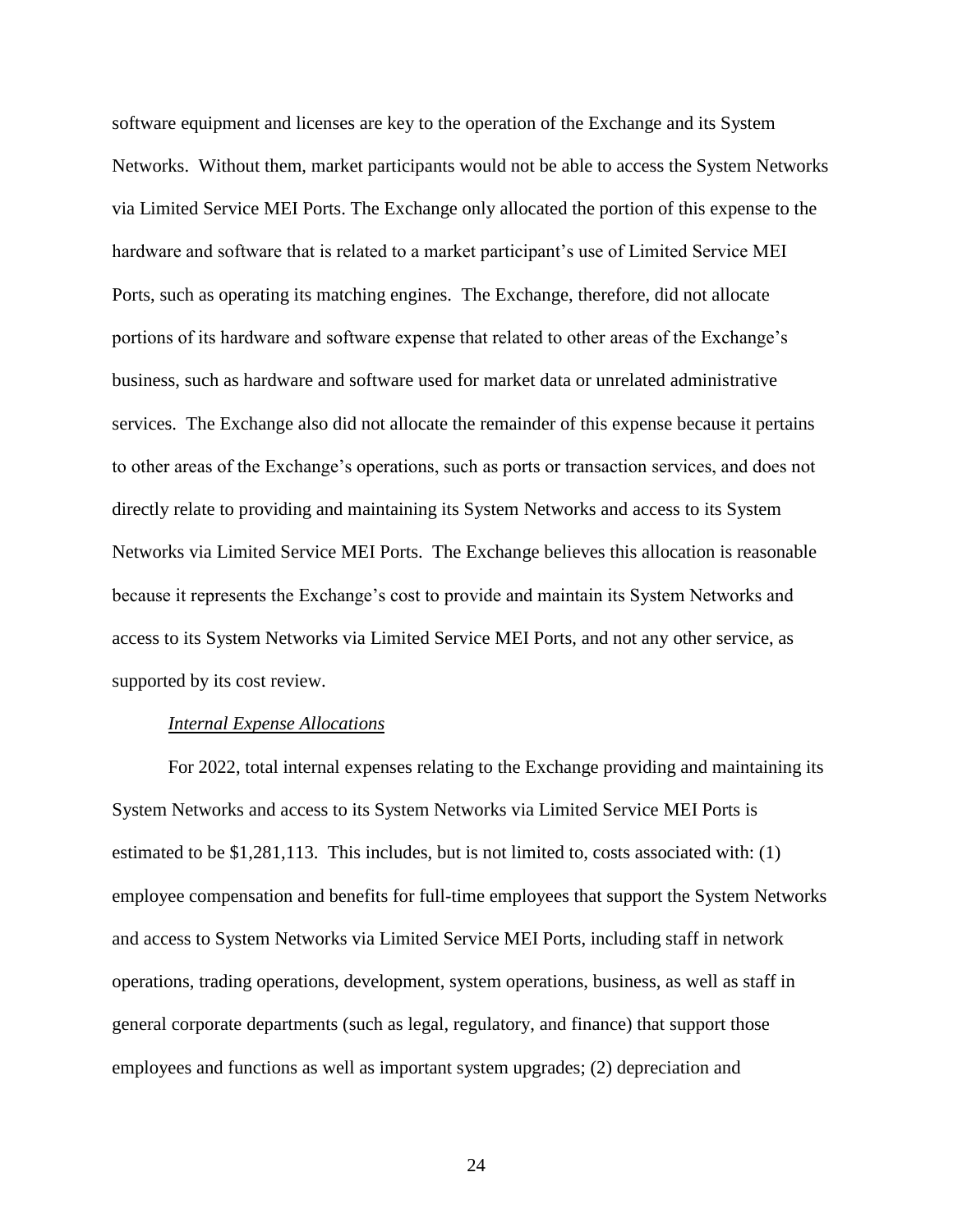amortization of hardware and software used to provide and maintain access services and System Networks associated with Limited Service MEI Ports, including equipment, servers, cabling, purchased software and internally developed software used in the production environment to support the network for trading; and (3) occupancy costs for leased office space for staff that provide and maintain the System Networks and access to System Networks via Limited Service MEI Ports. The breakdown of these costs is more fully described below.

#### *Employee Compensation and Benefits*

Human personnel are key to exchange operations and supporting the Exchange's ongoing provision and maintenance of the System Networks and access to System Networks via Limited Service MEI Ports. The Exchange reviewed its employee compensation and benefits expense and the portion of that expense allocated to providing and maintaining the System Networks and access to System Networks via Limited Service MEI Ports. As part of this review, the Exchange considered employees whose functions include providing and maintaining the System Networks and Limited Service MEI Ports and used a blended rate of compensation reflecting salary, stock and bonus compensation, bonuses, benefits, payroll taxes, and 401K matching contributions.<sup>41</sup>

Based on this review, the Exchange determined to allocate \$1,057,907 in employee compensation and benefits expense to providing access to the System Networks. To determine the appropriate allocation the Exchange reviewed the time employees allocated to supporting its

<sup>41</sup> <sup>41</sup> For purposes of this allocation, the Exchange did not consider expenses related to supporting employees who support Limited Service MEI Ports, such as office space and supplies. The Exchange determined cost allocation for employees who perform work in support of offering access services and System Networks to arrive at a full time equivalent ("FTE") of 3.1 FTEs across all the identified personnel. The Exchange then multiplied the FTE times a blended compensation rate for all relevant Exchange personnel to determine the personnel costs associated with providing the access services and System Networks associated with Limited Service MEI Ports.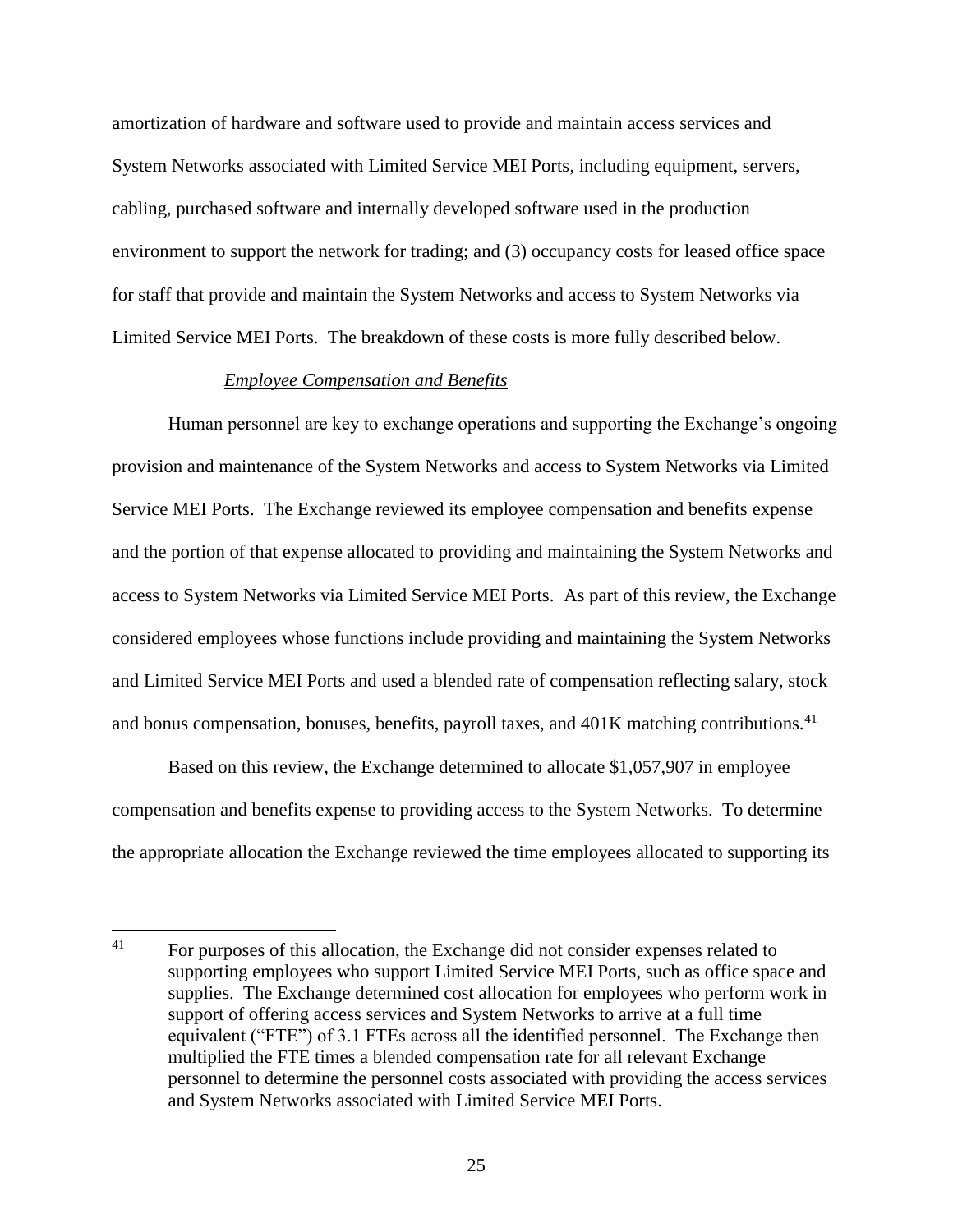System Networks and access to its System Networks via Limited Service MEI Ports. Senior staff also reviewed these time allocations with department heads and team leaders to determine whether those allocations were appropriate. These employees are critical to the Exchange to provide and maintain access to its System Networks via Limited Service MEI Ports for its Members, non-Members and their customers. The Exchange determined the above allocation based on the personnel whose work focused on functions necessary to provide and maintain the System Networks and access to System Networks via Limited Service MEI Ports. The Exchange does not charge a separate fee regarding employees who support Limited Service MEI Ports and the Exchange seeks to recoup that expense, in part, by charging for Limited Service MEI Ports.

#### *Depreciation and Amortization*

A key expense incurred by the Exchange relates to the depreciation and amortization of equipment that the Exchange procured to provide and maintain the System Networks and access to System Networks via Limited Service MEI Ports. The Exchange reviewed all of its physical assets and software, owned and leased, and determined whether each asset is related to providing and maintaining its System Networks and access to its System Networks via Limited Service MEI Ports, and added up the depreciation of those assets. All physical assets and software, which includes assets used for testing and monitoring of Exchange infrastructure, were valued at cost, depreciated or leased over periods ranging from three to five years. In determining the amount of depreciation and amortization to apply to providing Limited Service MEI Ports and the System Networks, the Exchange considered the depreciation of hardware and software that are key to the operation of the Exchange and its System Networks. This includes servers, computers, laptops, monitors, information security appliances and storage, and network switching infrastructure equipment, including switches and taps that were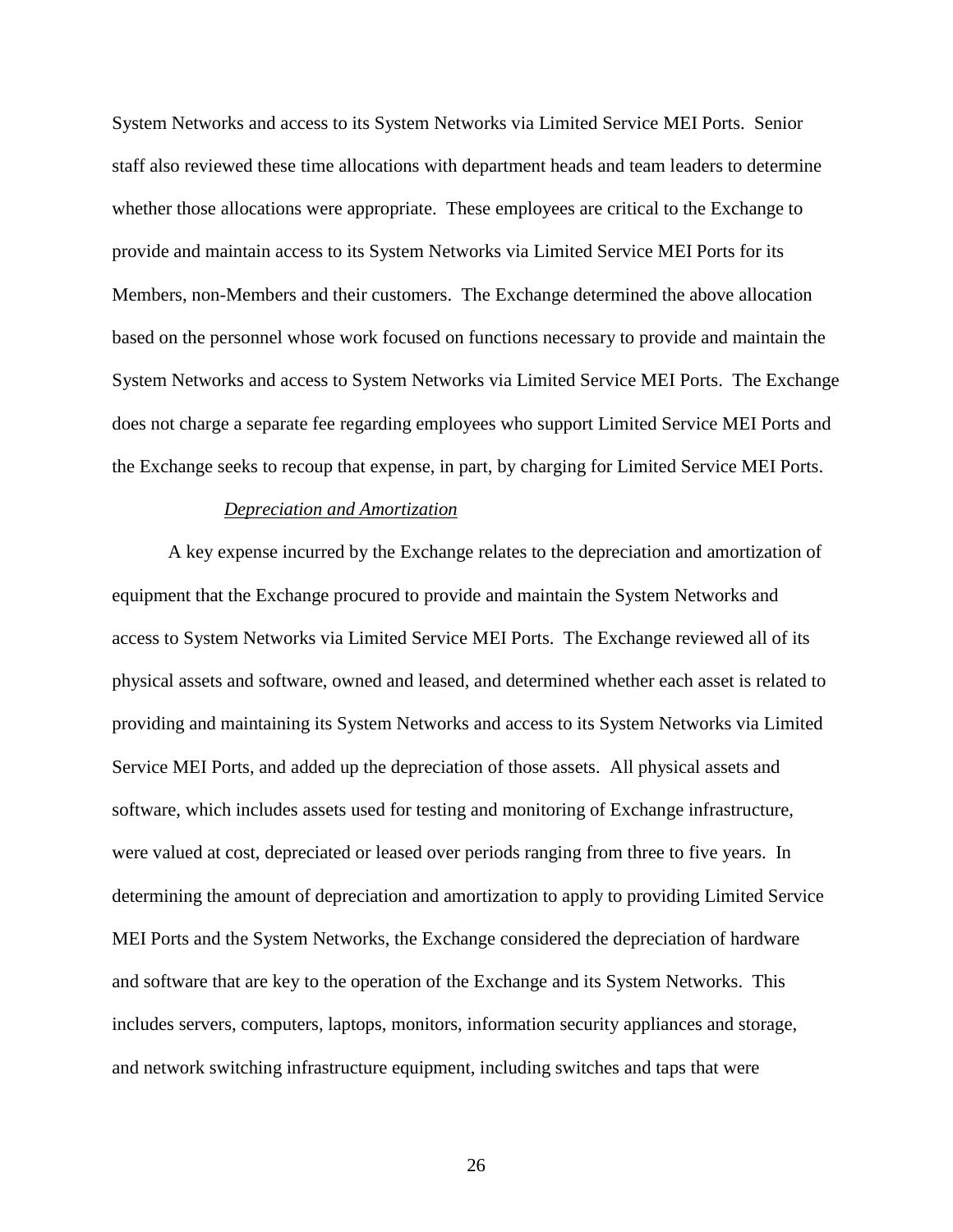previously purchased to maintain and provide access to its System Networks via Limited Service MEI Ports. Without them, market participants would not be able to access the System Networks. The Exchange seeks to recoup a portion of its depreciation expense by charging for Limited Service MEI Ports.

Based on this review, the Exchange determined to allocate \$186,118 in depreciation and amortization expense to providing access to the System Networks via Limited Service MEI Ports. The Exchange only allocated the portion of this depreciation expense to the hardware and software related to a market participant's use of M [sic] Limited Service MEI EO [sic] Ports. The Exchange, therefore, did not allocate portions of depreciation expense that relates to other areas of the Exchange's business, such as the depreciation of hardware and software used for market data or unrelated administrative services.<sup>42</sup>

#### *Occupancy*

The Exchange rents and maintains multiple physical locations to house staff and equipment necessary to support access services, System Networks, and exchange operations. The Exchange's occupancy expense is not limited to the housing of personnel and includes locations used to store equipment necessary for Exchange operations. In determining the amount of its occupancy related expense, the Exchange considered actual physical space used to house employees whose functions include providing and maintaining the System Networks and Limited Service MEI Ports. Similarly, the Exchange also considered the actual physical

 $42$ All of the expenses outlined in this proposed fee change refer to the operating expenses of the Exchange. The Exchange did not included any future capital expenditures within these costs. Depreciation and amortization represent the expense of previously purchased hardware and internally developed software spread over the useful life of the assets. Due to the fact that the Exchange has only included operating expense and historical purchases, there is no double counting of expenses in the Exchange's cost estimates.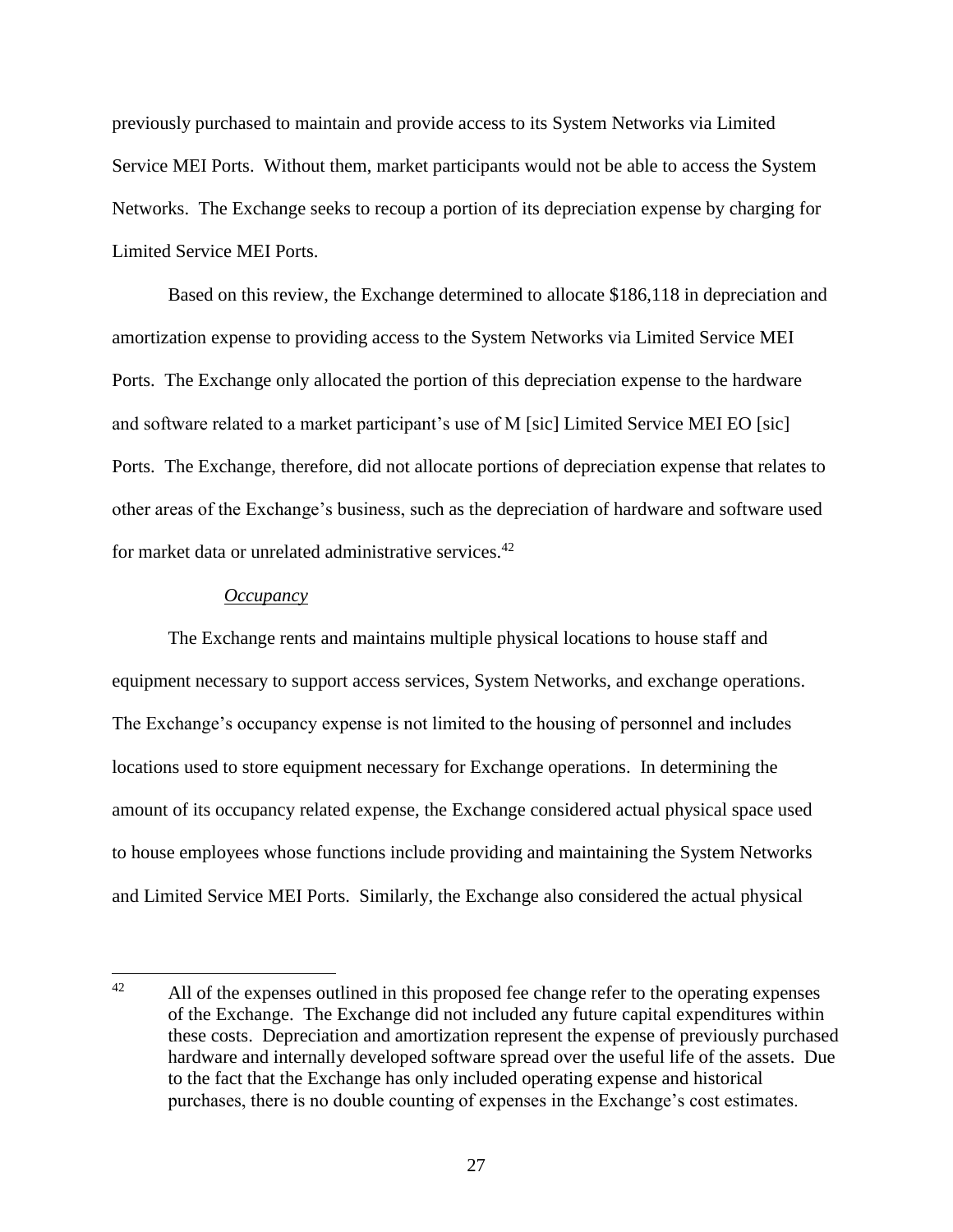space used to house hardware and other equipment necessary to provide and maintain the System Networks and Limited Service MEI Ports. This equipment includes computers, servers, and accessories necessary to support the System Networks and Limited Service MEI Ports. Based on this review, the Exchange determined to allocate \$37,088 of its occupancy expense to provide and maintain the System Networks and Limited Service MEI Ports. The Exchange believes this allocation is reasonable because it represents the Exchange's cost to rent and maintain a physical location for the Exchange's staff who operate and support the System Networks, including providing and maintaining access to its System Networks via Limited Service MEI Ports. The Exchange considered the rent paid for the Exchange's Princeton and Miami offices, as well as various related costs, such as physical security, property management fees, property taxes, and utilities at each of those locations. The Exchange did not include occupancy expenses related to housing employees and equipment related to other Exchange operations, such as market data and administrative services.

\* \* \* \* \*

The Exchange notes that a material portion of its total overall expense is allocated to the provision and maintenance of access services (including connectivity and ports). The Exchange believes this is reasonable as the Exchange operates a technology-based business that differentiates itself from its competitors based on its more deterministic and resilient trading systems that rely on access to a high performance network, resulting in significant technology expense. Over two-thirds of Exchange staff are technology-related employees. The majority of the Exchange's expense is technology-based. Thus, the Exchange believes it is reasonable to allocate a material portion of its total overall expense towards providing and maintaining its System Networks and access to its System Networks via Limited Service MEI Ports.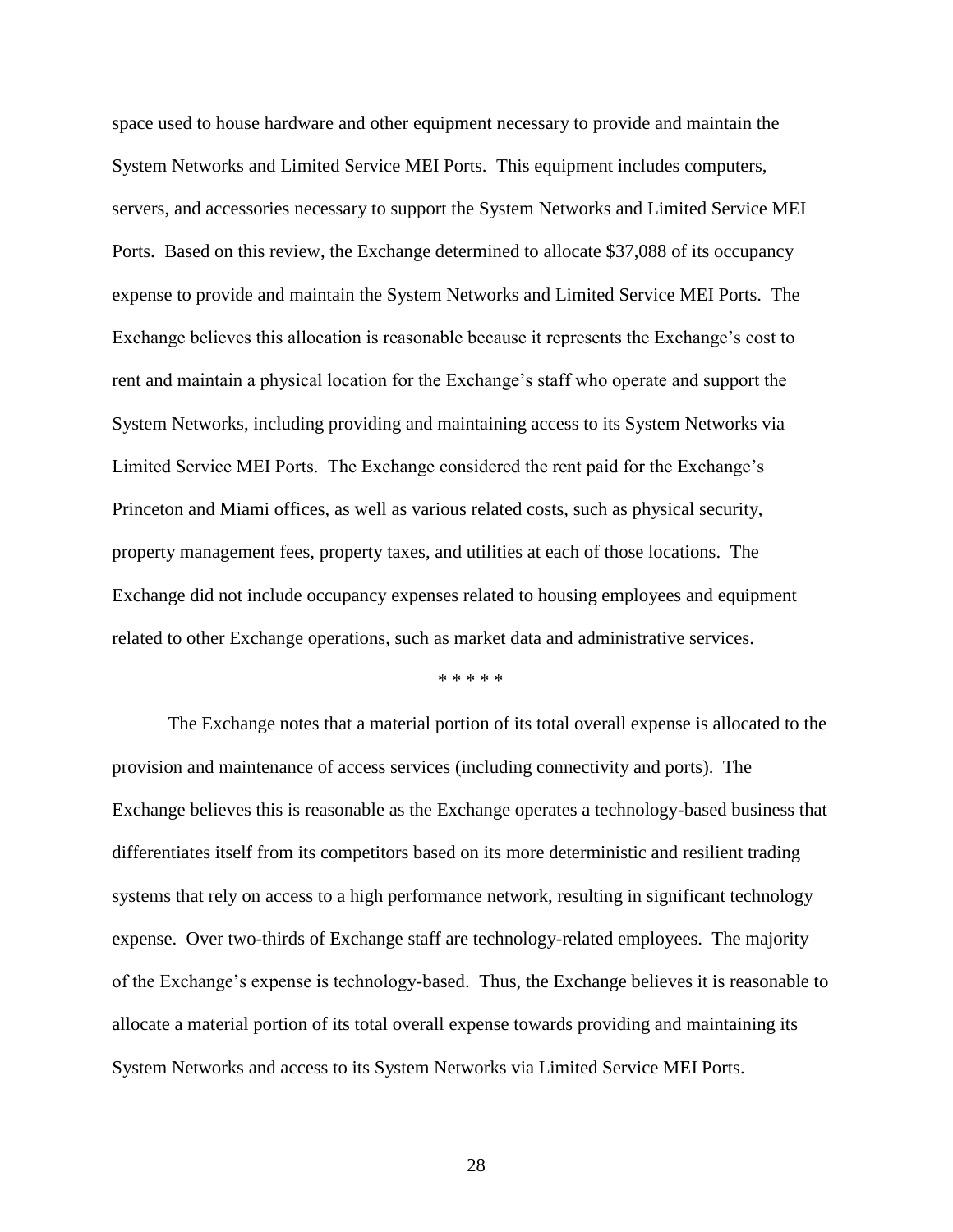#### *Allocated Shared Expense*

Finally, a limited portion of general shared expenses was allocated to overall Limited Service MEI Port costs as without these general shared costs, the Exchange would not be able to operate in the manner that it does and provide Limited Service MEI Ports. The costs included in general shared expenses include recruiting and training, marketing and advertising costs, professional fees for legal, tax and accounting services, and telecommunications costs. For 2022, the Exchange's general shared expense allocated to Limited Service MEI Ports and the System Networks that support those connections is estimated to be \$285,918. The Exchange used the weighted average of the above allocations to determine the amount of general shared expenses to allocate to the Exchange. Next, based on additional management and expense analysis, these fees are allocated to the proposal.

#### *Revenue and Estimated Profit Margin*

The Exchange only has four primary sources of revenue and cost recovery mechanisms to fund all of its operations: transaction fees, access fees (which includes Limited Service MEI Ports), regulatory fees, and market data fees. Accordingly, the Exchange must cover all of its expenses from these four primary sources of revenue and cost recovery mechanisms.

To determine the Exchange's estimated revenue associated with Limited Service MEI Ports, the Exchange analyzed the number of Members currently utilizing Limited Service MEI Ports and used a recent monthly billing cycle representative of current monthly revenue. The Exchange also provided its baseline by analyzing March 2022, the monthly billing cycle prior to the proposed fees and compared this to its expenses for that month. As discussed below, the Exchange does not believe it is appropriate to factor into its analysis future revenue growth or decline into its estimates for purposes of these calculations, given the uncertainty of such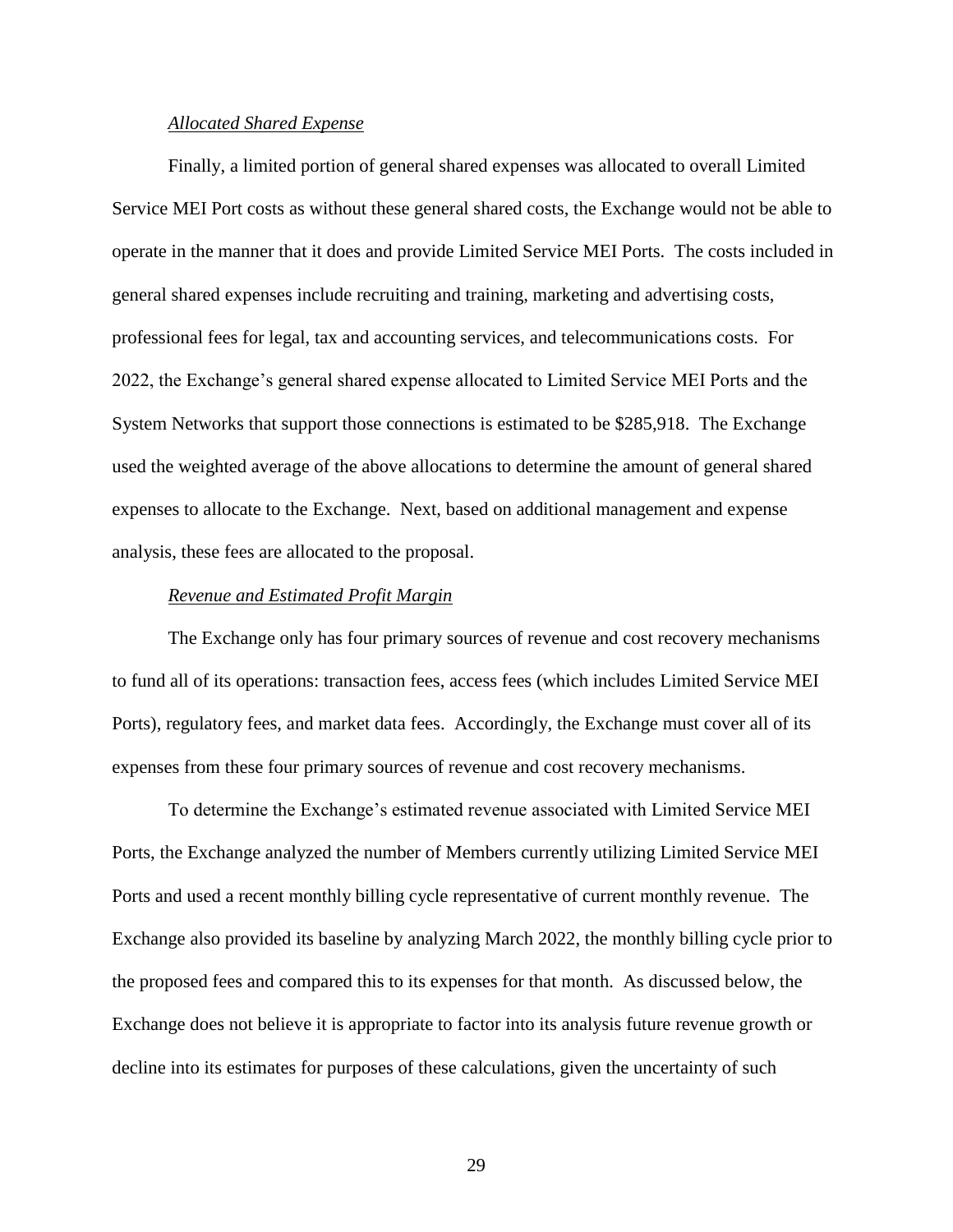estimates due to the continually changing access needs of market participants and potential changes in internal and third-party expenses.

For March 2022, prior to the proposed fees, Members purchased 1,645 Limited Service MEI Ports, for which the Exchange anticipates charging \$113,300. This will result in a loss of \$32,121 (\$113,000 in Limited Service MEI Port revenue, minus \$145,121 in monthly Limited Service MEI Port expenses). For April 2022, assuming the Exchange charges the proposed fees described herein, the Exchange anticipates Members purchasing 1,645 Limited Service MEI Ports, for which the Exchange anticipates charging \$241,450. This will result in a profit of \$96,329 (\$241,450 in Limited Service MEI Port revenue, minus \$145,121 in monthly Limited Service MEI Port expenses) for that month (a 40% profit margin).

The Exchange believes that conducting the above analysis on a per month basis is reasonable as the revenue generated from access services subject to the proposed fee generally remains static from month to month. The Exchange also conducted the above analysis on a per month basis to comply with the Commission Staff's Guidance, which requires a baseline analysis to assist in determining whether the proposal generates a supra-competitive profit. The Exchange cautions that this profit margin may also fluctuate from month to month based on the uncertainty of predicting how many ports may be purchased from month to month as Members are free to add and drop ports at any time based on their own business decisions.

The Exchange believes the proposed margin is reasonable and will not result in a "supra-competitive" profit. The Guidance defines "supra-competitive profit" as "profits that exceed the profits that can be obtained in a competitive market."<sup>43</sup> Until recently, the

 $43$ See supra note 32.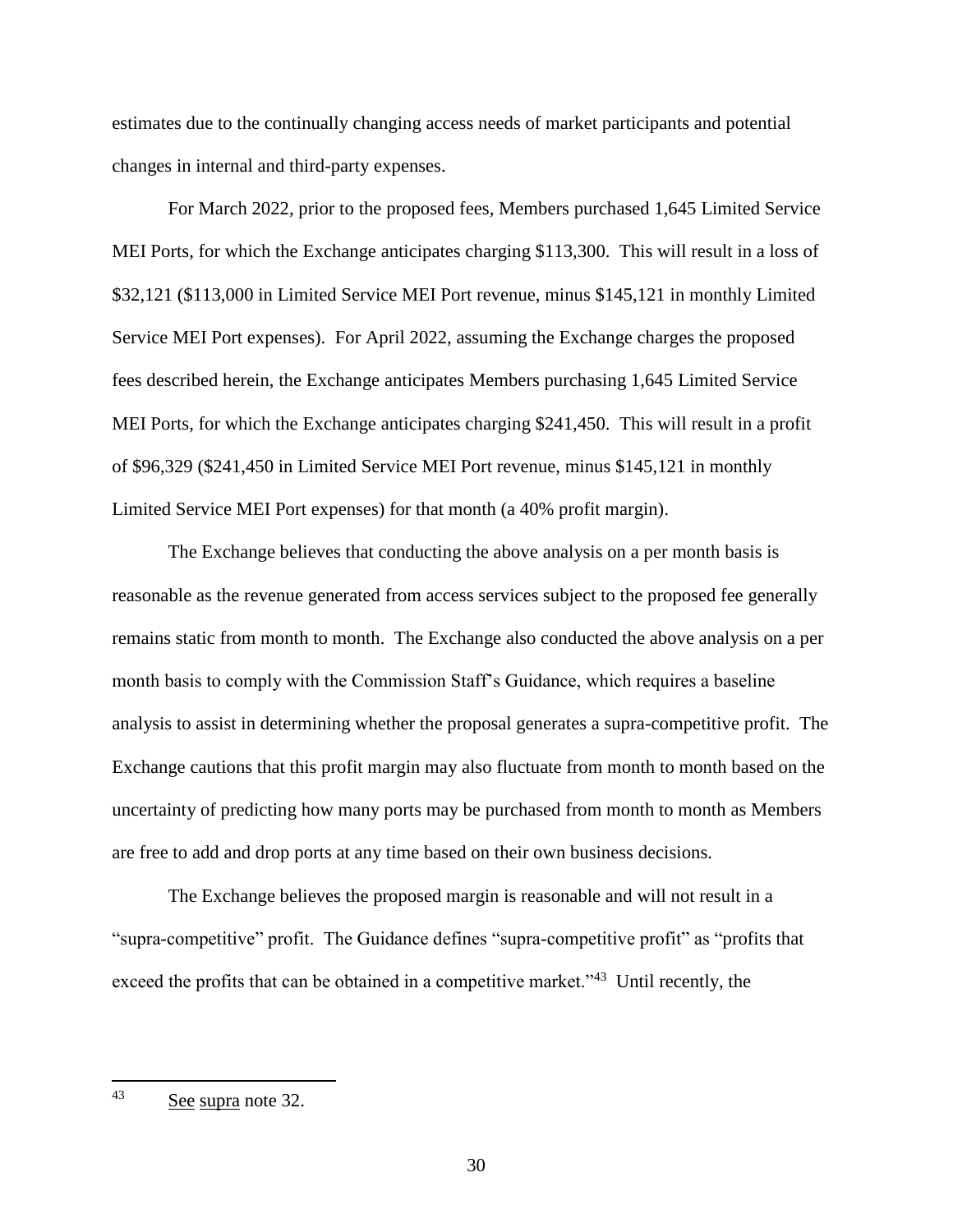Exchange has operated at a cumulative net annual loss since it launched operations in 2008.<sup>44</sup> The Exchange has operated at a net loss due to a number of factors, one of which is choosing to forgo revenue by offering certain products, such as Limited Service MEI Ports, at lower rates than other options exchanges to attract order flow and encourage market participants to experience the high determinism, low latency, and resiliency of the Exchange's trading systems. The Exchange should not now be penalized for now seeking to raise it fees to near market rates after offering such products as discounted prices.

The Exchange notes that its revenue estimate is based on estimates and will only be realized to the extent such revenue actually produces the revenue estimated. As a generally new entrant to the hyper-competitive exchange environment, and an exchange focused on driving competition, the Exchange does not yet know whether such expectations will be realized. For instance, in order to generate the revenue expected from Limited Service MEI Ports, the Exchange will have to be successful in retaining existing clients that wish to maintain physical connectivity or obtaining new clients that will purchase such services. To the extent the Exchange is successful in encouraging new clients to connect directly to the Exchange, the Exchange does not believe it should be penalized for such success. The Exchange, like other exchanges, is, after all, a for-profit business. While the Exchange believes in transparency around costs and potential margins, the Exchange does not believe that these estimates should form the sole basis of whether or not a proposed fee is reasonable or can be adopted. Instead, the Exchange believes that the information should be used solely to confirm that an Exchange is not

<sup>44</sup> The Exchange has incurred a cumulative loss of \$175 million since its inception in 2008 to 2020, the last year for which the Exchange's Form 1 data is available. See Exchange's Form 1/A, Application for Registration or Exemption from Registration as a National Securities Exchange, filed July 28, 2021, available at [https://www.sec.gov/Archives/edgar/vprr/2100/21000460.pdf.](https://www.sec.gov/Archives/edgar/vprr/2100/21000460.pdf)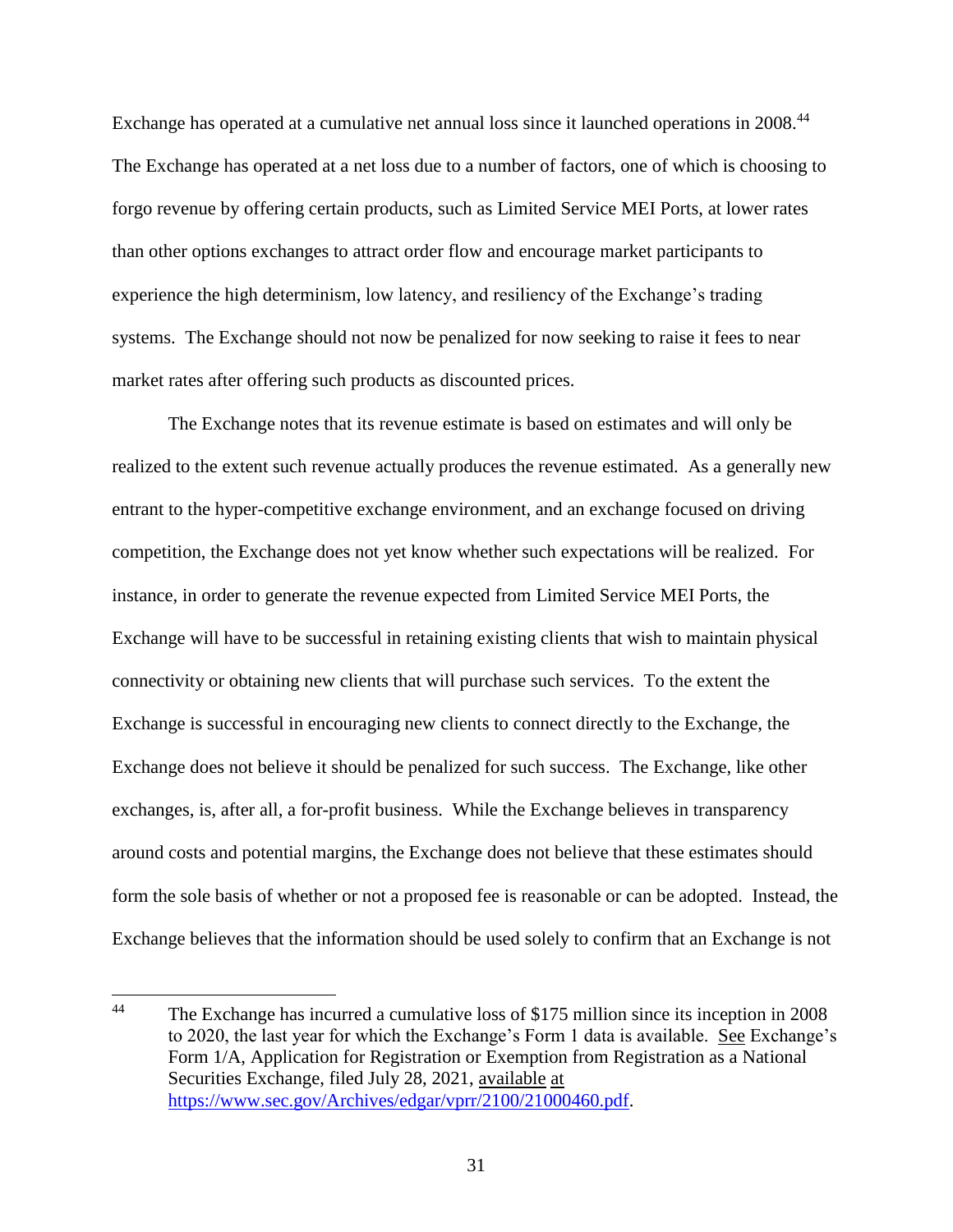earning supra-competitive profits, and the Exchange believes its cost analysis and related estimates demonstrate this fact.

Further, the proposed profit margin reflects the Exchange's efforts to keep control its costs. A profit margin should not be judged alone based on its size, but whether the ultimate fee reflects the value of the services provided and is in line with other exchanges. A profit margin on one exchange should not be deemed excessive where that exchange has been successful in control costs, but not excessive where an exchange is charging the same fee but has a lower profit margin due to higher costs.

The expected margin is reasonable because the Exchange offers a premium System Network, System Networks connectivity, and a highly deterministic trading environment. The Exchange is recognized as a leader in network monitoring, determinism, risk protections, and network stability. For example, the Exchange experiences approximately a 95% determinism rate, system throughput of approximately 36 million quotes per second and average round trip latency rate of approximately 19 microseconds for a single quote. The Exchange provides extreme performance and radical scalability designed to match the unique needs of trading differing asset class/market model combination. Exchange systems offer two customer interfaces, FIX gateway for orders, and MEI interfaces and data feeds with best-in-class wire order determinism. The Exchange also offers automated continuous testing to ensure high reliability, advanced monitoring and systems security, and employs a software architecture that results in minimizing the demands on power, space, and cooling while allowing for rapid scalability, resiliency and fault isolation. The Exchange also provides latency equalized crossconnects in the primary data center ensures fair and cost efficient access to the MIAX systems.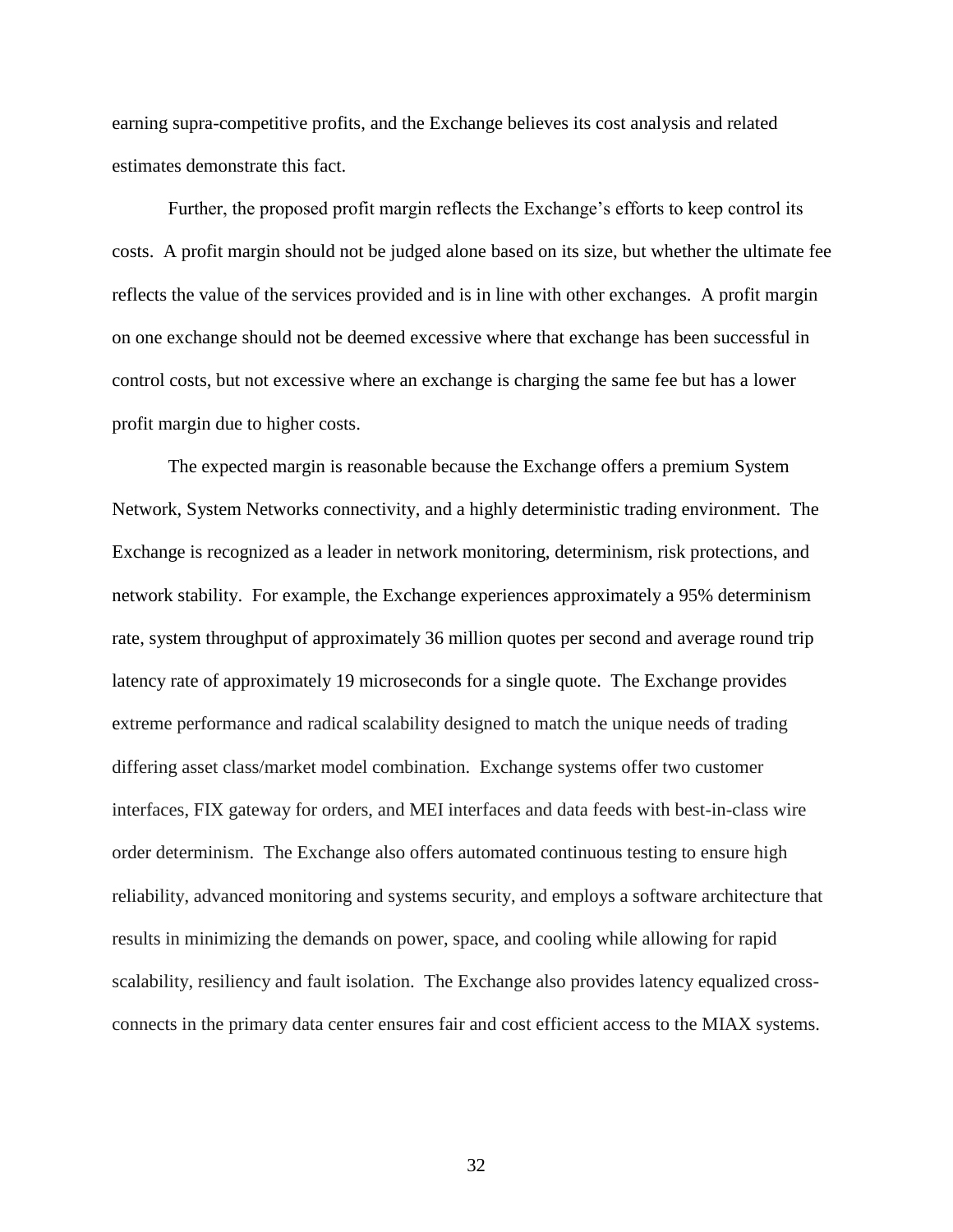The Exchange, therefore, believes the anticipated margin is reasonable because it reflect the Exchange cost controls and the quality of the Exchanges systems.

The Exchange also believes its proposed margin does not exceed what can be obtained in a competitive market. The Exchange is one of sixteen registered U.S. options exchanges and maintains an average market share of approximately 5.63%.<sup>45</sup> The anticipated rate of return is reasonable because it is based on a rate that likely remains lower than what other exchanges with comparable market share charge for similar connectivity. For example the below table is provided for comparison purposes only to show how the Exchange's proposed fees compare to fees currently charged by other options exchanges for similar port access. As shown by the below table, the Exchange's proposed fee remains less than fees charged for similar port access provided by other options exchanges with similar market share, notwithstanding that the competing exchanges may have different system architectures that may result in different cost structures for the provision of ports.

<sup>45</sup> See supra note 23.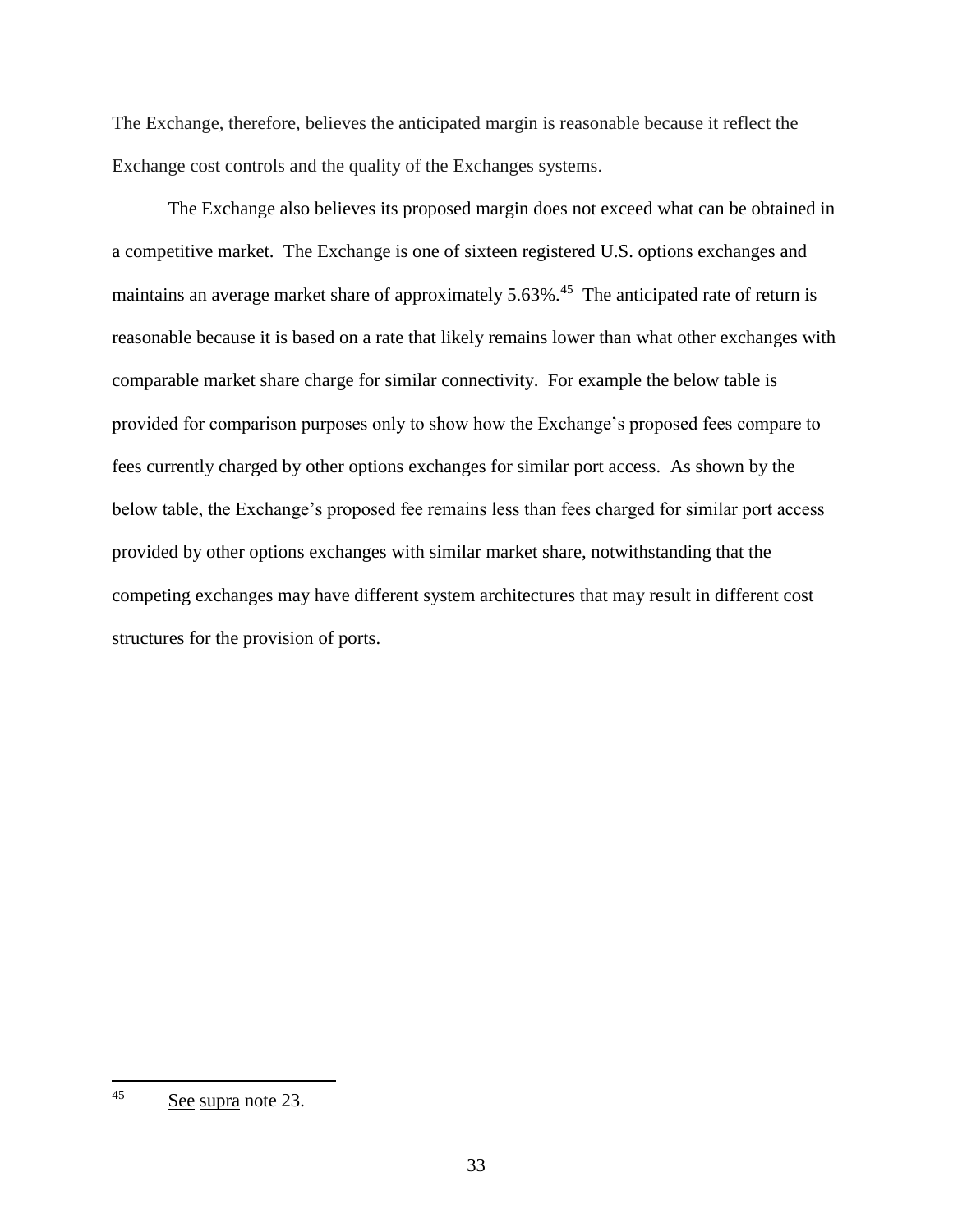| <b>Exchange</b>                                                                                                               | <b>Type of Port</b>      | <b>Monthly Fee (Per Port)</b>                                                                                       |
|-------------------------------------------------------------------------------------------------------------------------------|--------------------------|---------------------------------------------------------------------------------------------------------------------|
| MIAX (as proposed)<br>(equity options market share)<br>of $5.63\%$ as of March 29,<br>2022 for the month of<br>March $)^{46}$ | Limited Service MEI Port | 1-2 ports. FREE (not<br>changed in this proposal)<br>3-4 ports. \$150<br>5-6 ports. \$200<br>7 or more ports. \$250 |
| Amex <sup>47</sup> (equity options<br>market share of 7.15% as of<br>March 29, 2022 for the month<br>of March $)^{48}$        | Order/Quote Entry Port   | \$450                                                                                                               |
| $NASDAQ49$ (equity options<br>market share of 8.62% as of<br>March 29, 2022 for the month<br>of March $5^{0}$                 | <b>SOF Port</b>          | 1-5 ports. \$1,500.00<br>6-20 ports. \$1,000.00<br>21 or more ports. \$500                                          |

Lastly, the Exchange notes that this is a singular potential profit margin from a single revenue source and is not reflective of the Exchange's overall profit margin. This profit margin may be offset by lower or negative profit margins generated by other areas of the Exchange's operations that are not subject to this proposed fee change. The Exchange only has four primary sources of revenue and cost recovery mechanisms to fund all of its operations: transaction fees, access fees (which includes Limited Service MEI Ports), regulatory fees, and market data fees. A potential profit margin in one area may be used to offset a potential loss in another area, and, therefore, a potential profit margin from a single product is not representative

 $\overline{\phantom{a}}$ 

<sup>46</sup> Id.

<sup>47</sup> See supra note 24.

<sup>48</sup> See supra note 23.

<sup>&</sup>lt;sup>49</sup> See supra note 26.

<sup>50</sup> See supra note 23.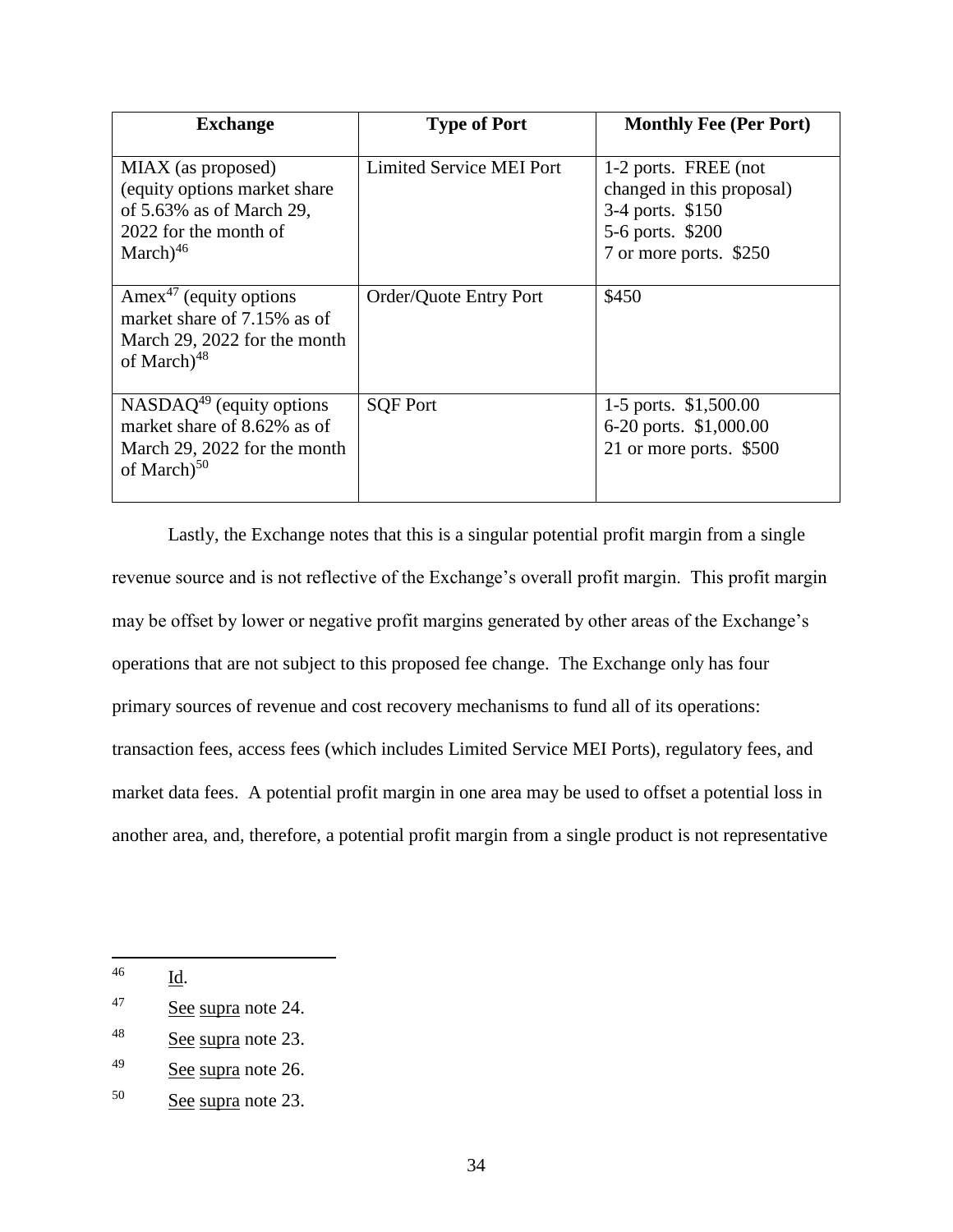of the Exchange's overall profitability and whether that singular profit exceeds the profits that can be obtained in a competitive market.

# **The Proposed Fees are Reasonable when Compared to The Fees of other Options Exchanges with Similar Market Share**

The Exchange does not have visibility into other exchanges' costs to provide ports or their fee markup over those costs, and therefore cannot use other exchange's port fees as a benchmark to determine a reasonable markup over the costs of providing ports. Nevertheless, the Exchange believes the other exchanges' port fees are useful examples of alternative approaches to providing and charging for ports notwithstanding that the competing exchanges may have different system architectures that may result in different cost structures for the provision of connectivity. To that end, the Exchange believes the proposed fees are reasonable because the proposed fees are still less than fees charged for similar ports provided by other options exchanges with comparable market shares.

As described in the above table, the Exchange's proposed fees remain less than fees charged for similar ports provided by other options exchanges with similar market share. In the each of the above cases, the Exchange's proposed fees are still significantly lower than that of competing options exchanges with similar market share. Despite proposing lower or similar fees to that of competing options exchanges with similar market share, the Exchange believes that it provides a premium network experience to its Members and non-Members via a highly deterministic System, enhanced network monitoring and customer reporting, and a superior network infrastructure than markets with higher market shares and more expensive connectivity alternatives. Each of the rates in place at competing options exchanges were filed with the Commission for immediate effectiveness and remain in place today.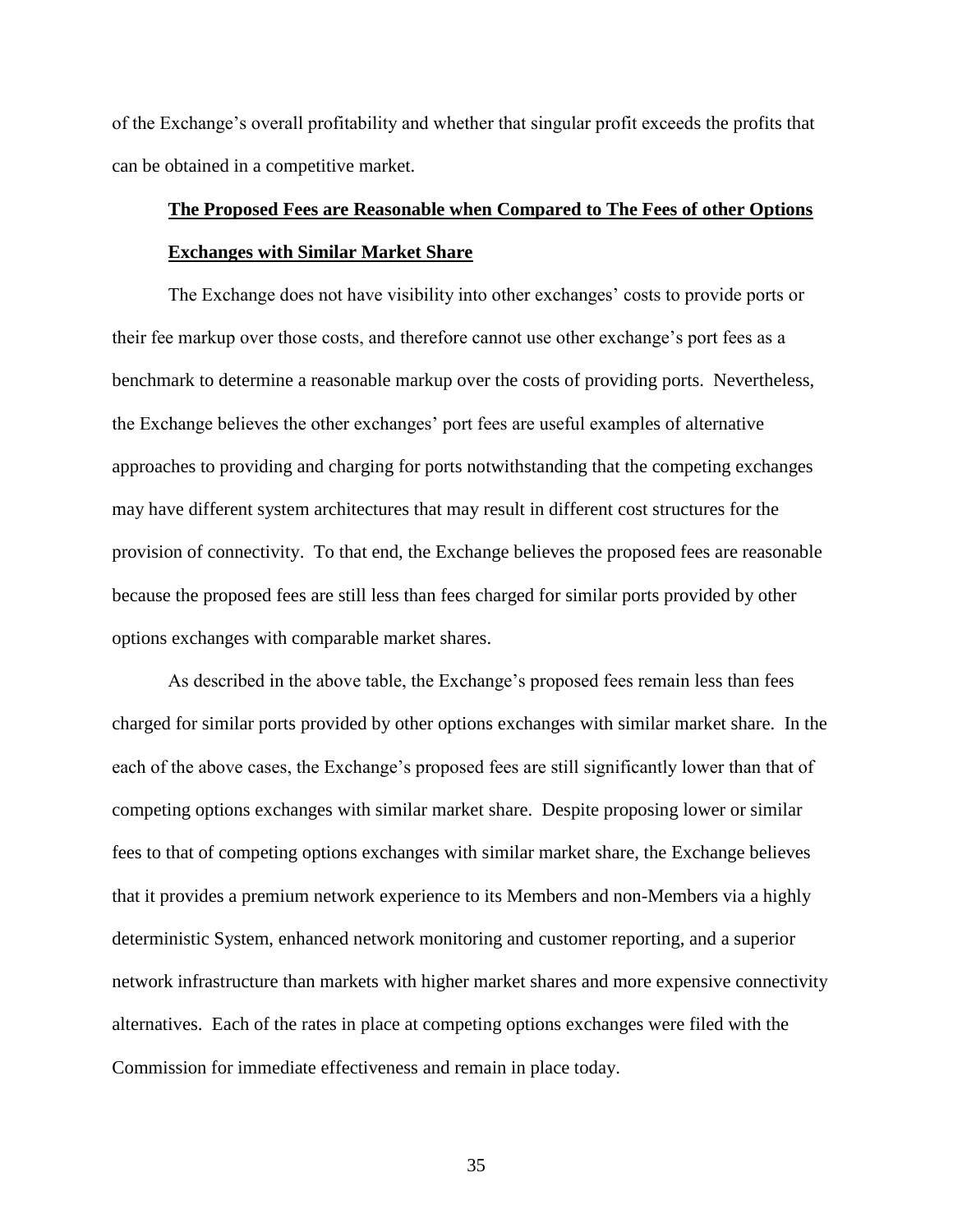#### **The Proposed Fees are Equitably Allocated**

The Exchange believes that the proposed fees are equitably allocated among users of the network connectivity alternatives, as the users of the Limited Service MEI Ports consume the most bandwidth and resources of the network. Specifically, the Exchange notes that the users who take the maximum amount of Limited Service MEI Ports account for approximately greater than 99% of message traffic over the network, while the users of fewer Limited Service MEI Ports account for approximately less than 1% of message traffic over the network. In the Exchange's experience, users who only utilize the two free Limited Service MEI Ports do not have a business need for the high performance network solutions required by users who take the maximum amount of Limited Service MEI Ports. The Exchange's high performance network solutions and supporting infrastructure (including employee support), provides unparalleled system throughput with the network ability to support access to several distinct options markets and the capacity to handle approximately 38 million quote messages per second. On an average day, the Exchange and MIAX Pearl handle over approximately 8,304,500,000 billion total messages. Of that total, users of the maximum amount of Limited Service MEI Ports generate approximately 8.3 billion messages, and users who utilize the two free Limited Service MEI Ports generate approximately 4.5 million messages. However, in order to achieve a consistent, premium network performance, the Exchange must build out and maintain a network that has the capacity to handle the message rate requirements of its most heavy network consumers. These billions of messages per day consume the Exchange's resources and significantly contribute to the overall network connectivity expense for storage and network transport capabilities. Given this difference in network utilization rate, the Exchange believes that it is reasonable, equitable, and not unfairly discriminatory that users who take the most Limited Service MEI Ports pay for the vast majority of the shared network resources from which all Member and non-Member users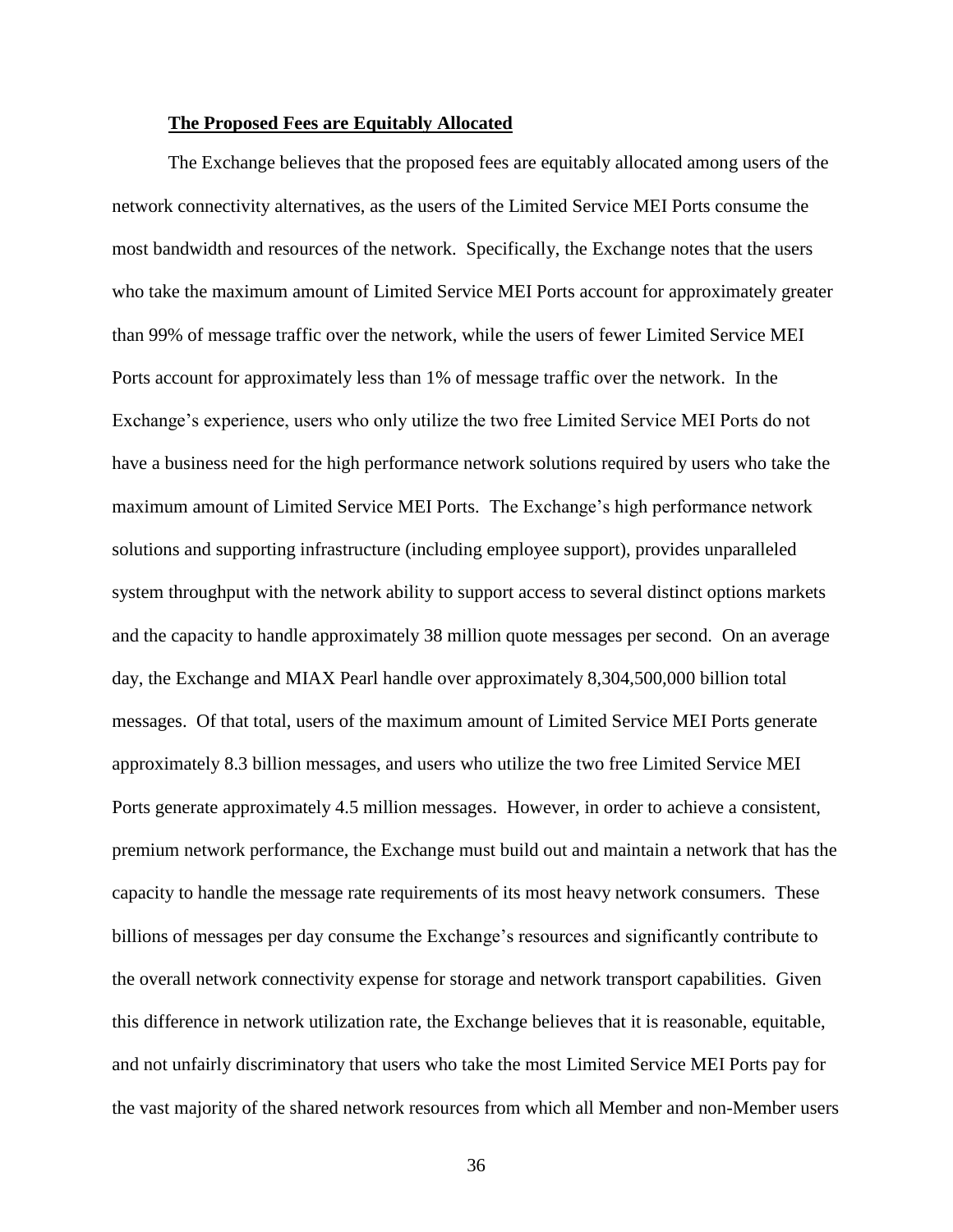benefit, but is designed and maintained from a capacity standpoint to specifically handle the message rate and performance requirements of those users.

#### B. Self-Regulatory Organization's Statement on Burden on Competition

The Exchange does not believe that the proposed rule change will impose any burden on competition that is not necessary or appropriate in furtherance of the purposes of the Act.

With respect to intra-market competition, the Exchange does not believe that the proposed rule change would place certain market participants at the Exchange at a relative disadvantage compared to other market participants or affect the ability of such market participants to compete. As stated above, the Exchange does not believe its proposed pricing will impose a barrier to entry to smaller participants and notes that the proposed pricing structure is associated with relative usage of the various market participants. Firms that are primarily order routers seeking best-execution do not utilize Limited Service MEI Ports on MIAX and therefore will not pay the fees associated with the tiered-pricing structure. Rather, the fees described in the proposed tiered-pricing structure will only be allocated to Market Making firms that engage in advanced trading strategies and typically request multiple Limited Service MEI Ports, beyond the two that are free. Accordingly, the firms engaged in a Market Making business generate higher costs by utilizing more of the Exchange's resources. Those Market Making firms that purchase higher amounts of additional Limited Service MEI Ports tend to have specific business oriented market making and trading strategies, as opposed to firms engaging solely in best-execution order routing business. Additionally, the use of such additional Limited Service MEI Ports is entirely voluntary.

The Exchange also does not believe that the proposed rule change will result in any burden on inter-market competition that is not necessary or appropriate in furtherance of the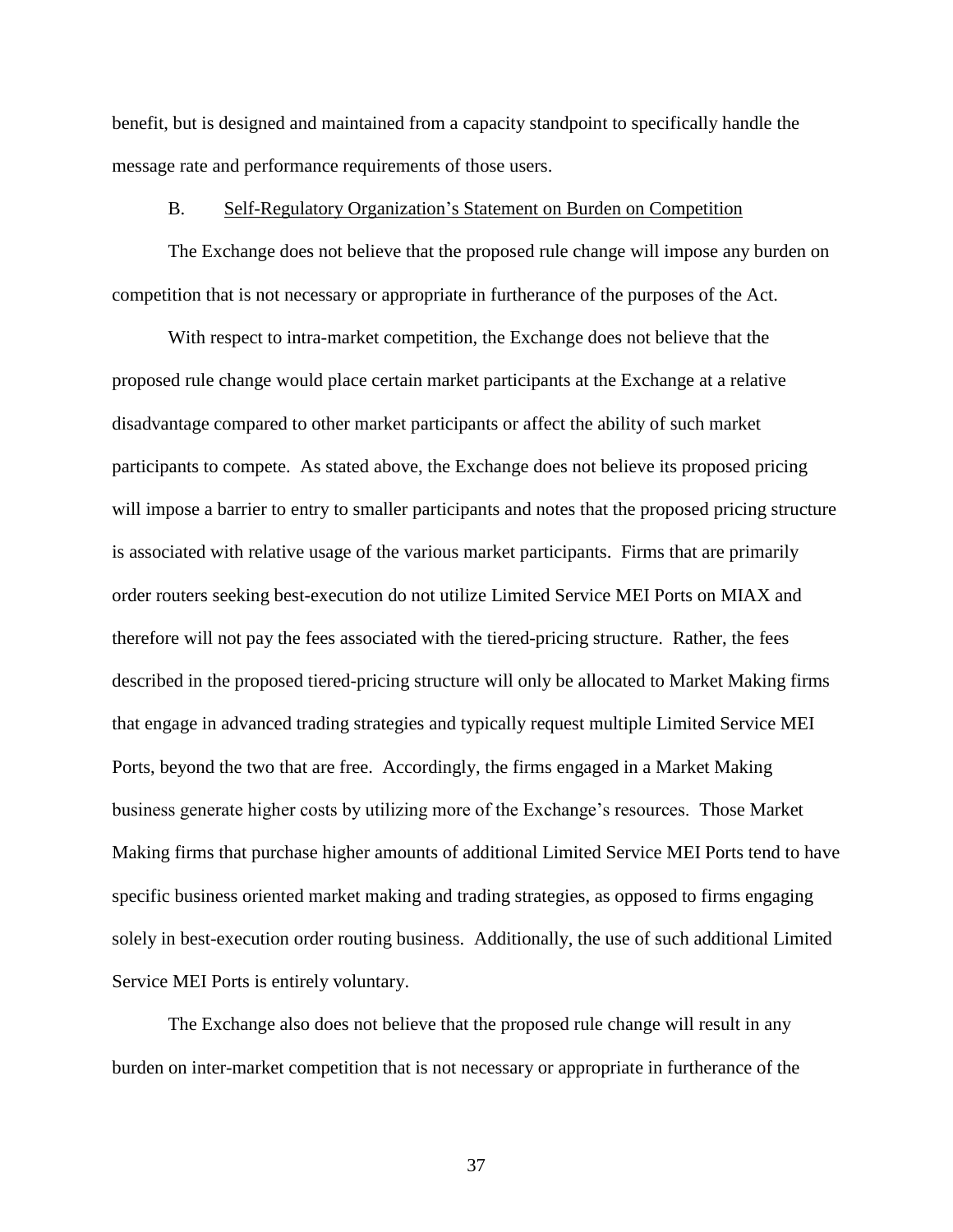purposes of the Act. As discussed above, options market participants are not forced to access all options exchanges. There is no reason to believe that our proposed price increase will harm another exchange's ability to compete. The Exchange operates in a highly competitive environment, and as discussed above, its ability to price access and ports is constrained by competition among exchanges and third parties. There are other options markets of which market participants may access in order to trade options. There is also a possible range of alternative strategies, including routing to the exchange through another participant or market center or accessing the Exchange indirectly. Accordingly, the Exchange does not believe its proposed fee changes impose any burden on competition that is not necessary or appropriate in furtherance of the purposes of the Act.

## C. Self-Regulatory Organization's Statement on Comments on the Proposed Rule Change Received from Members, Participants, or Others

One comment letter was submitted on the Fourth Proposed Rule Change<sup>51</sup> and the Exchange responds to issues raised in that comment letter here.

First, SIG Letter 4 asserts that the Exchange's motivation for the proposed fees is not a proper justification and refers to statements included in withdrawn filings about the Exchange's need to recoup initial capital expenditures. SIG Letter 4 does not provided a reason why recoupment of initial capital expenditures is not a proper justification for a proposed rule change. SIG Letter 4 also asserts that enhancing profitability is not an appropriate justification for the proposed fee change. The Exchange never asserted in any of the preceding versions of this proposed fee change that enhancing profitability was a motivation for the proposed fee change. Rather, the Exchange provided numerous reasons for the proposed fee change, including the

 $51$ See supra note 18.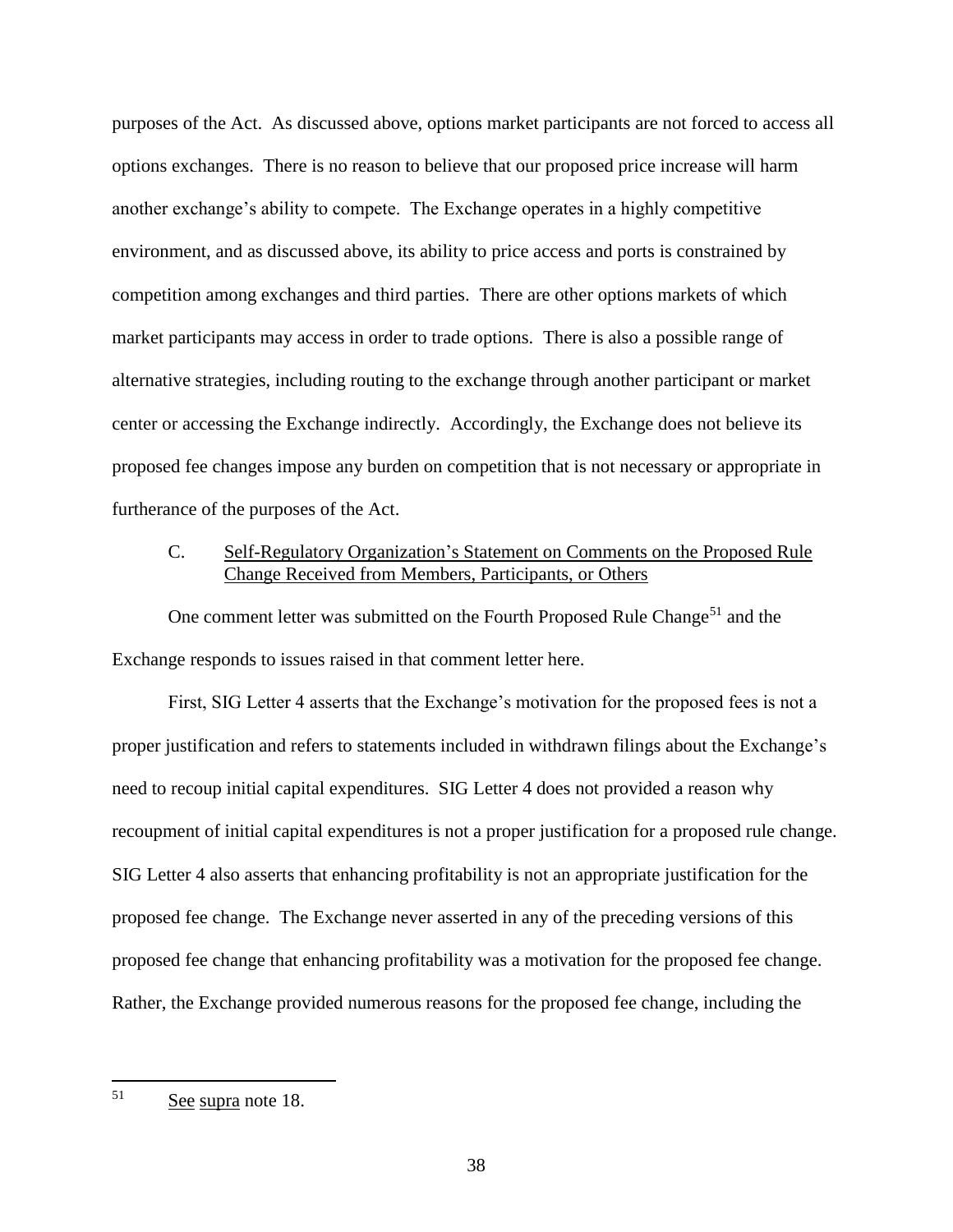need to cover ongoing internal and external expenses and anticipated increases in those costs due to ongoing inflationary pressures.

Second, SIG Letter 4 claims that the Exchange omitted the data necessary to assess the proposed fee change under the Exchange Act. SIG Letter 4 also asserts that the Exchange's disclosed cost data is not reliable. With each iteration of this proposed fee change, the Exchange provided more detail about its cost based analysis and rationale. In accordance with the Guidance, the Exchange has provided sufficient detail to support a finding that the proposed fees are consistent with the Exchange Act. The proposal includes a detailed description of the Exchange's costs and how the Exchange determined to allocate those costs related to the proposed fees. The Exchange was commended by an industry group regarding the level of transparency and disclosure included in the proposed fee changes and that group was supportive of the efforts made by the Exchange and its affiliates to provide increased transparency and justification for their proposed fees. The commenter specifically noted that:

"MIAX has repeatedly filed to change its connectivity fees in a way that will materially lower costs for many users, while increasing the costs for some of its heaviest of users. These filings have been withdrawn and repeatedly refiled. Each time, however, the filings contain significantly greater information about who is impacted and how than other filings that have been permitted to take effect without suspension. For example, MIAX detailed the associated projected revenues generated from the connectivity fees by user class, again in a clear attempt to comply with the SRO Fee Filing Guidance."<sup>52</sup>

Despite the Exchange refiling its fee proposals to include significantly greater information about the impact of the proposed fees on Members and non-Members, primarily at the request of the Commission Staff and in response to comments from SIG, SIG argues that the data the Exchange provided is insufficient or unreliable. Section  $6(b)(4)$  of the Act<sup>53</sup> requires an

<sup>52</sup> See supra note 11.

 $15 \text{ U.S.C. } 78f(b)(4).$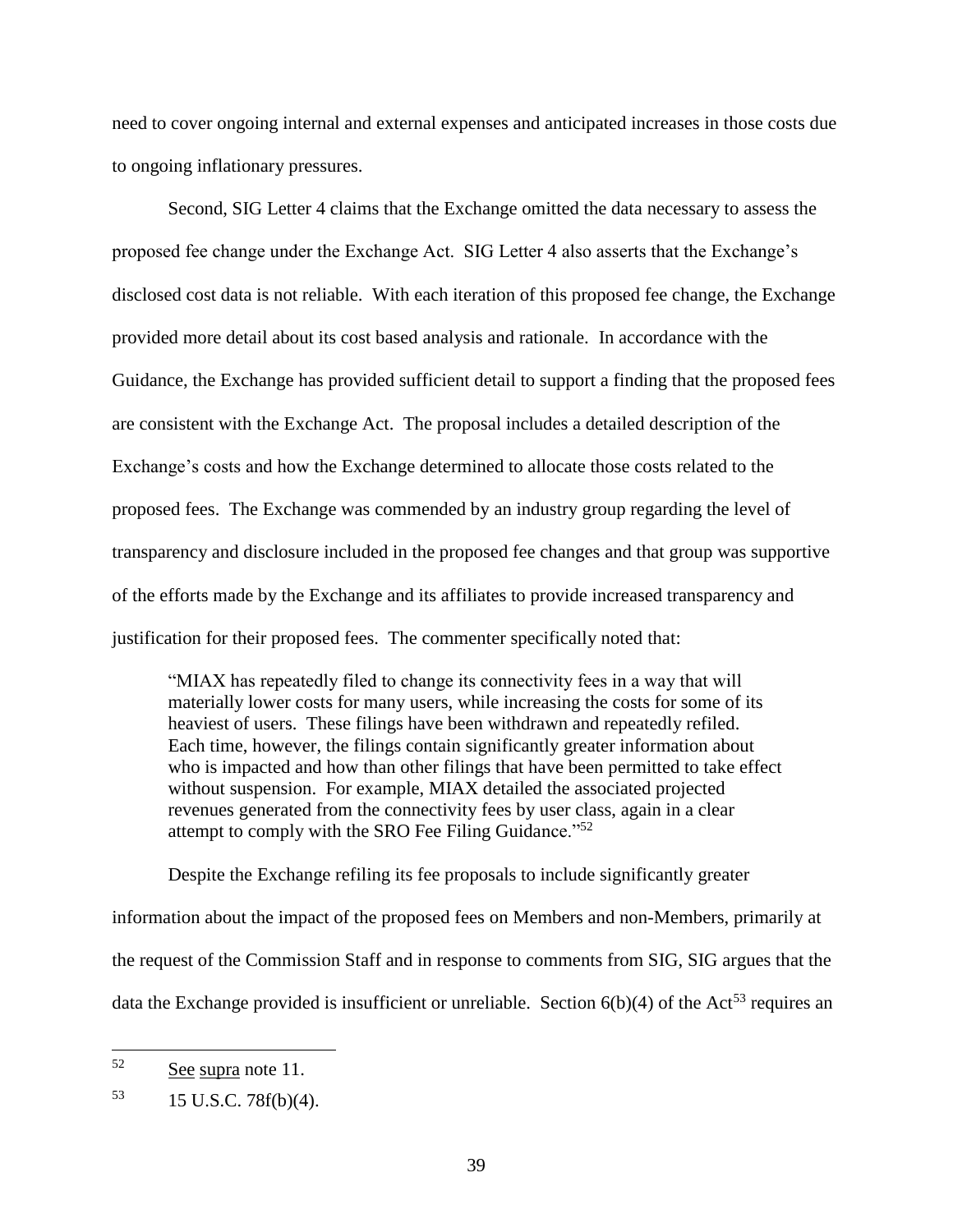exchange to "provide for the equitable allocation of reasonable dues, fees and other charges." The standard set by Congress for the Exchange to establish or amend a certain fee is "reasonableness," and the Exchange provided significant detail in this filing and past filings to support a finding that the proposed fees are reasonable under the Exchange Act.

SIG Letter 4 also claims that the Exchange has not shown that the estimated profit margin is reasonable. In this filing, the Exchange enhanced its justification and support to find that the projected margin is reasonable and would not result in a supra-competitive profit. SIG Letter 4 states that SIG believes exchanges are utilities and utilities should only generate single to low double digit profit margins. This statement assumes that the projected profit margin is reflective of the Exchange's overall profit margin and ignores that this is a single profit margin from a single offering that is offset by lower or negative profit margins for other products and services offered by the Exchange. SIG's statement that utilities should only generate single to low double digit profit margins ignores SIG's own reference to a 14.4%, low double digit profit margin from one of the Exchange's recent proposed fee changes, as well as single digit to negative profit margins in other Exchange filings currently pending before the Commission.

#### III. Suspension of the Proposed Rule Change

Pursuant to Section 19(b)(3)(C) of the Act,<sup>54</sup> at any time within 60 days of the date of filing of a proposed rule change pursuant to Section 19(b)(1) of the Act,<sup>55</sup> the Commission summarily may temporarily suspend the change in the rules of a self-regulatory organization ("SRO") if it appears to the Commission that such action is necessary or appropriate in the public interest, for the protection of investors, or otherwise in furtherance of the purposes of the Act. As

<sup>54</sup> 15 U.S.C. 78s(b)(3)(C).

 $^{55}$  15 U.S.C. 78s(b)(1).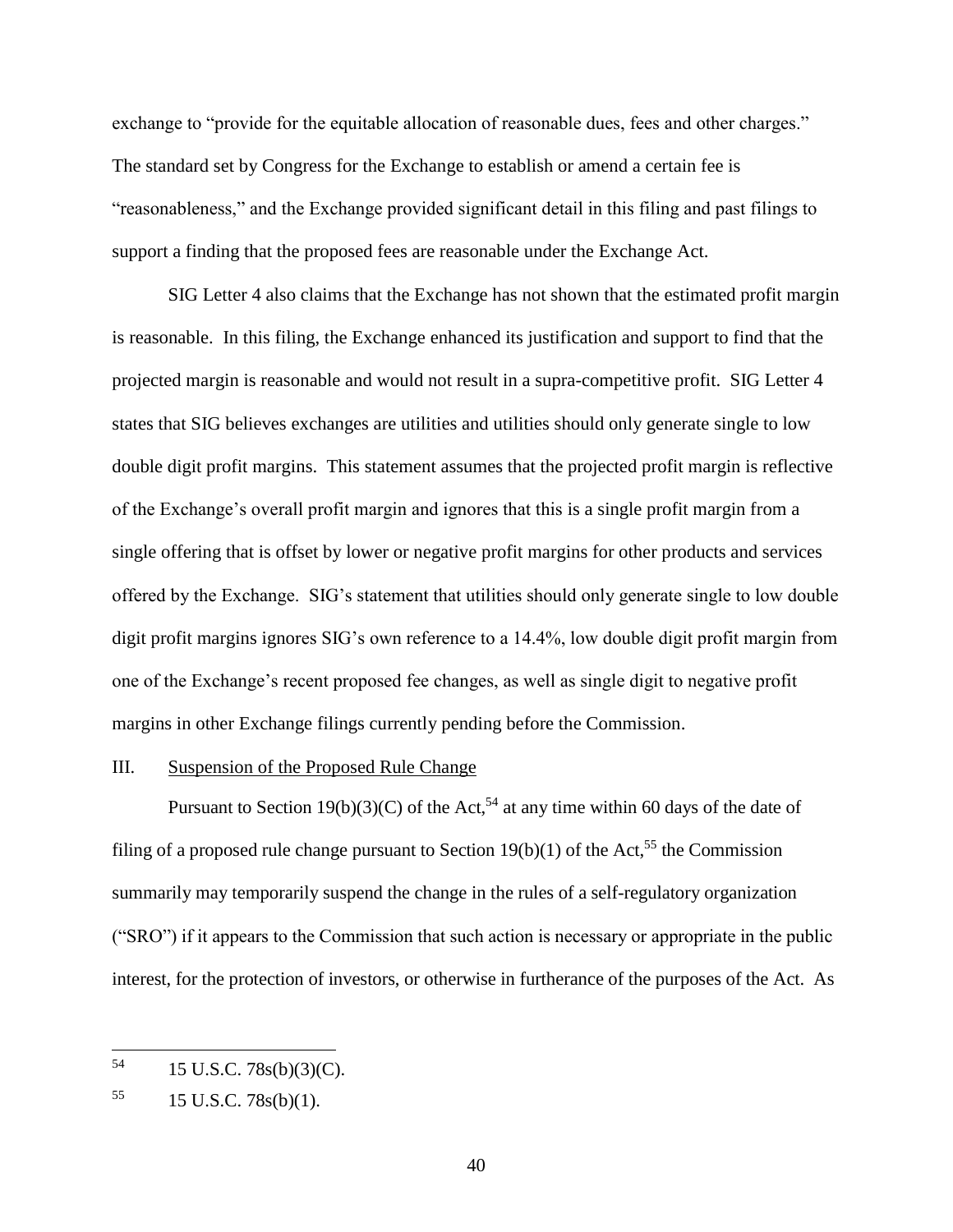discussed below, the Commission believes a temporary suspension of the proposed rule change is necessary and appropriate to allow for additional analysis of the proposed rule change's consistency with the Act and the rules thereunder.

As the Exchange further details above, the Exchange first filed a proposed rule change proposing fee changes as proposed herein on August 2, 2021. That proposal, SR-MIAX-2021- 37, was published for comment in the Federal Register on August 19, 2021.<sup>56</sup> On September 28, 2021, the Exchange withdrew SR-MIAX-2021-37 and filed a proposed rule change proposing fee changes as proposed herein (SR-MIAX-2021-43). That proposal, SR-MIAX-2021-43, was published for comment in the Federal Register on October 5, 2021.<sup>57</sup> The Commission received three comment letters from two separate commenters on SR-MIAX-2021- 43.<sup>58</sup> On November 22, 2021, pursuant to Section  $19(b)(3)(C)$  of the Act, the Commission: (1) temporarily suspended the proposed rule change; and (2) instituted proceedings to determine whether to approve or disapprove the proposed rule change.<sup>59</sup> On December 1, 2021, the Exchange withdrew SR-MIAX-2021-43 and filed a proposed rule change proposing fee changes as proposed herein (SR-MIAX-2021-60). That filing, SR-MIAX-2021-60, was published for comment in the Federal Register on December 20, 2021.<sup>60</sup> On January 27, 2022, pursuant to Section  $19(b)(3)(C)$  of the Act, the Commission: (1) temporarily suspended the proposed rule

<sup>56</sup> <sup>56</sup> See Securities Exchange Act Release No. 92661 (August 13, 2021), 86 FR 46737. The Commission received one comment letter on that proposal. Comment on SR-MIAX-2021-37 can be found at: [https://www.sec.gov/comments/sr-miax-2021-](https://www.sec.gov/comments/sr-miax-2021-37/srmiax202137.htm) [37/srmiax202137.htm.](https://www.sec.gov/comments/sr-miax-2021-37/srmiax202137.htm)

<sup>57</sup> See Securities Exchange Act Release No. 93185 (September 29, 2021), 86 FR 55093.

<sup>58</sup> Comment on SR-MIAX-2021-43 can be found at: [https://www.sec.gov/comments/sr](https://www.sec.gov/comments/sr-miax-2021-43/srmiax202143.htm)[miax-2021-43/srmiax202143.htm.](https://www.sec.gov/comments/sr-miax-2021-43/srmiax202143.htm)

<sup>&</sup>lt;sup>59</sup> See Securities Exchange Act Release No. 93640, 86 FR 67745 (November 29, 2021).

<sup>60</sup> See Securities Exchange Act Release No. 93771 (December 14, 2021), 86 FR 71940.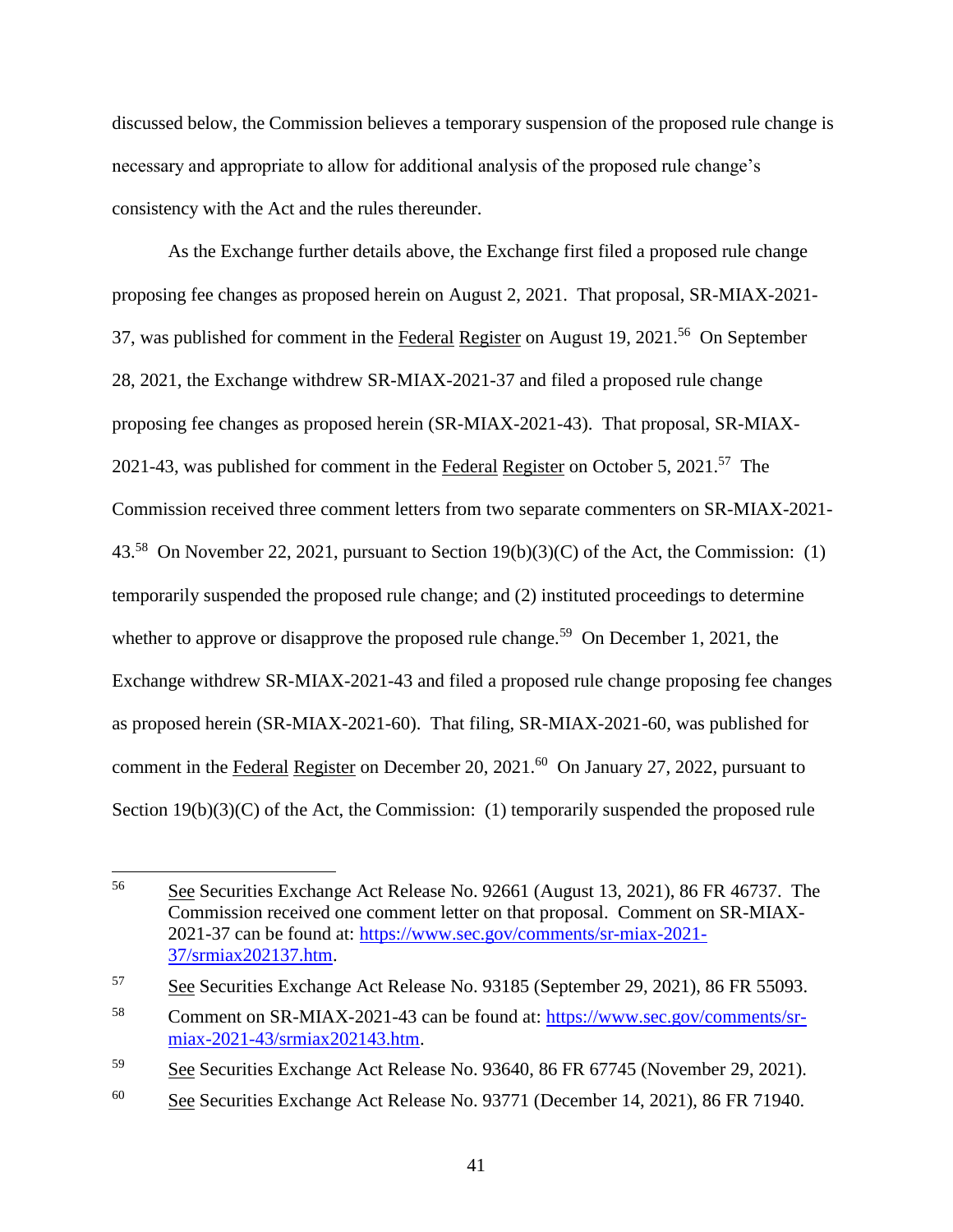change (SR-MIAX-2021-60); and (2) instituted proceedings to determine whether to approve or disapprove the proposal.<sup>61</sup> On February 1, 2022, the Exchange withdrew SR-MIAX-2021-60 and filed a proposed rule change proposing fee changes as proposed herein (SR-MIAX-2022- 08). On February 15, 2022, pursuant to Section 19(b)(3)(C) of the Act, the Commission: (1) temporarily suspended the proposed rule change (SR-MIAX-2022-08); and (2) instituted proceedings to determine whether to approve or disapprove the proposal.<sup>62</sup> The Commission received one comment letter on SR-MIAX-2022-08.<sup>63</sup> On March 30, 2022, the Exchange withdrew SR-MIAX-2022-08 and on April 1, 2022, filed the instant filing, which is substantially similar.

When exchanges file their proposed rule changes with the Commission, including fee filings like the Exchange's present proposal, they are required to provide a statement supporting the proposal's basis under the Act and the rules and regulations thereunder applicable to the exchange.<sup>64</sup> The instructions to Form 19b-4, on which exchanges file their proposed rule changes, specify that such statement "should be sufficiently detailed and specific to support a finding that the proposed rule change is consistent with [those] requirements."<sup>65</sup>

Among other things, exchange proposed rule changes are subject to Section 6 of the Act, including Sections  $6(b)(4)$ ,  $(5)$ , and  $(8)$ , which requires the rules of an exchange to:  $(1)$  provide for the equitable allocation of reasonable fees among members, issuers, and other persons using

 $\overline{a}$ 

<sup>61</sup> See Securities Exchange Act Release No. 94087, 87 FR 5918 (February 2, 2022).

 $62$  See Securities Exchange Act Release No. 94259, 87 FR 9747 (February 22, 2022).

<sup>63</sup> Comment on SR-MIAX-2022-08 can be found at: [https://www.sec.gov/comments/sr](https://www.sec.gov/comments/sr-miax-2022-08/srmiax202208.htm)[miax-2022-08/srmiax202208.htm.](https://www.sec.gov/comments/sr-miax-2022-08/srmiax202208.htm)

<sup>64</sup> See 17 CFR 240.19b-4 (Item 3 entitled "Self-Regulatory Organization's Statement of the Purpose of, and Statutory Basis for, the Proposed Rule Change").

<sup>65</sup> See id.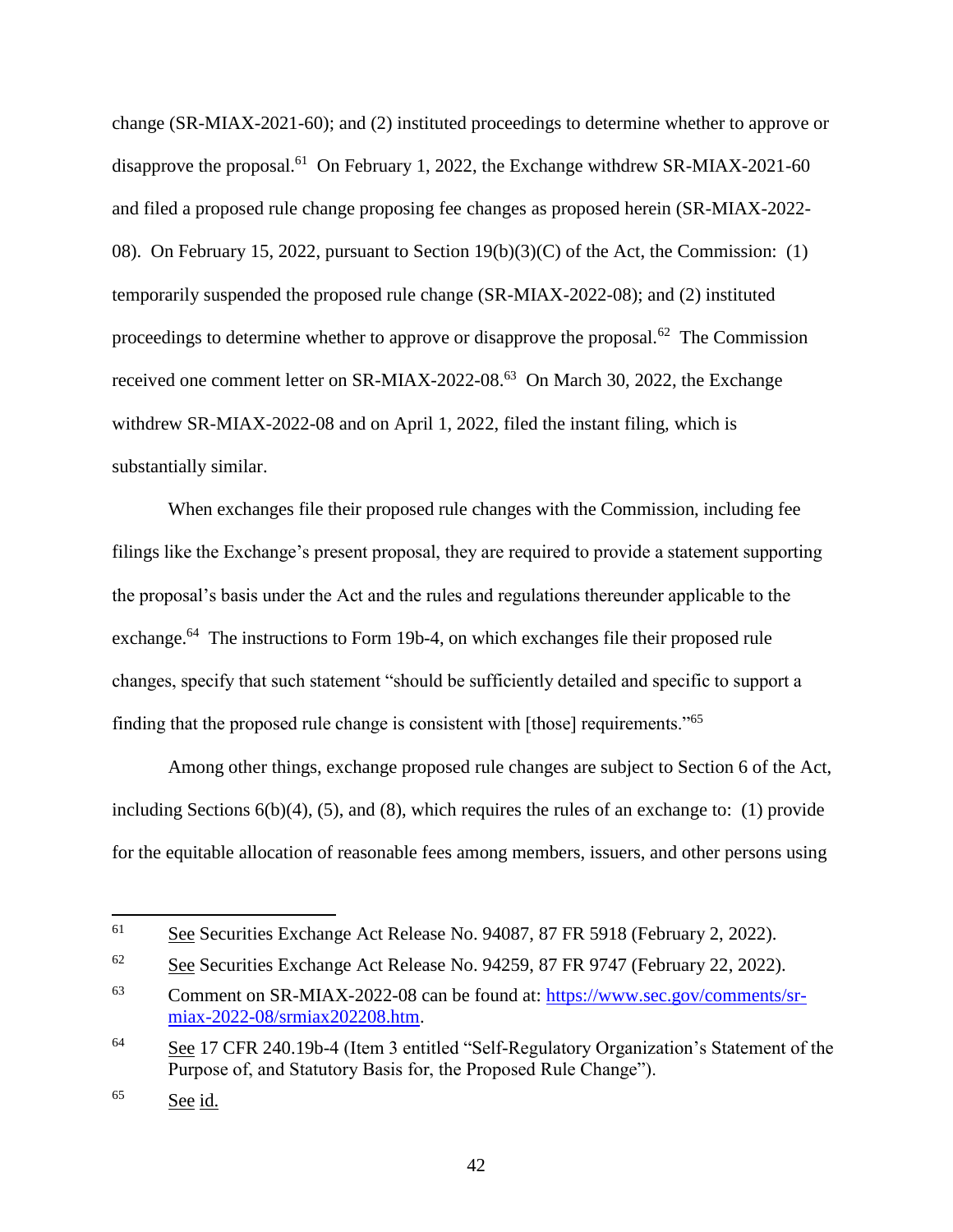the exchange's facilities;<sup>66</sup> (2) perfect the mechanism of a free and open market and a national market system, protect investors and the public interest, and not permit unfair discrimination between customers, issuers, brokers, or dealers;<sup>67</sup> and (3) not impose any burden on competition not necessary or appropriate in furtherance of the purposes of the Act.<sup>68</sup>

In temporarily suspending the Exchange's fee change, the Commission intends to further consider whether the proposed additional Limited Service MEI Port fees are consistent with the statutory requirements applicable to a national securities exchange under the Act. In particular, the Commission will consider whether the proposed rule change satisfies the standards under the Act and the rules thereunder requiring, among other things, that an exchange's rules provide for the equitable allocation of reasonable fees among members, issuers, and other persons using its facilities; not be designed to permit unfair discrimination between customers, issuers, brokers, or dealers; and not impose any burden on competition not necessary or appropriate in furtherance of the purposes of the Act.<sup>69</sup>

Therefore, the Commission finds that it is appropriate in the public interest, for the protection of investors, and otherwise in furtherance of the purposes of the Act, to temporarily suspend the proposed rule change. $70$ 

 $\overline{a}$ 

 $^{66}$  15 U.S.C. 78f(b)(4).

 $^{67}$  15 U.S.C. 78f(b)(5).

<sup>68</sup> 15 U.S.C. 78f(b)(8).

<sup>&</sup>lt;sup>69</sup> See 15 U.S.C. 78 $f(b)(4)$ , (5), and (8), respectively.

 $70$  For purposes of temporarily suspending the proposed rule change, the Commission has considered the proposed rule's impact on efficiency, competition, and capital formation. See 15 U.S.C. 78c(f).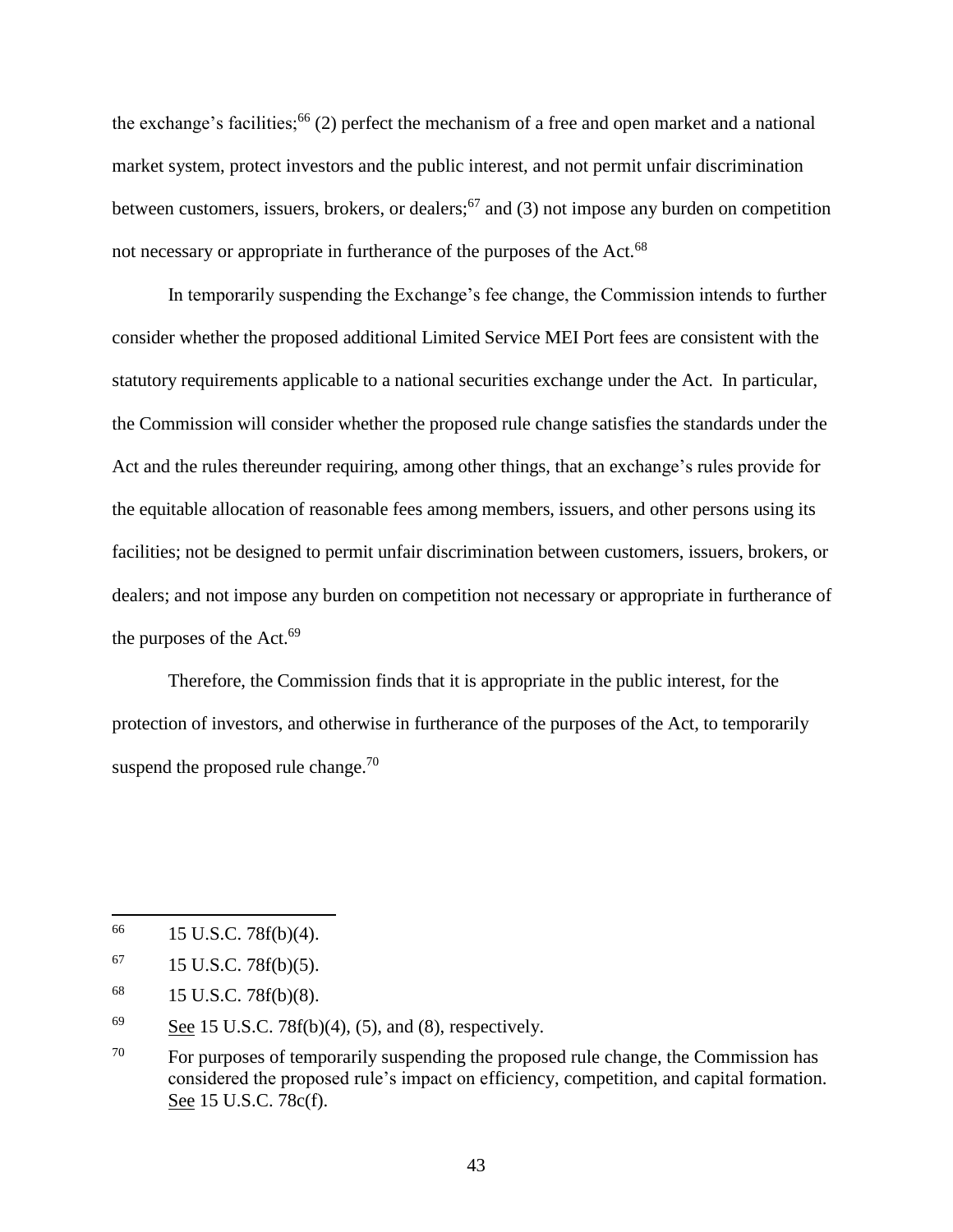### IV. Proceedings to Determine Whether to Approve or Disapprove the Proposed Rule Change

The Commission is instituting proceedings pursuant to Sections  $19(b)(3)(C)^{71}$  and  $19(b)(2)(B)^{72}$  of the Act to determine whether the Exchange's proposed rule change should be approved or disapproved. Institution of such proceedings is appropriate at this time in view of the legal and policy issues raised by the proposed rule change. Institution of proceedings does not indicate that the Commission has reached any conclusions with respect to any of the issues involved. Rather, as described below, the Commission seeks and encourages interested persons to provide comments on the proposed rule change to inform the Commission's analysis of whether to approve or disapprove the proposed rule change.

Pursuant to Section 19(b)(2)(B) of the Act,<sup>73</sup> the Commission is providing notice of the grounds for possible disapproval under consideration. The Commission is instituting proceedings to allow for additional analysis of whether the Exchange has sufficiently demonstrated how the proposed rule change is consistent with Sections  $6(b)(4)$ ,  $^{74}$   $6(b)(5)$ ,  $^{75}$  and  $6(b)(8)^{76}$  of the Act. Section  $6(b)(4)$  of the Act requires that the rules of a national securities

<sup>71</sup>  $15 \text{ U.S.C. } 78 \text{s(b)}(3)(\text{C})$ . Once the Commission temporarily suspends a proposed rule change, Section  $19(b)(3)(C)$  of the Act requires that the Commission institute proceedings under Section 19(b)(2)(B) to determine whether a proposed rule change should be approved or disapproved.

 $72 \qquad 15 \text{ U.S.C. } 78\text{s(b)}(2)(\text{B}).$ 

<sup>&</sup>lt;sup>73</sup> 15 U.S.C. 78s(b)(2)(B). Section 19(b)(2)(B) of the Act also provides that proceedings to determine whether to disapprove a proposed rule change must be concluded within 180 days of the date of publication of notice of the filing of the proposed rule change. See id. The time for conclusion of the proceedings may be extended for up to 60 days if the Commission finds good cause for such extension and publishes its reasons for so finding, or if the exchange consents to the longer period. See id.

 $^{74}$  15 U.S.C. 78f(b)(4).

 $^{75}$  15 U.S.C. 78f(b)(5).

 $^{76}$  15 U.S.C. 78f(b)(8).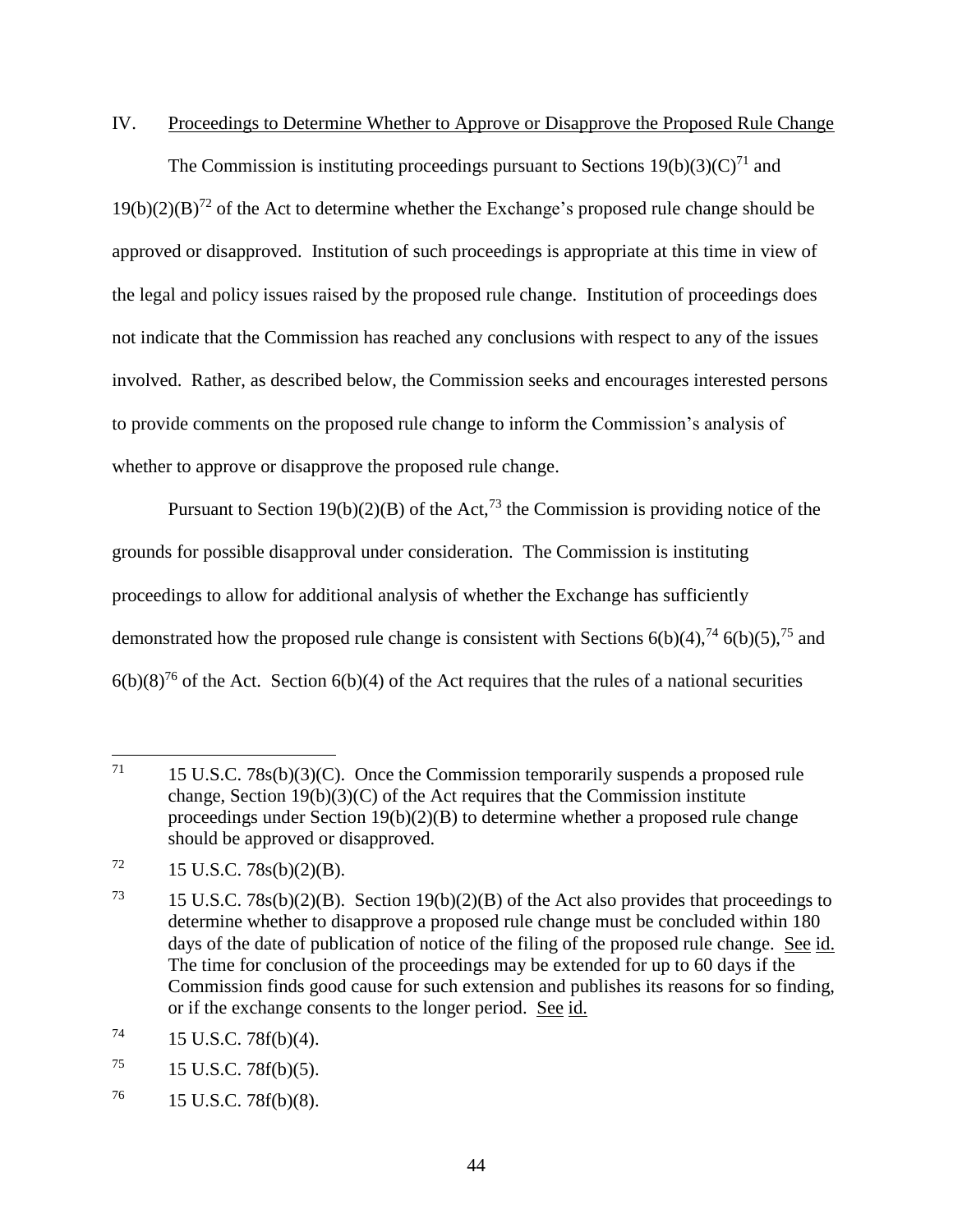exchange provide for the equitable allocation of reasonable dues, fees, and other charges among its members and issuers and other persons using its facilities. Section 6(b)(5) of the Act requires that the rules of a national securities exchange be designed, among other things, to promote just and equitable principles of trade, to remove impediments to and perfect the mechanism of a free and open market and a national market system and, in general, to protect investors and the public interest, and not be designed to permit unfair discrimination between customers, issuers, brokers, or dealers. Section 6(b)(8) of the Act requires that the rules of a national securities exchange not impose any burden on competition that is not necessary or appropriate in furtherance of the purposes of the Act.

The Commission asks that commenters address the sufficiency of the Exchange's statements in support of the proposal, in addition to any other comments they may wish to submit about the proposed rule change. In particular, the Commission seeks comment on the following aspects of the proposal and asks commenters to submit data where appropriate to support their views:

1. Cost Estimates and Allocation. The Exchange states that it is not asserting that the proposed fees are constrained by competitive forces. Rather, the Exchange states that its proposed fees are based on a "cost-plus model," employing a "conservative approach," and that the \$1,741,458 estimated total annual expense (comprised of \$174,427 in allocated third-party expenses, \$1,281,113 in allocated internal expenses, and \$285,918 in allocated general shared expenses) is "directly related to the access to the Exchange's System Networks via Limited Service MEI Ports and not any other product or service offered by the Exchange."<sup>77</sup> With respect to third-party and

<sup>77</sup> See supra Section II.A.2.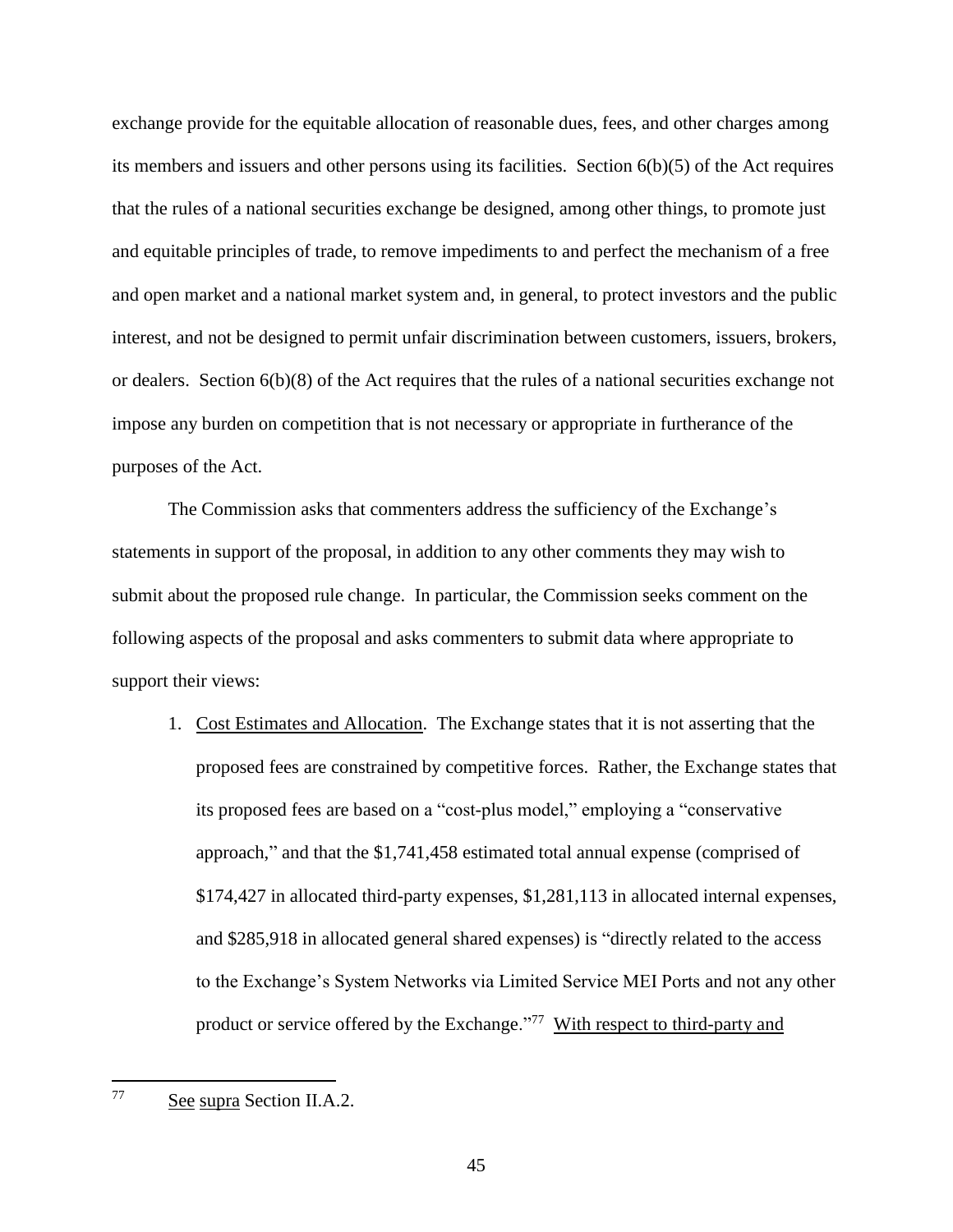internal expenses: Do commenters believe that the Exchange provided sufficient detail about how it determined which sub-categories of third-party and internal expenses are directly related to Limited Service MEI Ports? Should the Exchange be required to identify the sub-categories of expenses that it deemed not to be directly related to Limited Service MEI Ports? Do commenters believe that the Exchange provided sufficient detail about how it determined what percentage or portion of each such sub-category's total annual expense should be allocated as actually supporting access to the Exchange's Systems Networks via Limited Service MEI Ports? The Exchange provided either the percentage or the portion of a sub-category's total annual expense that it allocated as supporting access to the Exchange's Systems Networks via Limited Service MEI Ports, but not both. Nor did the Exchange provide the total annual expense for each sub-category to which these percentages or portions apply. Do commenters believe that the Exchange provided sufficient context to permit an independent review and assessment of the reasonableness of the selected percentages/portions allocated to Limited Service MEI Ports? Do commenters believe the percentages/portions allocated to Limited Service MEI Ports are reasonable? With respect to general shared expenses: Do commenters believe that the Exchange provided sufficient detail about the components of general shared expenses, and why a portion of general shared expenses should be allocated to Limited Service MEI Ports? Do commenters believe that the Exchange provided sufficient detail about how it determined to allocate \$285,918 of general shared expenses to Limited Service MEI Ports? Do commenters believe that the Exchange provided sufficient context to permit an independent review and assessment of the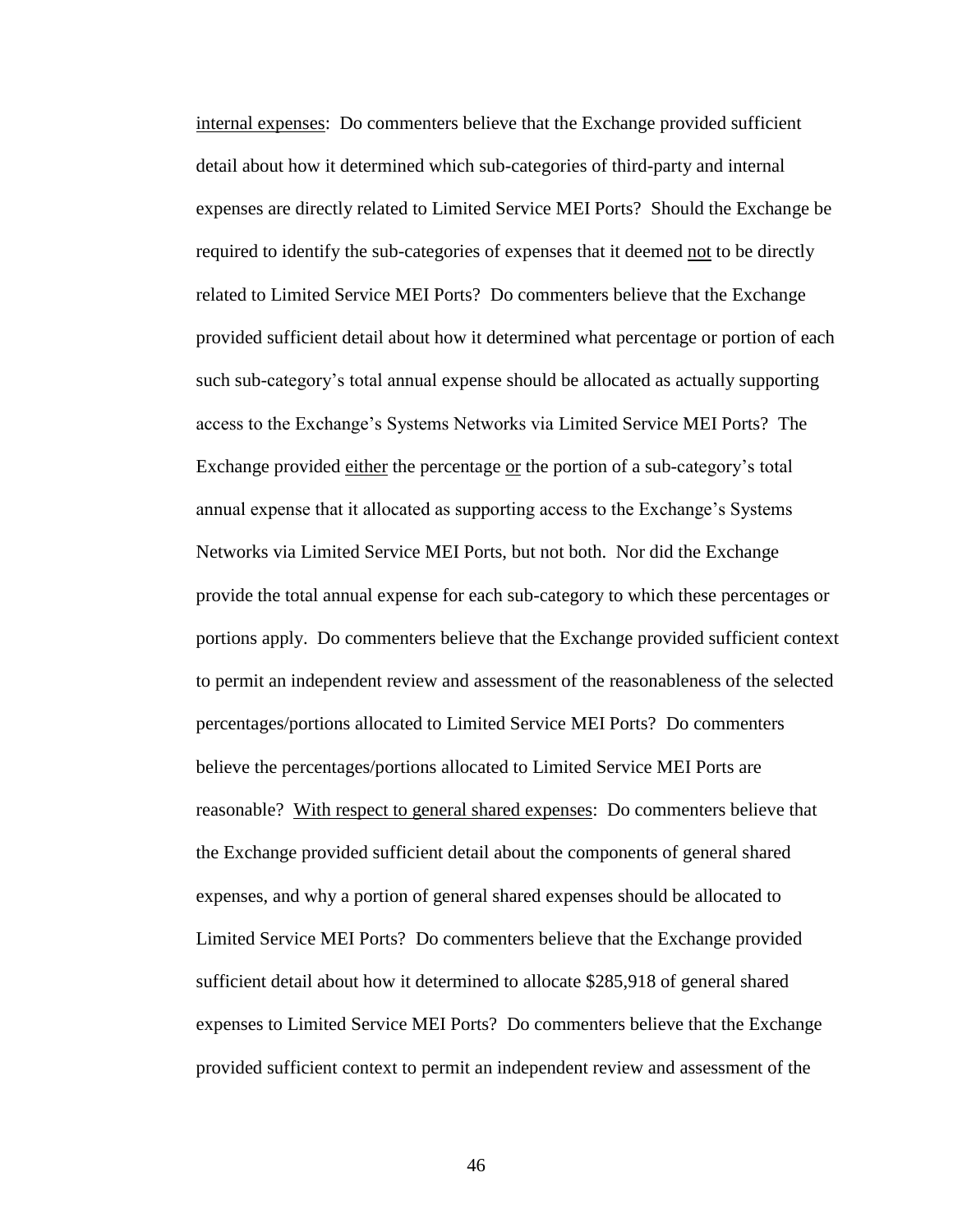reasonableness of this allocation? Do commenters believe that the allocation is reasonable? In general: Do commenters believe that the Exchange provided sufficient detail or explanation to support its claim that "no expense amount is allocated twice,<sup>778</sup> whether among the sub-categories of expenses in this filing, across the Exchange's fee filings for other products or services, or over time? Do commenters believe that the costs projected for 2022 are generally representative of expected costs going forward, or should an exchange present an estimated range of costs with an explanation of how profit margins could vary along the range of estimated costs?

2. Revenue Estimates and Profit Margin Range. The Exchange uses a single monthly revenue figure (April 2022) as the basis for calculating its projected profit margin of 40%. The Exchange argues that projecting revenues on a per month basis is reasonable "as the revenue generated from access services subject to the proposed fee generally remains static from month to month."<sup>79</sup> Yet the Exchange also acknowledges that "profit margin may also fluctuate from month to month based on the uncertainty of predicting how many ports may be purchased from month to month as Members are free to add and drop ports at any time based on their own business decisions."<sup>80</sup> Do commenters believe a single month provides a reasonable basis for a revenue projection? If not, why not? Should the Exchange provide a range of profit margins that it believes are reasonably possible, and the reasons therefor? The

<sup>78</sup> See id.

 $79$  See id.

<sup>80</sup> See id.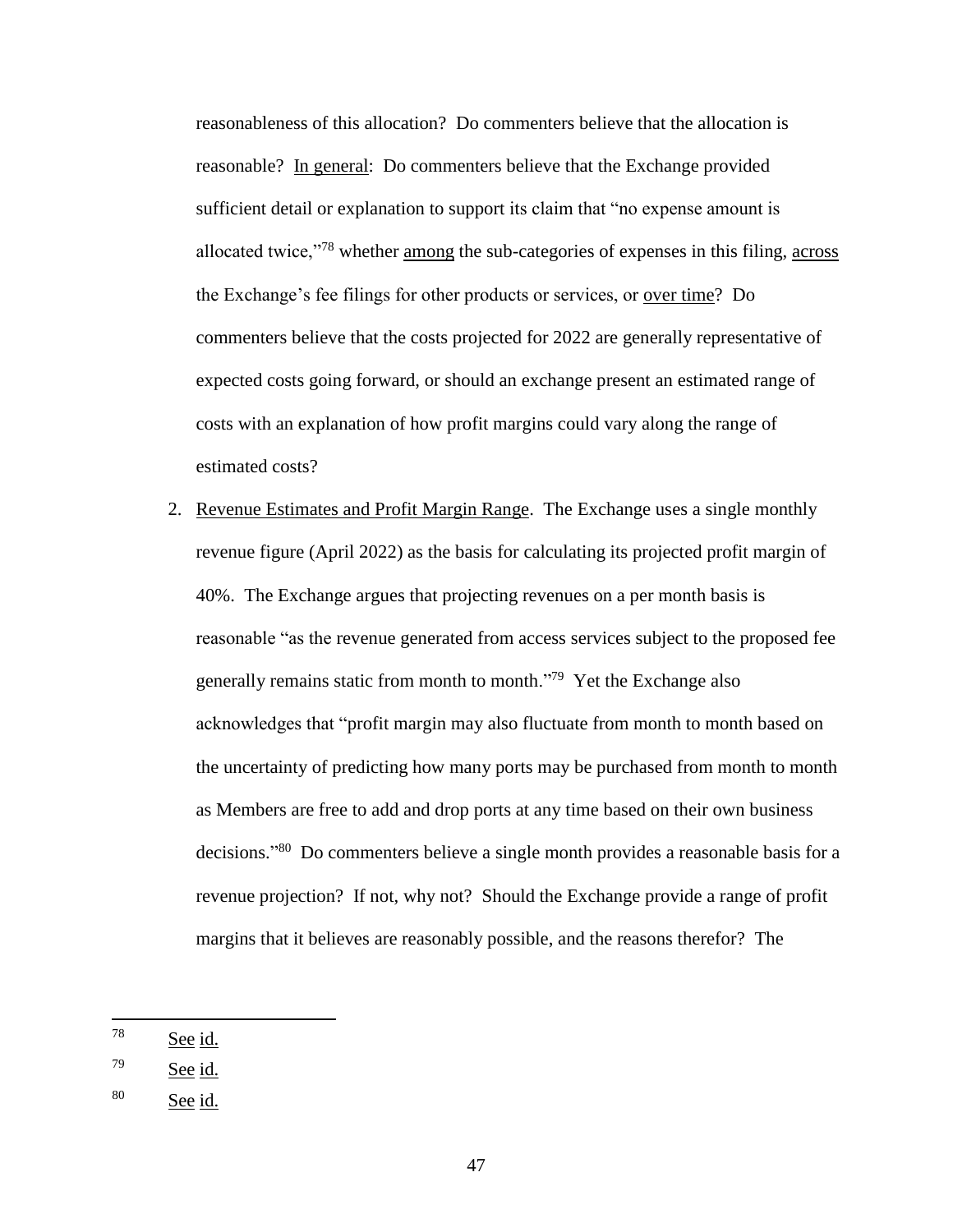Exchange also provided its baseline by analyzing March 2022, the monthly billing cycle prior to the proposed fees. Do commenters believe that March 2022 is an appropriate month for a baseline, given that the proposed fees were first introduced in August 2021?

3. Reasonable Rate of Return. The Exchange states that its proposed fees are "designed to cover its costs with a limited return in excess of such costs."<sup>81</sup> The Exchange offers several justifications for why its 40% estimated profit margin is not a supracompetitive profit, including: (a) when it launched operations in 2008, it chose to forgo revenue by offering certain products, such as Limited Service MEI Ports, at lower rates than other options exchanges to attract order flow; (b) the Exchange has been successful in controlling its costs; (c) a profit margin should not be judged alone based on its size, but on whether the ultimate fee reflects the value of the services provided, and Exchange offers a premium System Network, System Networks connectivity, and a highly deterministic trading environment; (d) the Exchange's proposed fees remain less than fees charged for similar port access provided by other options exchanges with similar market share; and (e) this is a singular potential profit margin from a single revenue source, and is not reflective of the Exchange's overall profit margin.<sup>82</sup> Do commenters agree with the Exchange that its estimated 40% profit margin would constitute a reasonable rate of return over costs for additional Limited Service MEI Ports? If not, what would commenters consider to be a reasonable rate of return and/or what factors would they consider to be appropriate

<sup>81</sup> See id.

<sup>82</sup> See id.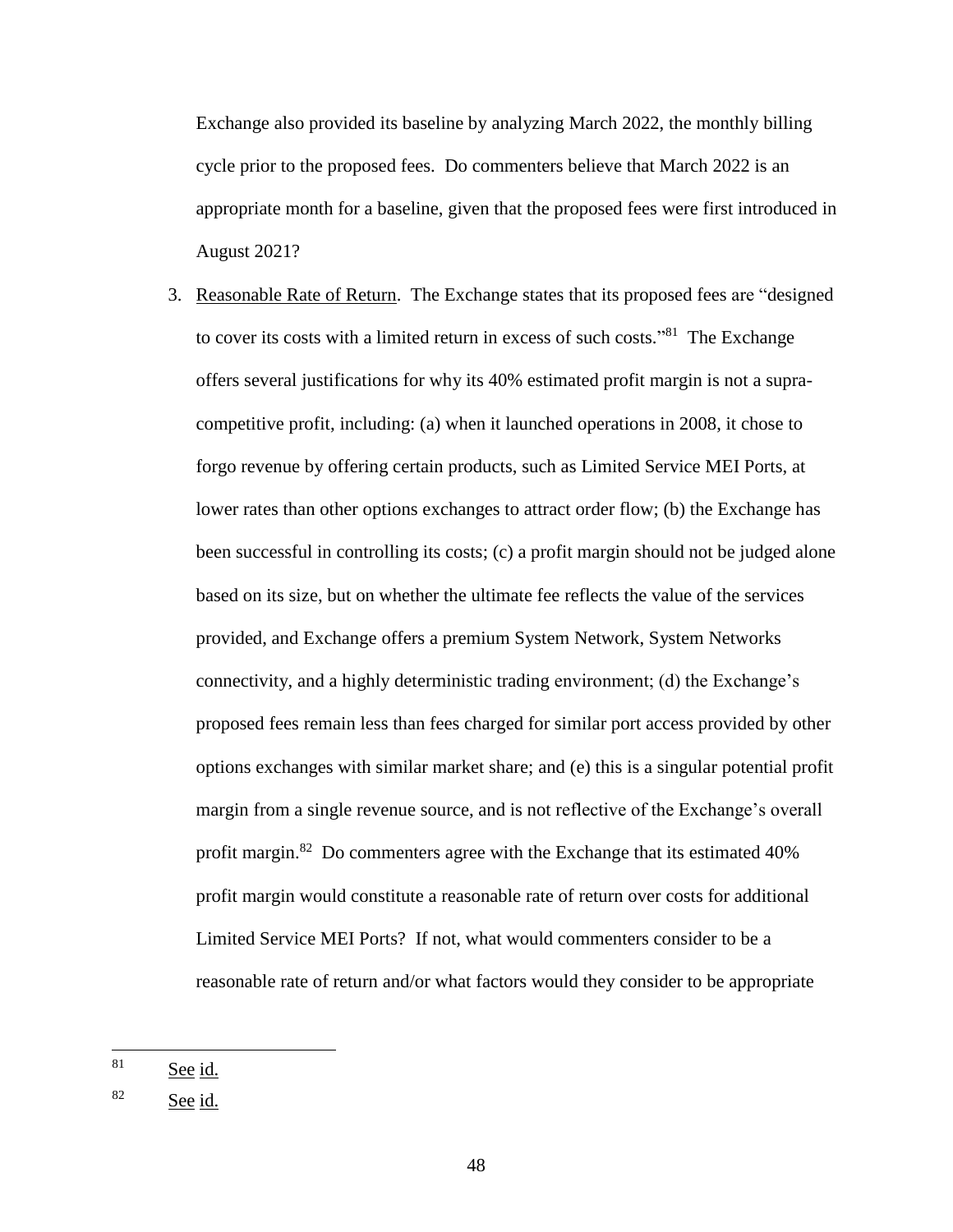for determining whether a rate of return is reasonable? Should an assessment of reasonable rate of return include consideration of factors other than costs; and if so, what factors should be considered, and why?

- 4. Periodic Reevaluation. In light of the impact that the number of ports purchased has on profit margins, and the potential for costs to decrease (or increase) over time, what are commenters' views on the need for exchanges to commit to reevaluate, on an ongoing and periodic basis, their cost-based connectivity fees to ensure that the fees stay in line with their stated profitability projections and do not become unreasonable over time, for example, by failing to adjust for efficiency gains, cost increases or decreases, and changes in subscribers? How formal should that process be, how often should that reevaluation occur, and what metrics and thresholds should be considered? How soon after a new connectivity fee change is implemented should an exchange assess whether its revenue and/or cost estimates were accurate and at what threshold should an exchange commit to file a fee change if its estimates were inaccurate? Should an initial review take place within the first 30 days after a connectivity fee is implemented? 60 days? 90 days? Some other period?
- 5. Tiered Structure for Additional Limited Service MEI Ports. The Exchange states that the proposed tiered fee structure is equitably allocated among users of the network connectivity alternatives, because users of Limited Service MEI Ports "consume the most bandwidth and resources of the network."<sup>83</sup> The Exchange states that users of the "maximum amount of Limited Service MEI Ports" account for approximately greater than 99% of message traffic over the network (approximately 8.3 billion

<sup>83</sup> See id.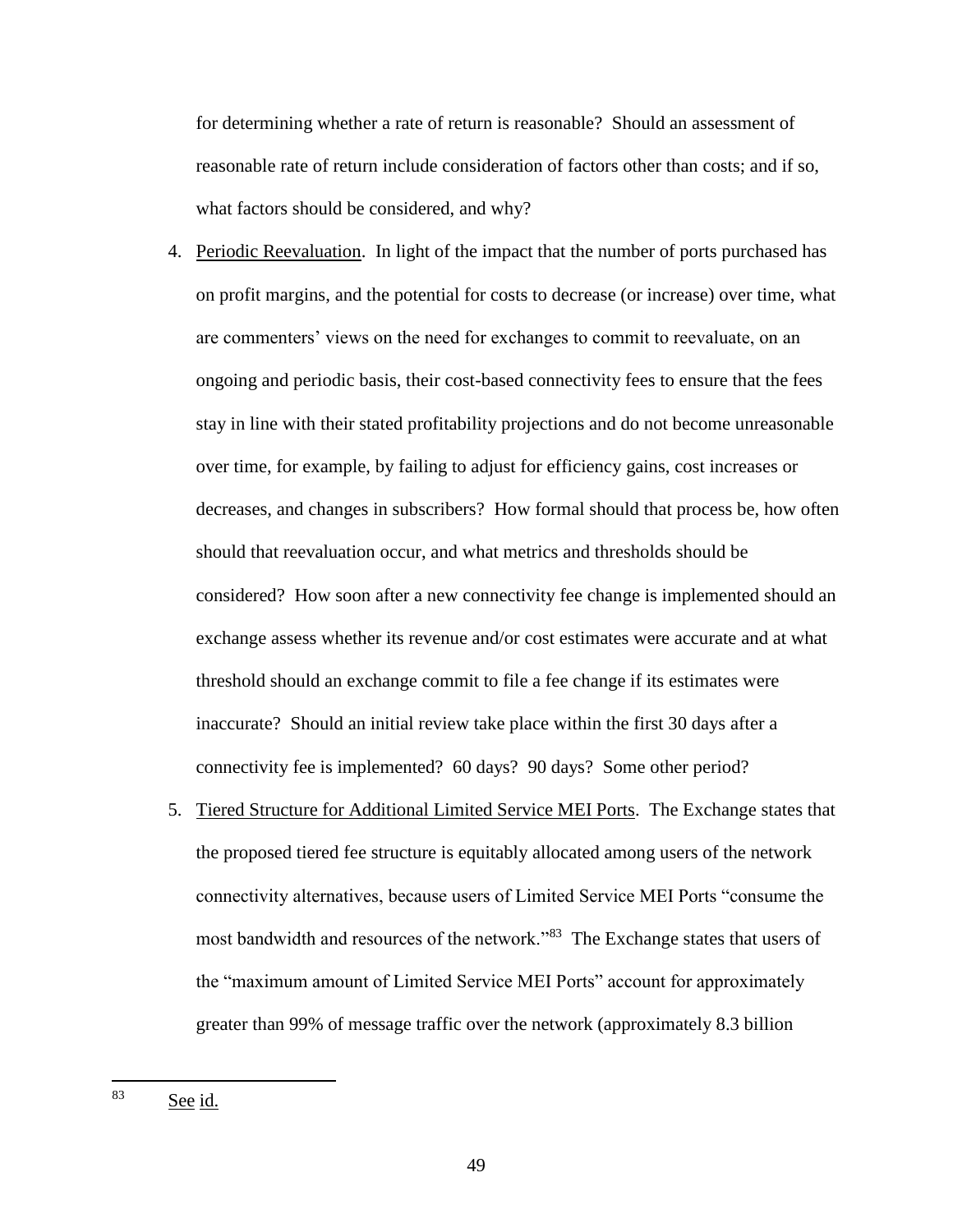messages per day handled by the Exchange and its affiliate, MIAX Pearl), while users of "fewer Limited Service MEI Ports" account for approximately less than 1% of message traffic over the network (users of the two free Limited Service MEI Ports generate approximately 4.5 million messages per day).<sup>84</sup> According to the Exchange, these billions of messages per day consume the Exchange's resources and significantly contribute to the overall network connectivity expense for storage and network transport capabilities. Given this difference in network utilization rate, the Exchange believes that its tiered structure is reasonable, equitable, and not unfairly discriminatory.<sup>85</sup> Do commenters believe that the fees for each tier (including the intermediary tiers), as well as the fee differences between the tiers, are supported by the Exchange's assertions? If not, what information do commenters believe would better substantiate, by tier, the demands on the Exchange's resources as a firm increases the number of additional Limited Service MEI Ports that it purchases?

Under the Commission's Rules of Practice, the "burden to demonstrate that a proposed rule change is consistent with the Exchange Act and the rules and regulations issued thereunder . . is on the [SRO] that proposed the rule change."<sup>86</sup> The description of a proposed rule change, its purpose and operation, its effect, and a legal analysis of its consistency with applicable requirements must all be sufficiently detailed and specific to support an affirmative Commission finding,<sup>87</sup> and any failure of an SRO to provide this information may result in the Commission not having a sufficient basis to make an affirmative finding that a proposed rule change is

<sup>84</sup> See id.

<sup>85</sup> See id.

 $^{86}$  17 CFR 201.700(b)(3).

 $87$  See id.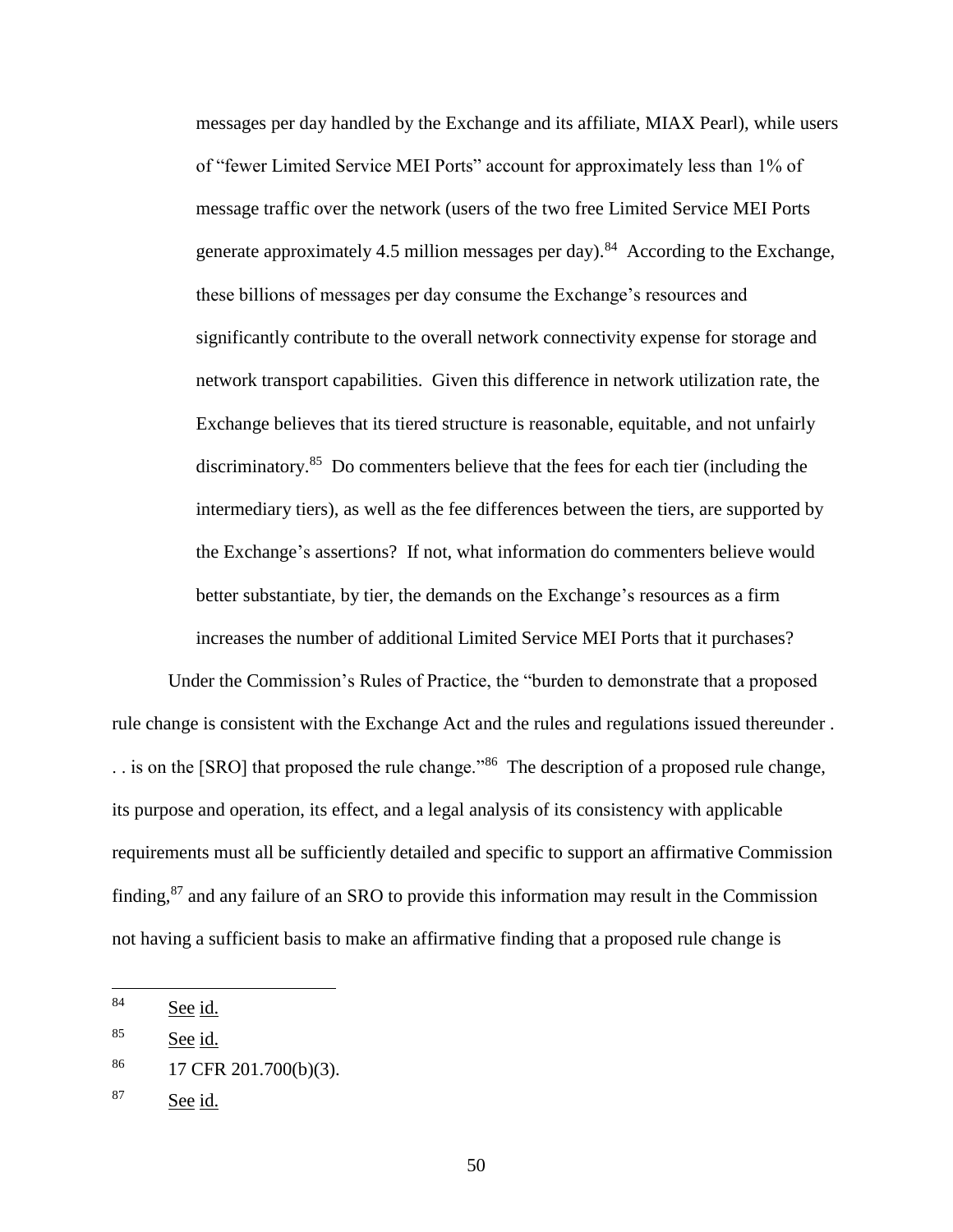consistent with the Act and the applicable rules and regulations.<sup>88</sup> Moreover, "unquestioning reliance" on an SRO's representations in a proposed rule change would not be sufficient to justify Commission approval of a proposed rule change.<sup>89</sup>

The Commission believes it is appropriate to institute proceedings to allow for additional consideration and comment on the issues raised herein, including as to whether the proposal is consistent with the Act, any potential comments or supplemental information provided by the Exchange, and any additional independent analysis by the Commission.

#### V. Commission's Solicitation of Comments

The Commission requests written views, data, and arguments with respect to the concerns identified above as well as any other relevant concerns. In particular, the Commission invites the written views of interested persons concerning whether the proposal is consistent with Sections  $6(b)(4)$ ,  $6(b)(5)$ , and  $6(b)(8)$ , or any other provision of the Act, or the rules and regulations thereunder. The Commission asks that commenters address the sufficiency and merit of the Exchange's statements in support of the proposal, in addition to any other comments they may wish to submit about the proposed rule change. Although there do not appear to be any issues relevant to approval or disapproval that would be facilitated by an oral presentation of views, data, and arguments, the Commission will consider, pursuant to Rule 19b-4, any request for an opportunity to make an oral presentation.<sup>90</sup>

<sup>88</sup> See id.

<sup>89</sup> See Susquehanna Int'l Group, LLP v. Securities and Exchange Commission, 866 F.3d 442, 446-47 (D.C. Cir. 2017) (rejecting the Commission's reliance on an SRO's own determinations without sufficient evidence of the basis for such determinations).

<sup>&</sup>lt;sup>90</sup> 15 U.S.C. 78s(b)(2). Section 19(b)(2) of the Act grants the Commission flexibility to determine what type of proceeding—either oral or notice and opportunity for written comments—is appropriate for consideration of a particular proposal by an SRO. See Securities Acts Amendments of 1975, Report of the Senate Committee on Banking,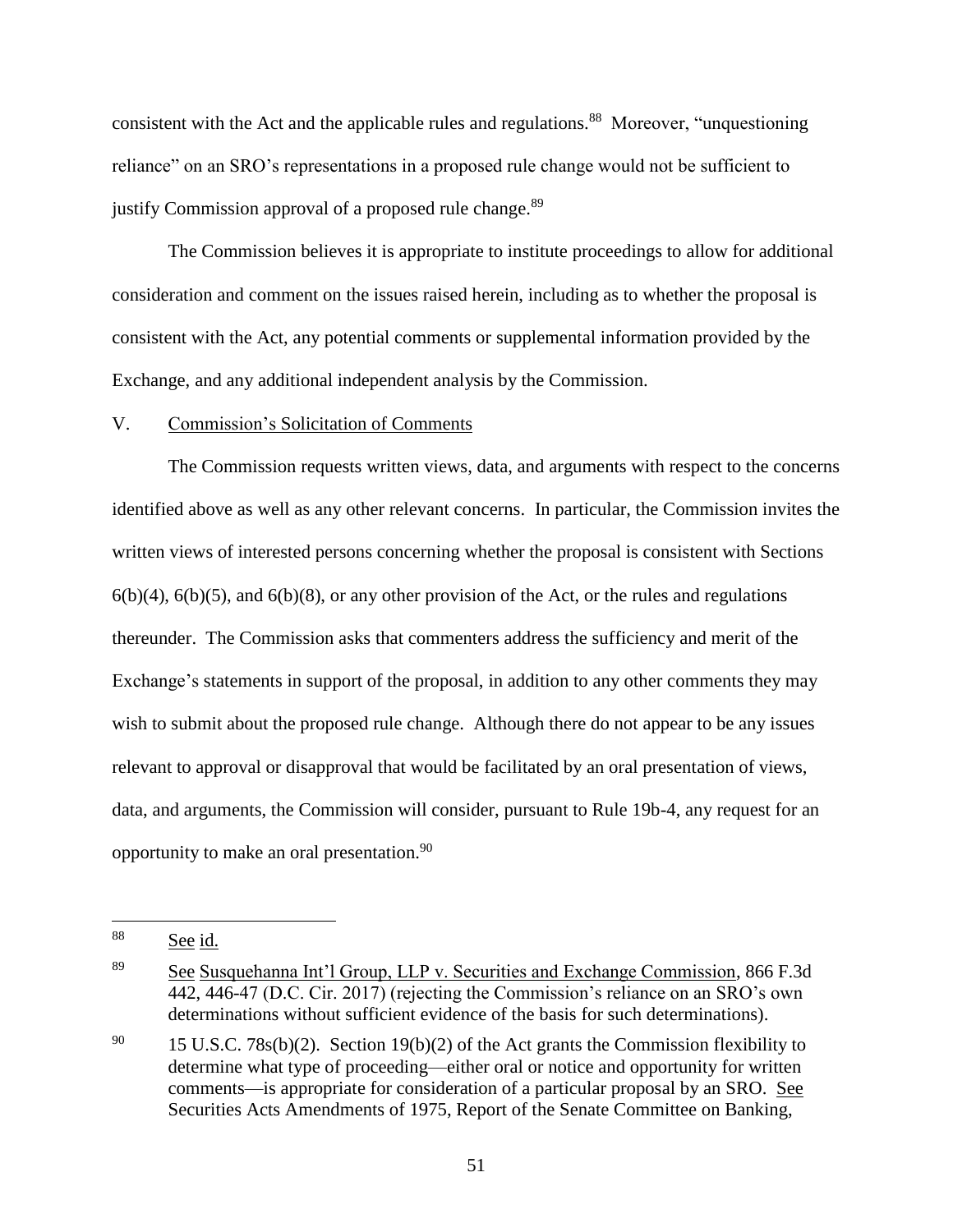Interested persons are invited to submit written data, views, and arguments regarding whether the proposal should be approved or disapproved by [insert date 21 days from publication in the Federal Register]. Any person who wishes to file a rebuttal to any other person's submission must file that rebuttal by [insert date 35 days from publication in the Federal Register].

Comments may be submitted by any of the following methods:

## Electronic comments:

- Use the Commission's Internet comment form [\(http://www.sec.gov/rules/sro.shtml\)](http://www.sec.gov/rules/sro.shtml); or
- Send an e-mail to [rule-comments@sec.gov.](mailto:rule-comments@sec.gov) Please include File No. SR-MIAX-2022-16 on the subject line.

### Paper comments:

 $\overline{a}$ 

 Send paper comments in triplicate to Secretary, Securities and Exchange Commission, 100 F Street, NE, Washington, DC 20549-1090.

All submissions should refer to File No. SR-MIAX-2022-16. This file number should be included on the subject line if e-mail is used. To help the Commission process and review your comments more efficiently, please use only one method. The Commission will post all comments on the Commission's Internet website [\(http://www.sec.gov/rules/sro.shtml\)](http://www.sec.gov/rules/sro.shtml). Copies of the submission, all subsequent amendments, all written statements with respect to the proposed rule change that are filed with the Commission, and all written communications relating to the proposed rule change between the Commission and any person, other than those that may be withheld from the public in accordance with the provisions of 5 U.S.C. 552, will be

Housing and Urban Affairs to Accompany S. 249, S. Rep. No. 75, 94th Cong., 1st Sess. 30 (1975).